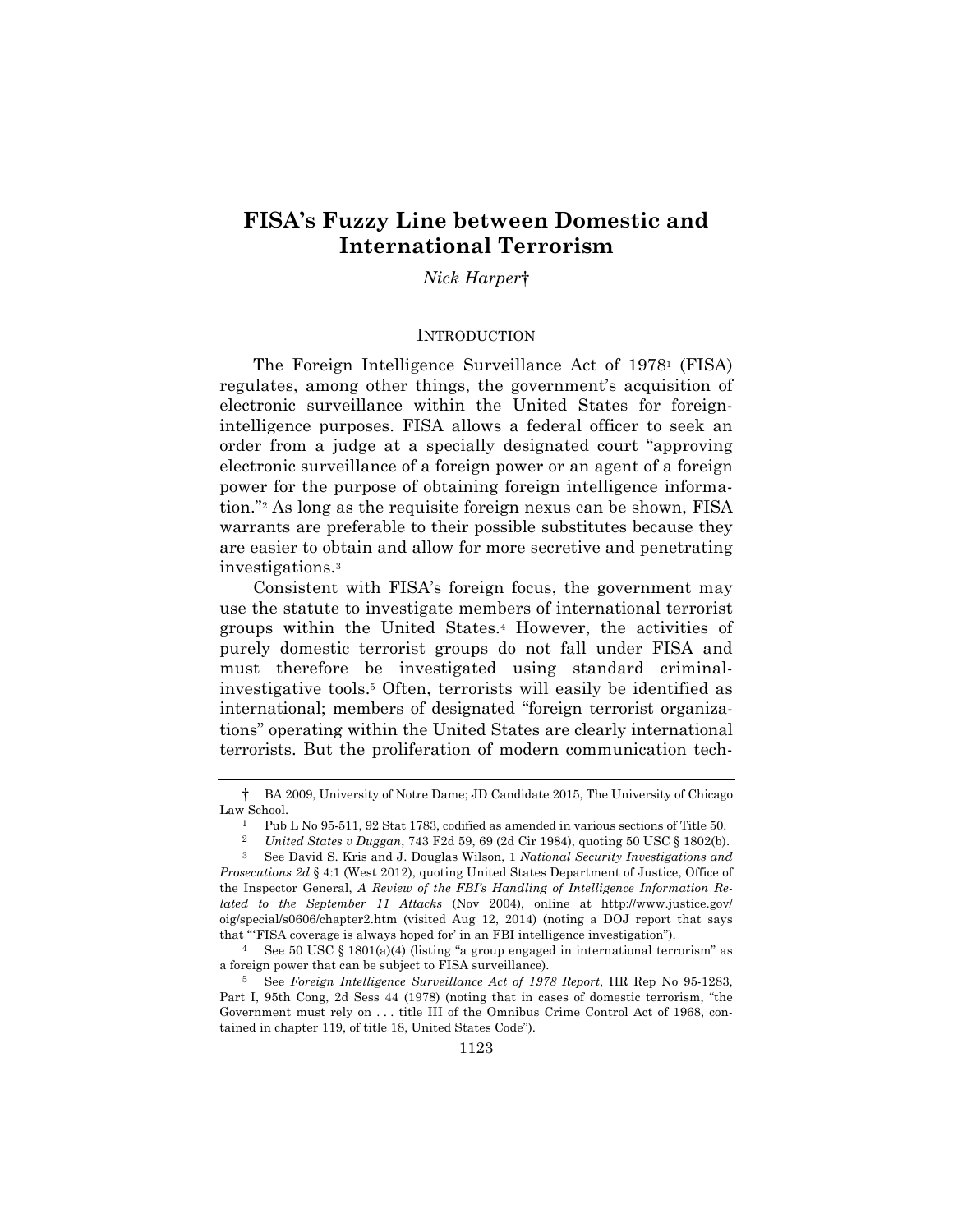nologies has caused increasing slippage between the definitions of domestic and international terrorism. For example, many homegrown terrorists are inspired by international groups to commit attacks in the United States.6 In many cases, the government seems to classify these actors as international terrorists based on Internet activity that ranges from viewing and posting jihadist YouTube videos to planning attacks with suspected foreign terrorists in chat rooms, thus using FISA's formidable investigatory weapons against them.7 The government is aided in this task by FISA's definition of international terrorism, which has an extremely vague and potentially loose internationality requirement.8 An expansive interpretation of this requirement could be used to subject what might properly be considered domestic terrorist groups to FISA surveillance.

One should be concerned about both the existence and the effects of an expansive interpretation of FISA's internationality requirement. Not only would subjecting domestic terrorist groups to FISA surveillance violate FISA itself, but such an application might also be unreasonable under the Fourth Amendment. Moreover, the FISA application and surveillance process is very secretive, lacks a true adversarial process, and is devoid of meaningful oversight. This setting offers an ideal environment for the government to push statutory and constitutional boundaries. Indeed, recent revelations from Edward Snowden offer confirmation that the government is more likely to cross constitutional lines in the name of national security when these institutional factors are present.9

<sup>6</sup> See, for example, *United States v Duka*, 671 F3d 329, 333 (3d Cir 2011); Complaint for Violations, *United States v Abdul-Latif*, Criminal Action No 11-228, \*11 (WD Wash filed June 23, 2011).

<sup>7</sup> For a discussion of classification based on Internet activity, see text accompanying notes 124–34.

<sup>8</sup> See 50 USC § 1801(c)(3) (sweeping in terrorist activities that "transcend national boundaries in terms of the means by which they are accomplished, the persons they appear intended to coerce or intimidate, or the locale in which their perpetrators operate or seek asylum").

<sup>9</sup> For example, a US district court judge recently decided that there was a significant likelihood that the NSA's bulk telephony metadata program violated the Fourth Amendment. See *Klayman v Obama*, 957 F Supp 2d 1, 37–42 (DDC 2013) (arguing that such an indiscriminate invasion of nearly every citizen's privacy without prior judicial approval offends the Fourth Amendment). The judge issued a preliminary injunction but stayed it pending appeal. See id at 43. Notably, not all courts have reached this conclusion on the NSA metadata program. See, for example, *American Civil Liberties Union v Clapper*, 959 F Supp 2d 724, 749–52 (SDNY 2013).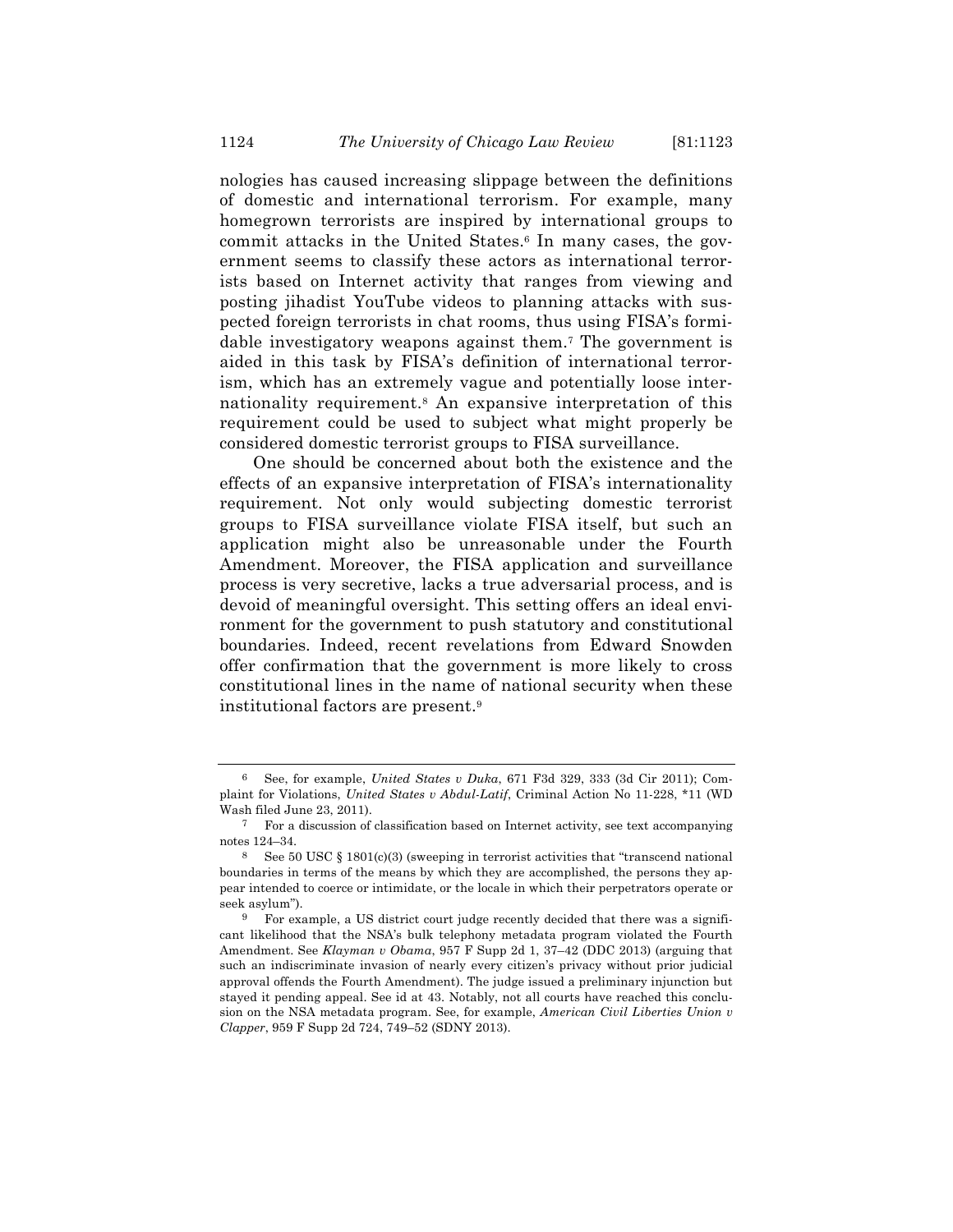This Comment proceeds as follows: Part I reviews FISA's historical background and details the procedures for acquiring and using a FISA warrant for electronic surveillance within the United States. Part II examines the text and legislative history of the statute, focusing on the internationality requirement of the international terrorism provision. This analysis concludes that the language is broad enough to cover individuals with extremely tenuous international connections, but that Congress did not intend such an inclusive interpretation of the language. In the absence of public court opinions analyzing FISA's internationality requirement, this Part then briefly assesses how courts have interpreted similar language in the Antiterrorism Act of 1990 (ATA).<sup>10</sup> Part II then analyzes the limited public record of two modern cases to argue that the government likely exploits FISA's language to encompass quasi-domestic groups that Congress did not intend the statute to cover.

Part III argues that the targeting of such quasi-domestic groups under FISA likely violates the Fourth Amendment. In so doing, this Part first examines why domestic and international terrorism are treated differently under the Fourth Amendment. After finding that domestic and international terrorism are distinguished by the latter's triggering of the government's foreign policy interests, this Part argues that FISA permits the targeting of groups that do not implicate these interests, posing serious constitutional concerns. This Part concludes by offering a more limited interpretation of FISA's language that avoids potential constitutional violations while staying true to FISA's text.

### I. FISA'S HISTORY AND STATUTORY FRAMEWORK

In order to discern FISA's content and its permissible scope, it is necessary to understand the history and mechanics of the Act. To that end, Section A briefly explores the political landscape in which FISA was enacted. Section B provides an overview of the statutory framework and the warrant-application process.

### A. Electronic Surveillance prior to FISA's Enactment

The law of electronic surveillance changed dramatically in 1967 when the Supreme Court determined in *Katz v United* 

<sup>10</sup> 18 USC §§ 2331–38.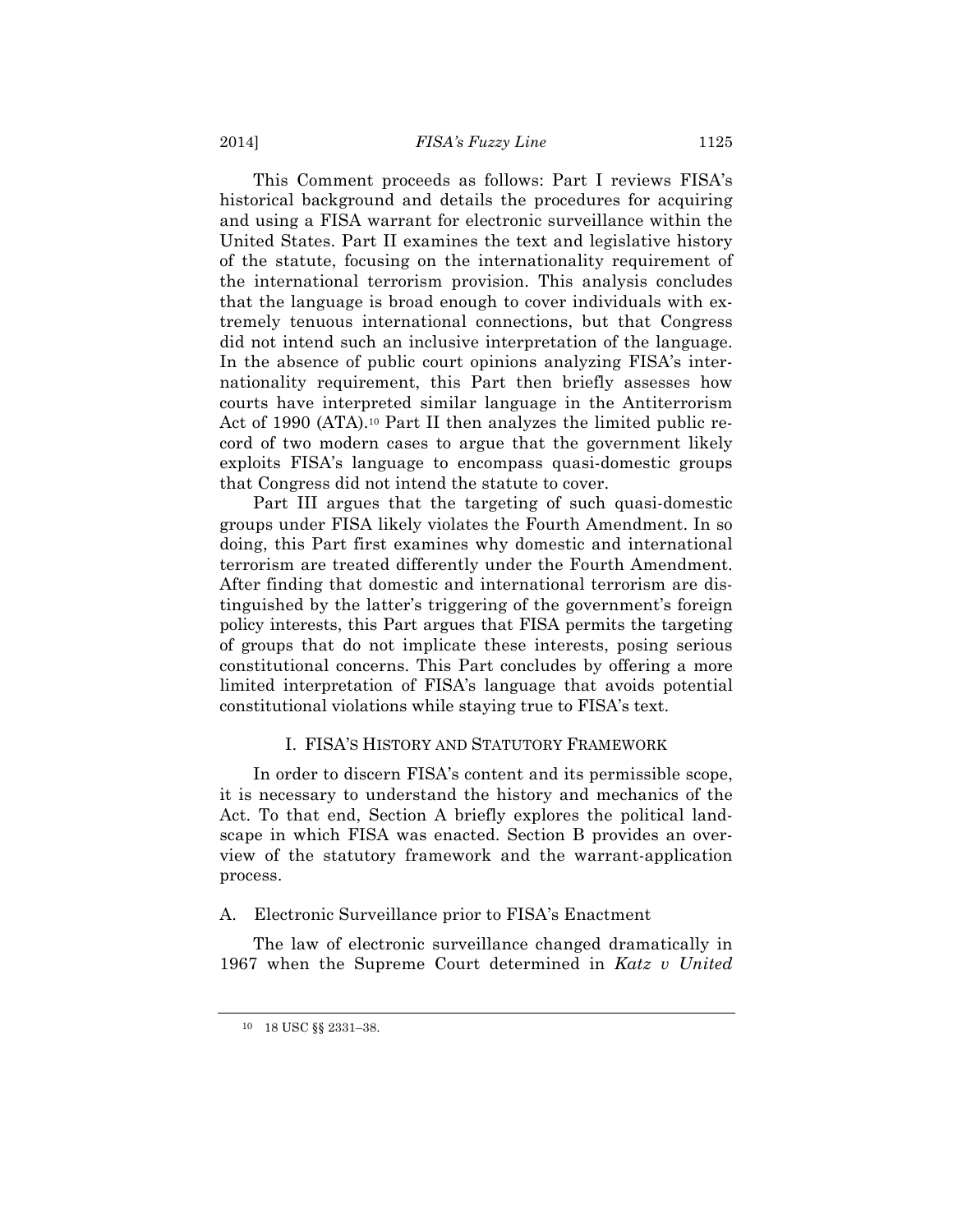*States*11 that the Fourth Amendment's warrant requirement applies to the interception of telephonic communications.12 Although this decision ushered in massive changes to permissible police conduct in investigating ordinary criminal activity, the *Katz* majority explicitly refused to consider whether its decision applied to cases involving national security.13 One year after this decision, Congress passed the Omnibus Crime Control and Safe Streets Act of 1968,14 Title III of which sets out wiretapping warrant requirements for domestic criminal investigations. In line with *Katz*, the Act expressly disclaims that it requires warrants in the national-security context.15

However, just four years after the passage of Title III, the Court decided that the Fourth Amendment's warrant requirement does apply in domestic national-security cases in *United States v United States District Court for the Eastern District of Michigan*<sup>16</sup> ("Keith"). The case involved a criminal prosecution of three US citizens for conspiracy to bomb a CIA building in Michigan.17 When the defendants moved to compel the United States to disclose surveillance materials, the government revealed that it had conducted surveillance of one of the defendants without prior judicial approval.18 The government stated that the surveillance had been authorized by the attorney general "to gather intelligence information deemed necessary to protect the nation from attempts of domestic organizations to attack and subvert the existing structure of the Government."19 The Sixth Circuit affirmed the district court's holding that such warrantless electronic surveillance violated the Fourth Amendment because the warrant requirement applies in the domestic national-security context.20

The Supreme Court agreed. The Court first held that Title III's national-security disclaimer did not grant authority to the

<sup>11</sup> 389 US 347 (1967).

<sup>12</sup> See id at 352–53.

<sup>13</sup> Id at 358 n 23.

<sup>14</sup> Pub L No 90-351, 82 Stat 197.

<sup>&</sup>lt;sup>15</sup> Crime Control Act § 2511(3), 82 Stat at 214, repealed by FISA § 201(c), 92 Stat at 1797. For an account of Title III's attempted codification of a national-security exception after *Katz*, see Owen Fiss, *Even in a Time of Terror*, 31 Yale L & Pol Rev 1, 14 (2012).

<sup>16</sup> 407 US 297 (1972).

<sup>17</sup> Id at 299.

<sup>18</sup> Id at 301.

<sup>19</sup> Id at 299–300 (quotation marks omitted).

<sup>20</sup> See *United States v United States District Court for Eastern District of Michigan, Southern Division*, 444 F2d 651, 667 (6th Cir 1971).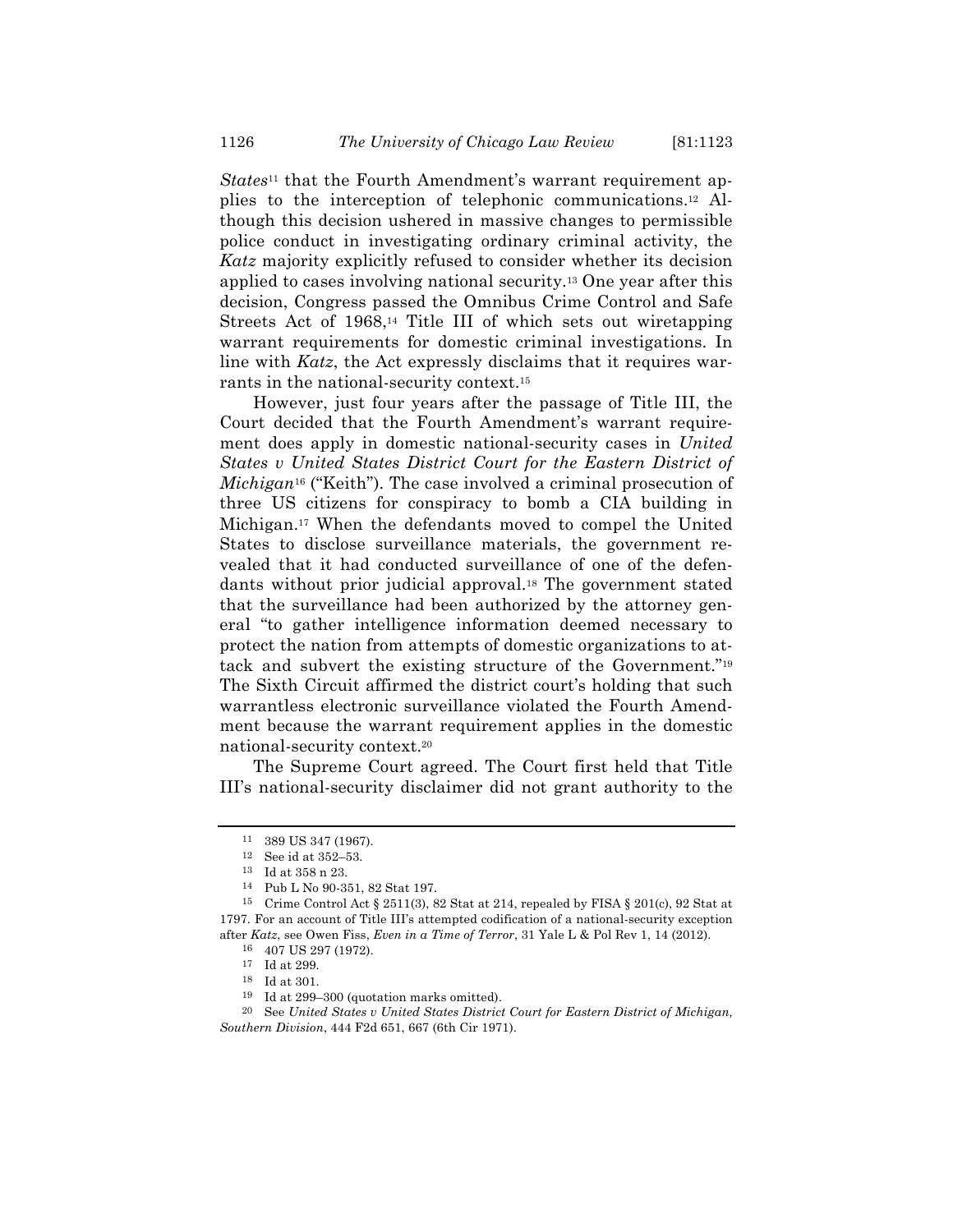government to engage in warrantless electronic surveillance in cases involving national security, but rather represented a decision of Congress not to limit (or expand) the executive's constitutional powers in this context.21 It then held that, in cases involving national security, the executive's constitutional powers are limited by the Fourth Amendment's warrant requirement.22 The Court observed that national-security cases often implicate a unique "convergence of First and Fourth Amendment values."23 Although the government may have enhanced interests in investigating such cases, "Fourth Amendment protections become the more necessary when the targets of official surveillance may be those suspected of unorthodoxy in their political beliefs."24 The Court also expressed concern that the risks of infringement on protected speech were heightened by "the inherent vagueness of the domestic security concept, the necessarily broad and continuing nature of intelligence gathering, and the temptation to utilize such surveillances to oversee political dissent."25

Although the Court held that the warrant requirement applies in national-security cases, it noted that warrants for "domestic security surveillance" do not necessarily have to meet Title III standards.26 Rather, the Court stated that:

[T]he application and affidavit showing probable cause need not follow the exact requirements of § 2518 but should allege other circumstances more appropriate to domestic security cases; that the request for prior court authorization could, in sensitive cases, be made to any member of a specially designated court . . . and that the time and reporting requirements need not be so strict as those in § 2518.<sup>27</sup>

The Court recognized several distinctions between "ordinary crime" and domestic security that justified looser warrant requirements:

The gathering of security intelligence is often long range and involves the interrelation of various sources and types of information. The exact targets of such surveillance may be more difficult to identify than in surveillance operations

<sup>21</sup> See *Keith*, 407 US at 301–08.

<sup>22</sup> See id at 321.

<sup>23</sup> Id at 313.

<sup>24</sup> Id at 314.

<sup>25</sup> *Keith*, 407 US at 320.

<sup>26</sup> Id at 322.

<sup>27</sup> Id at 323.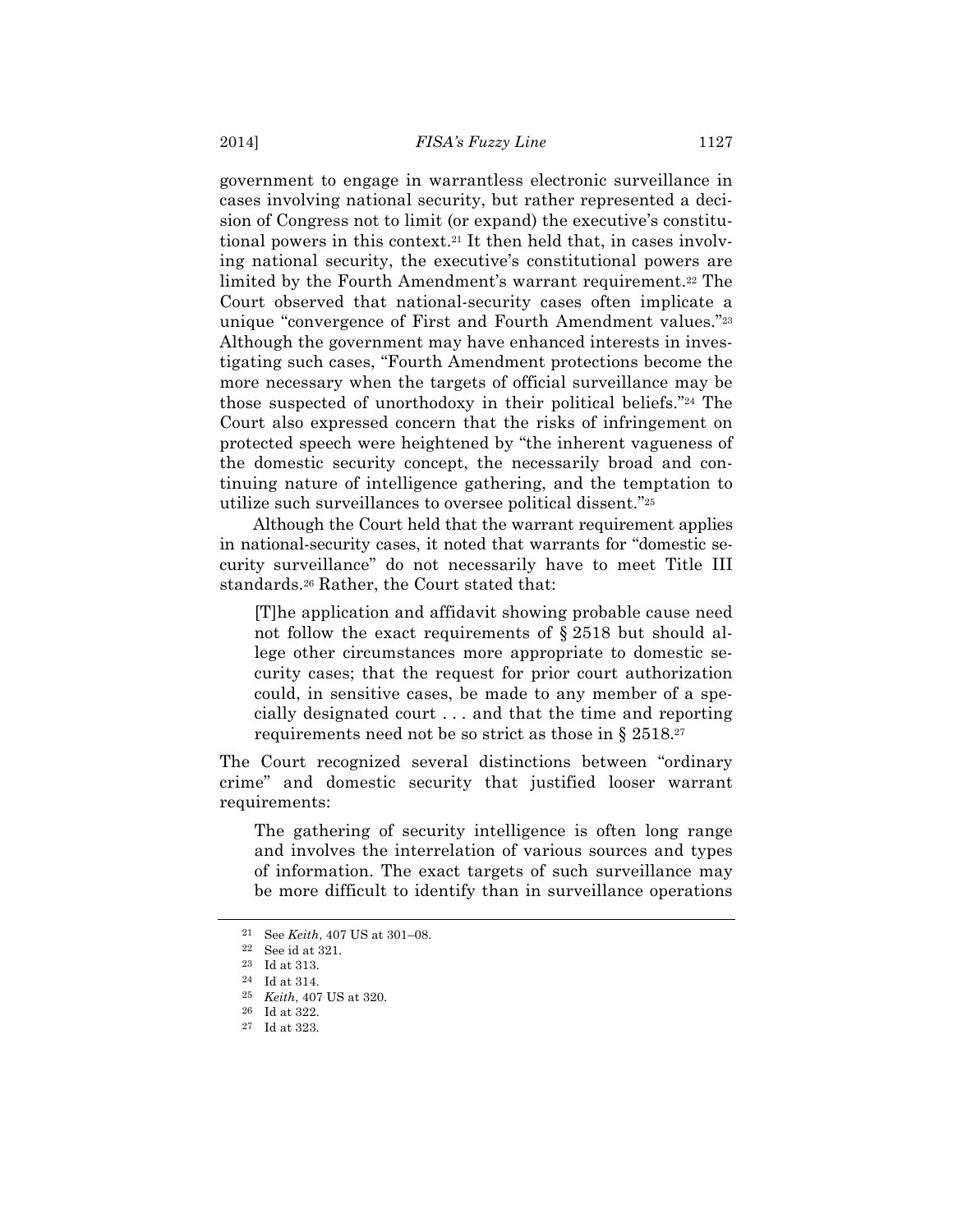against many types of crime specified in Title III. Often, too, the emphasis of domestic intelligence gathering is on the prevention of unlawful activity or the enhancement of the Government's preparedness for some possible future crisis or emergency.28

Importantly, *Keith* limited the applicability of the warrant requirement in the national-security context to surveillance of "domestic organizations,"29 expressing no opinion on the application of the Fourth Amendment to "activities of foreign powers or their agents."30 In doing so, the Court left open the possibility that warrantless wiretapping was constitutional in the foreignintelligence context and set the stage for the passage of FISA.31

### B. FISA's Enactment and Mechanics

In the wake of *Keith*, the executive branch's domestic investigatory power for foreign-intelligence purposes was rather nebulous, and concern grew that the executive branch was exploiting this uncertainty and other legal ambiguities to engage in expansive warrantless surveillance.32 President Richard Nixon's warrantless surveillance of the Democratic Party in the Watergate Complex famously brought this concern to light.33 The congressional investigation that followed the Watergate scandal unveiled rampant abuse of warrantless wiretaps by the executive branch, including surveillance supposedly related to foreign intelligence that targeted purely domestic political organiza-

<sup>28</sup> Id at 322.

<sup>29</sup> See *Keith*, 407 US at 308–09. The Court defined a "domestic organization" as a group of US citizens that has "no significant connection with a foreign power, its agents or agencies." Id at 309 n 8. The Court also noted that it would often be difficult to distinguish between domestic and foreign organizations but declined to provide guidance for doing so. See id.

<sup>30</sup> Id at 321–22.

<sup>31</sup> See id at 308–09.

<sup>32</sup> See *Intelligence Activities and the Rights of Americans, Book II, Final Report of the Select Committee to Study Governmental Operations with Respect to Intelligence Activities*, S Rep No 94-755, 94th Cong, 2d Sess 205 (1976) ("Church Committee Report") (finding that imprecise labels such as "national security," "foreign intelligence," "domestic security," and "subversive activities" led to the use of abusive investigatory techniques). See also David Hardin, Note, *The Fuss over Two Small Words: The Unconstitutionality of the USA PATRIOT Act Amendments to FISA under the Fourth Amendment*, 71 Geo Wash L Rev 291, 305 (2003) (discussing the Church Committee's findings of executive abuses of this warrantless investigatory authority).

<sup>33</sup> See Hardin, Note, 71 Geo Wash L Rev at 304–05 (cited in note 32).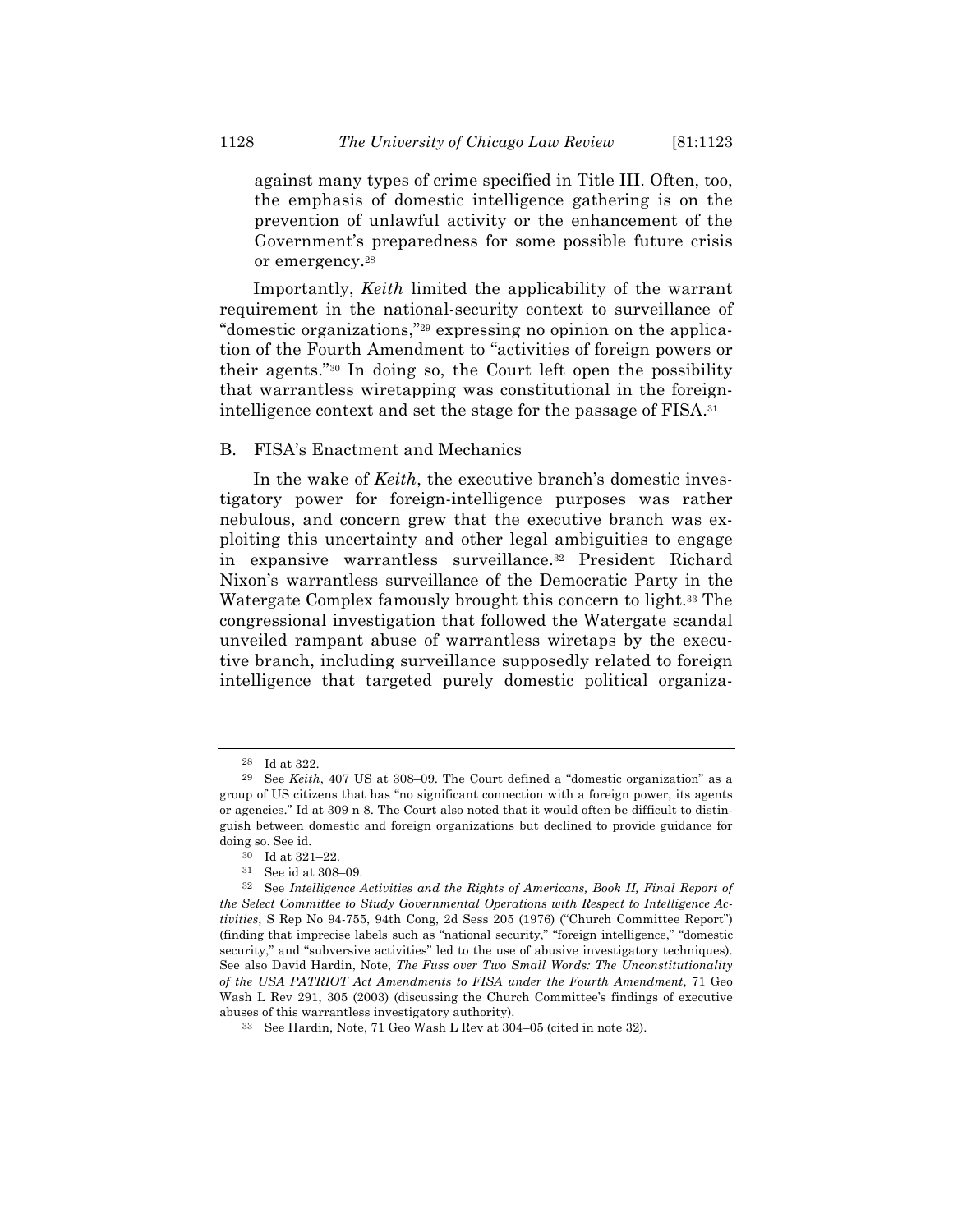tions.34 Congress passed FISA in 1978 in an attempt to crystallize the domestic surveillance powers of the executive branch in the context of foreign intelligence.35 The complex legislation that resulted has been amended several times,<sup>36</sup> but, for purposes of this Comment, it is necessary to achieve only a basic understanding of the structure of the warrant-application process.

Acting on the Court's recommendation in *Keith*, FISA mandated the creation of two special courts to consider surveillance applications under the statute: the Foreign Intelligence Surveillance Court (FISC) and the Foreign Intelligence Surveillance Court of Review (FISCR).37 The chief justice of the Supreme Court appoints district and circuit court judges to sit on these courts for terms no longer than seven years.<sup>38</sup> The government<sup>39</sup> may not ask multiple FISC judges to review the same application; rather, it must appeal adverse decisions to the FISCR.40

Each FISA warrant application must meet several requirements. The application must identify the target of the surveillance and describe both the nature of the information sought and the type of communications or activities that would likely be subject to surveillance.41 The government also must propose pro-

<sup>34</sup> See Church Committee Report at 208–09 (cited in note 32) (finding that organizations on a CIA "Watch List," which allowed the FBI to open incoming and outgoing mail, included the Clergy and Laymen Concerned about Vietnam and the Student Nonviolent Coordinating Committee).

<sup>35</sup> See Hardin, Note, 71 Geo Wash L Rev at 307 (cited in note 32).

<sup>36</sup> For two of the most significant amendments, see Uniting and Strengthening America by Providing Appropriate Tools Required to Intercept and Obstruct Terrorism (USA PATRIOT ACT) Act of 2001 § 218, Pub L No 107-56, 115 Stat 272, 291, amending 50 USC §§ 1804(a)(7)(B), 1823(a)(7)(B); FISA Amendments Act of 2008, Pub L No 110- 261 § 403, 122 Stat 2436, 2473–74, amending various sections of Title 50.

<sup>37</sup> See 50 USC § 1803(a)–(b).

<sup>38</sup> 50 USC § 1803(d).

 $^{39}\;$  FISA allows any "[f]ederal officer" to apply for a FISA warrant for electronic surveillance. 50 USC  $\S$  1804(a). To date, the FBI and NSA are the only government agencies to publicly reveal that their agents use FISA. See, for example, *Testimony of Robert S. Mueller III, Director, FBI, before the United States Senate Committee on the Judiciary*, 108th Cong, 1st Sess (2003) (statement of Robert S. Mueller), online at http://www.fbi .gov/news/testimony/the-war-against-terrorism-working-together-to-protect-america (visited Aug 12, 2014) (summarizing recent reforms to the FBI's process for using FISA); *Statement for the Record of NSA Director Lt Gen Michael V. Hayden, USAF, before the House Permanent Select Committee on Intelligence*, 106th Cong, 2d Sess (2000) (statement of Michael V. Hayden), online at http://www.nsa.gov/public\_info/speeches \_testimonies/12apr00\_dirnsa.shtml (visited Aug 12, 2014) (acknowledging that the NSA had occasionally sought "FISA authorization to target a U.S. person in the United States").

<sup>40</sup> See Kris and Wilson, 1 *National Security Investigations and Prosecutions 2d* at § 5:4 (cited in note 3).

<sup>41</sup> 50 USC § 1804(a)(2)–(3).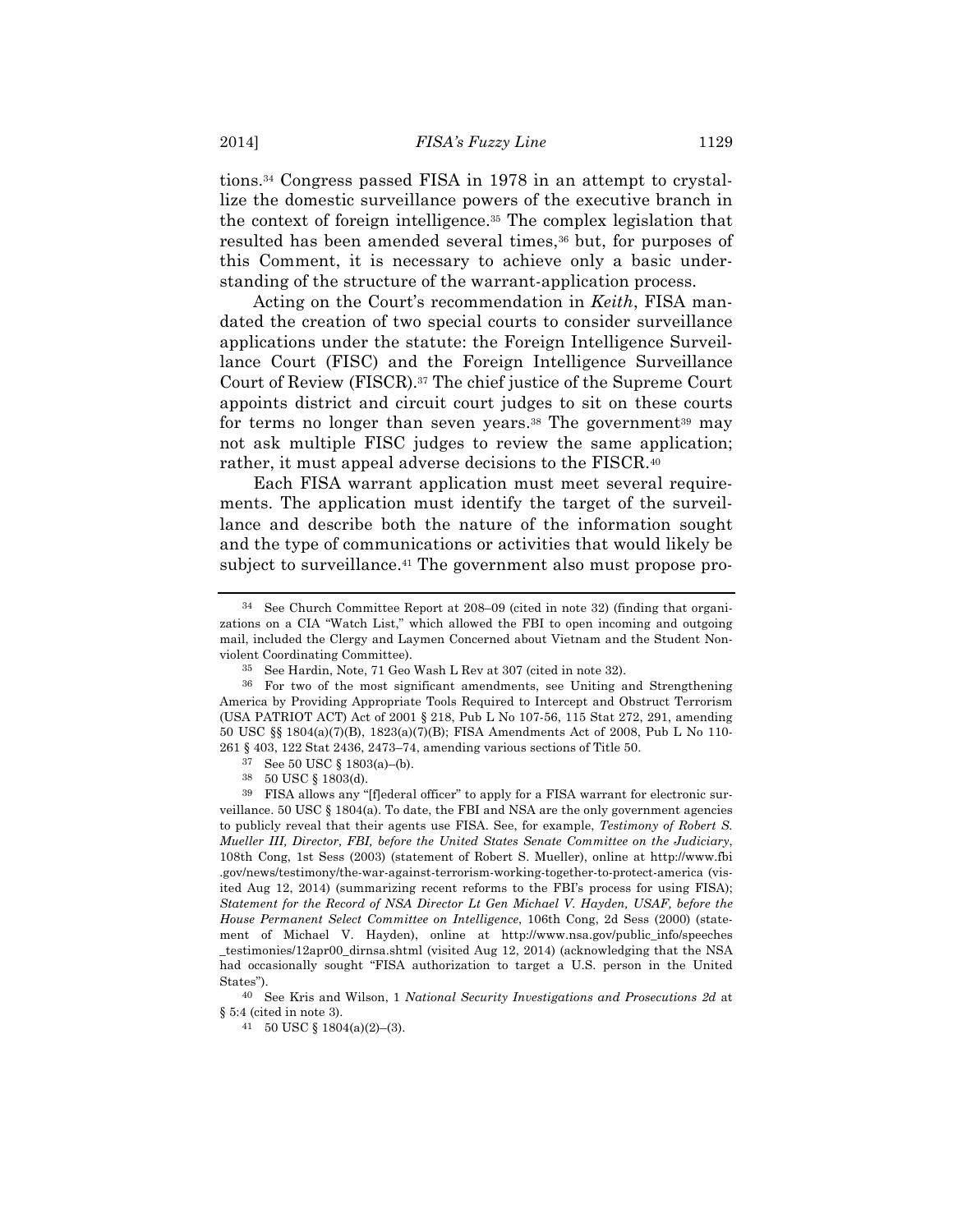cedures to minimize its use of the information sought and must certify that (1) the information sought is deemed to be foreignintelligence information, (2) a "significant purpose of the surveillance is to obtain foreign intelligence information," and (3) "such information cannot reasonably be obtained by normal investigative techniques."42

FISA also requires a submission of facts that establishes probable cause that the target is a "foreign power or an agent of a foreign power."43 Unlike in Title III, the target of surveillance need not be tied to a specific criminal offense.44 Instead, to satisfy probable cause, the government must show some linkage to a "foreign power" as outlined in the definitional section of the Act (known as the "targeting provisions").45

Because of this peculiar probable cause requirement, the scope of the definitions of "foreign powers" effectively controls the potential reach of FISA-authorized surveillance. FISA lists seven different types of foreign powers, but they basically consist of foreign governments and entities controlled by those governments, foreign-based political organizations, and international terrorist groups.46 FISA then has two sets of definitions of "agent of a foreign power,"47 depending on whether the target is a "United States person."48 There are several differences between the two agency provisions, but the main distinction is that the government must show that US persons *knowingly* engaged in

45 50 USC § 1801(a). Notably though, establishing probable cause that an individual is engaging in international terrorism requires a linkage to criminal activity because international terrorism under FISA denotes acts that violate the criminal laws of the United States. See 50 USC § 1801(c).

 $42\quad 50 \text{ USC} \$ § 1804(a)(6).

<sup>43</sup> 50 USC § 1804(a)(3)(A). FISA further demands a showing of probable cause that the facilities at which surveillance is directed are being used or will be used by a foreign power or its agent. 50 USC  $\S$  1804(a)(3)(B).

<sup>44</sup> See 18 USC § 2518(3)(a) (requiring "probable cause for belief that an individual is committing, has committed, or is about to commit" a specified predicate offense).

<sup>46</sup> See 50 USC § 1801(a).

<sup>47</sup> Compare 50 USC § 1801(b)(1) (providing requirements for targeting "any person other than a United States person"), with 50 USC  $\S$  1801(b)(2) (providing requirements for targeting "any person," including US persons). Technically, non-US persons can be targeted under either provision, but it would be impractical to do so under  $\S 1801(b)(2)$ given the higher standards that it imposes.

<sup>48</sup> In its definition of "United States person," FISA includes citizens and permanent residents. It also includes US corporations and unincorporated associations of which a substantial number of US persons are members, as long as the corporation or association is not also a foreign power. See 50 USC § 1801(i). FISA does not explicitly define "non-US persons," but it can be inferred that the term includes anyone not covered in the definition of US persons.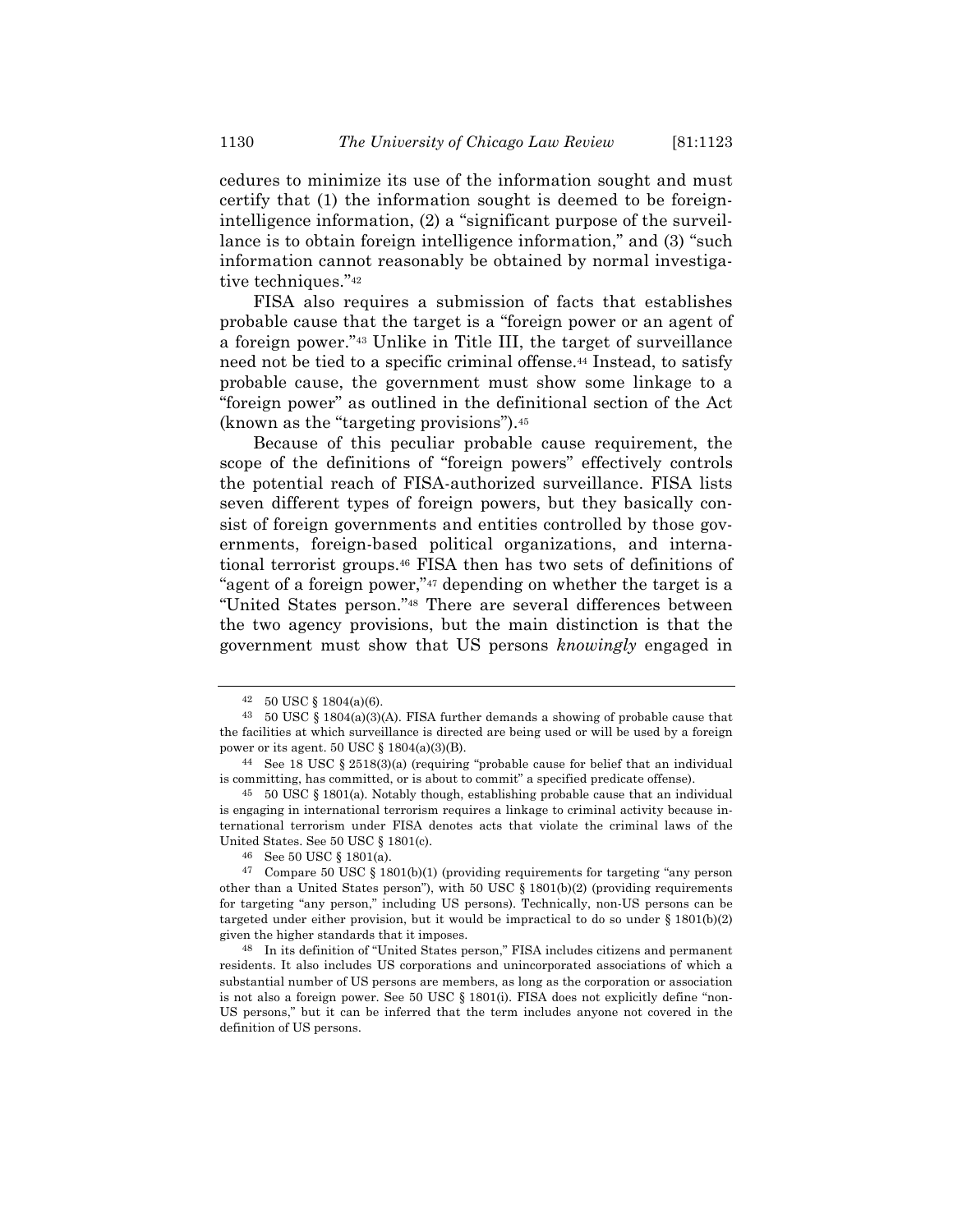forbidden activity on behalf of a foreign power.49 Thus, for example, to surveil a US person suspected of being an al-Qaeda operative, the government would have to show that the person knowingly engaged in international terrorism on behalf of al-Qaeda.

Once the government submits its application, a FISC judge *must* approve the surveillance if he finds that the government has met the above requirements, provided that no US person was considered a foreign power or an agent of a foreign power solely based on activities protected by the First Amendment.<sup>50</sup> This represents the last step in the FISC's involvement with the FISA wiretap process: district court judges, rather than FISC judges, assess the application's compliance with FISA and FISA's compliance with the Fourth Amendment when evidence derived from the wiretaps is challenged in a criminal proceeding.51

Finally, after surveillance has been approved, FISA creates unique notice and discovery procedures that make its warrants distinct from, and less burdensome than, Title III warrants. FISA does not require that the government notify the target of surveillance unless the government intends to use information derived from the surveillance in a litigation proceeding,52 typically a criminal proceeding in front of a US district court. Additionally, the government has to notify the defendant only of the fact that surveillance did occur; it does not have to reveal the timing of the surveillance or turn over the application for surveillance.53 Indeed, these applications are presumptively not

52 50 USC § 1806(c)–(d):

<sup>49</sup> See 50 USC § 1801(b)(2)(A)–(E).

<sup>50</sup> 50 USC § 1805(a)(2)(A).

<sup>51</sup> Prior to the PATRIOT Act, prosecuting international terrorists based on FISAderived evidence was less common, as FISA required the government to show that "the purpose" of the surveillance was foreign intelligence gathering rather than criminal investigation or prosecution. See, for example, *United States v Duggan*, 743 F2d 59, 78 (2d Cir 1984). The PATRIOT Act made it much easier for the government to introduce FISAderived evidence in criminal proceedings by allowing FISA surveillance when foreign intelligence is only a "significant purpose" of the surveillance. Compare FISA of 1978 § 102, 92 Stat at 1787, with USA PATRIOT Act § 218, 115 Stat at 291.

Whenever the Government intends to enter into evidence or otherwise use or disclose in any trial, hearing, or other proceeding in or before any court, department, officer, agency, regulatory body, or other authority of the United States, against an aggrieved person, any information obtained or derived from an electronic surveillance of that aggrieved person . . . the State . . . shall notify the aggrieved person.

<sup>53</sup> See 50 USC § 1806(c)–(d).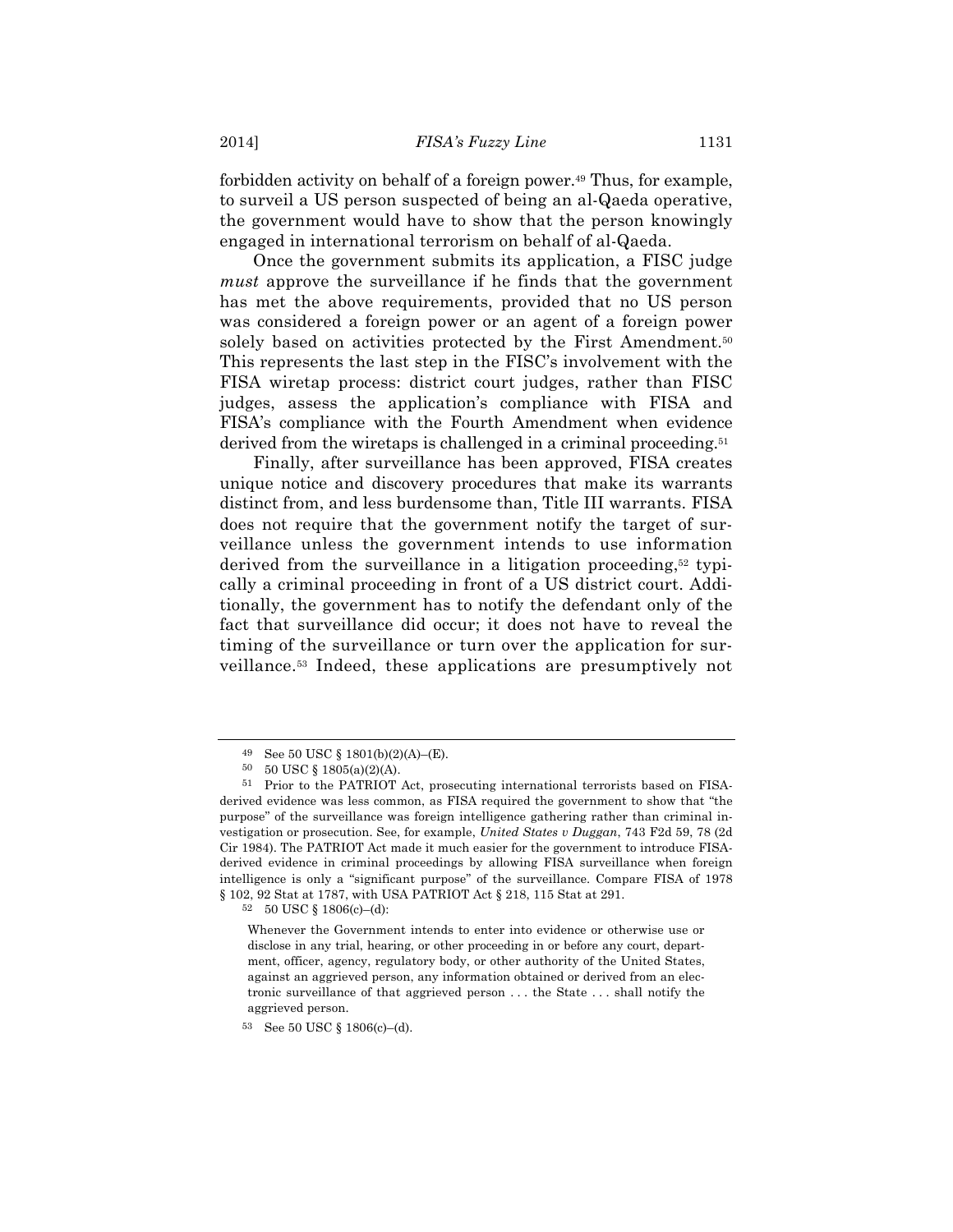discoverable.54 This stands in stark contrast to Title III procedures, which generally require notice to the target within ninety days of surveillance regardless of whether the surveillance will be used against the target,55 and do not permit fruits of electronic surveillance to be used in a criminal proceeding unless the aggrieved person has been given a copy of the warrant application.56

### II. FISA'S DEFINITION OF INTERNATIONAL TERRORISM

As noted in Part I, FISA's targeting provisions control the reach of the statute in terms of who can be subject to surveillance. With respect to surveillance of terrorist activities, FISA's definition of "international terrorism"57 limits the statute's reach. This term is employed in three places in FISA's definitional section. First, FISA designates as a foreign power "a group engaged in international terrorism or activities in preparation therefor[e]."58 Second, FISA considers any non-US person who "engages in international terrorism or activities in preparation therefore" to be an agent of a foreign power.59 Finally, for a US person to be considered an agent of a foreign power with respect to terrorist activities, FISA requires the person to "knowingly engage[ ] in . . . international terrorism, or activities that are in preparation therefor[e], for or on behalf of a foreign power."60 Since individuals are typically targeted as agents of foreign powers under the statute, $61 \text{ most surveillance of potential international}$ terrorist activity will have to comply with one of the latter two requirements.

International terrorism has a three-pronged definition in FISA, and all three prongs must be met to satisfy the definition:

<sup>54</sup> See 50 USC § 1806(g). See also Kris and Wilson, 2 *National Security Investigations* at § 31:4 (cited in note 3) (discussing the presumption against discoverability).

<sup>55</sup> See 18 USC § 2518(8)(d).

 $56$  See 18 USC  $\S$  2518(9).

<sup>57</sup> See 50 USC § 1801(c).

<sup>58</sup> 50 USC § 1801(a)(4).

 $59\quad 50$  USC  $\S$  1801(b)(1)(C). This is called the "lone wolf" provision. The main difference between this and the parallel provision applicable to US persons is that no agency relationship with a foreign power is required under the lone wolf provision. See Patricia L. Bellia, *The "Lone Wolf" Amendment and the Future of Foreign Intelligence Surveillance Law*, 50 Vill L Rev 425, 455 (2005).

<sup>60</sup> 50 USC § 1801(b)(2)(C).

<sup>61</sup> See HR Rep No 95-1283, Part I at 67 (cited in note 5) (noting that entities, not individuals, are meant to be targeted as "foreign powers").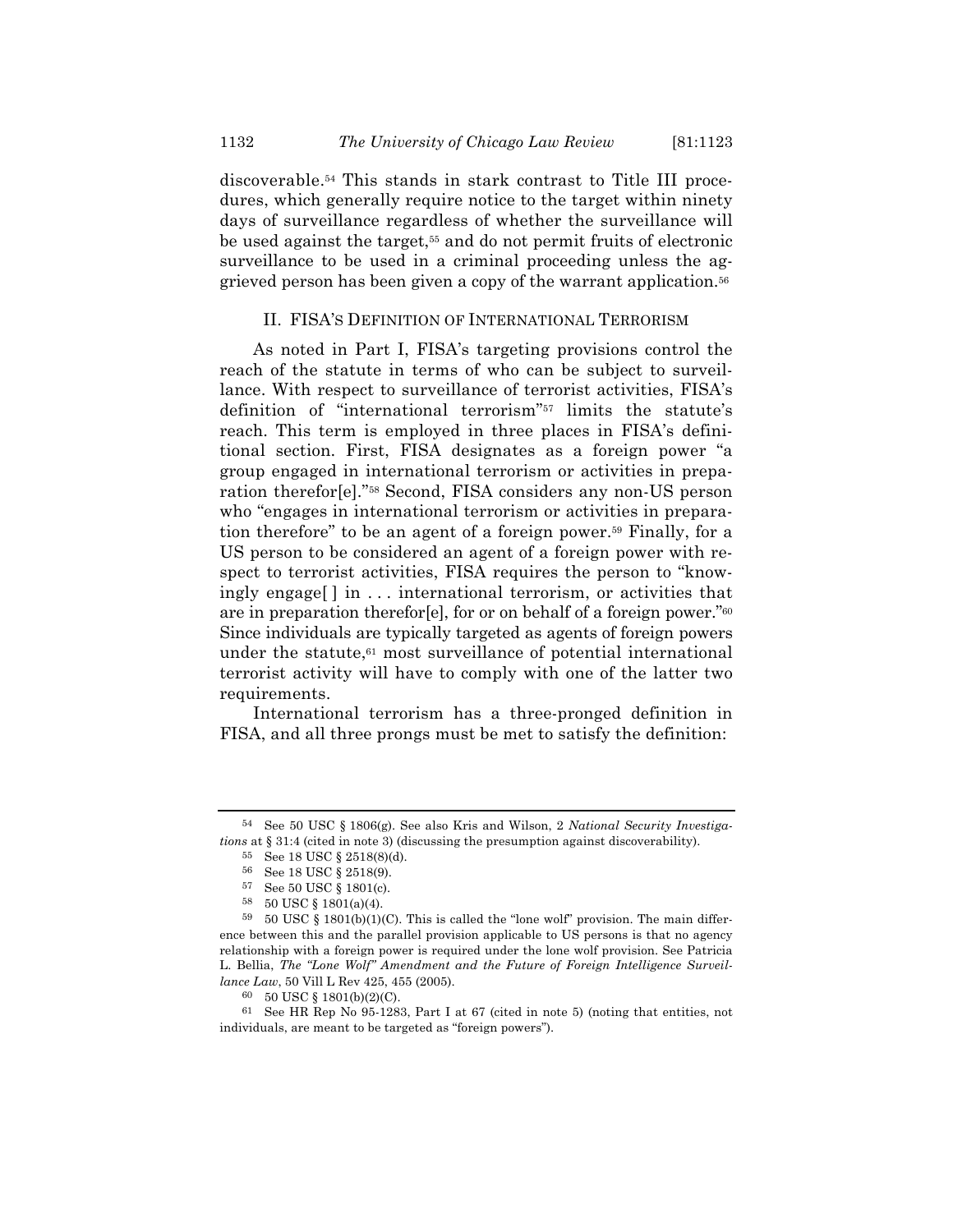(c) "International terrorism" means activities that—

(1) involve violent acts or acts dangerous to human life that are a violation of the criminal laws of the United States or of any State, or that would be a criminal violation if committed within the jurisdiction of the United States or any State;

(2) appear to be intended—

(A) to intimidate or coerce a civilian population;

(B) to influence the policy of a government by intimidation or coercion; or

(C) to affect the conduct of a government by assassination or kidnapping; and

(3) occur totally outside the United States, or *transcend national boundaries* in terms of the means by which they are accomplished, the persons they appear intended to coerce or intimidate, or the locale in which their perpetrators operate or seek asylum.62

Subsections (c)(1) and (c)(2) together limit the applicability of the provision to activities that are serious violations of criminal law in the United States and that are intended to serve typical terrorist goals (intimidating a population, influencing government policy, and so forth).<sup>63</sup> Subsection (c)(3), however, is the focus of this Comment, as its language regarding criminal activities that "transcend national boundaries" defines the extent of the international nexus that is required to permit FISA surveillance. This internationality requirement is FISA's attempt to draw the line between domestic and international terrorism.

This Part seeks to understand precisely where FISA draws the line between domestic and international terrorist groups. It begins in Section A by considering the text and legislative history of FISA's definition of international terrorism. Section B then looks to a similar provision in the Antiterrorism Act to divine how courts might apply the international terrorism provision in FISA. Finally, Section C locates the outer boundary of FISA's definition of international terrorism by examining the limited public record of two modern FISA cases. This analysis finds

 $62$  50 USC § 1801(c) (emphasis added).

 $63$  The language of subsection (c)(1) also covers activities that individuals execute or plan to execute outside the United States that would be criminal violations in the United States. See Kris and Wilson, 1 *National Security Investigations* at § 8:25 (cited in note 3).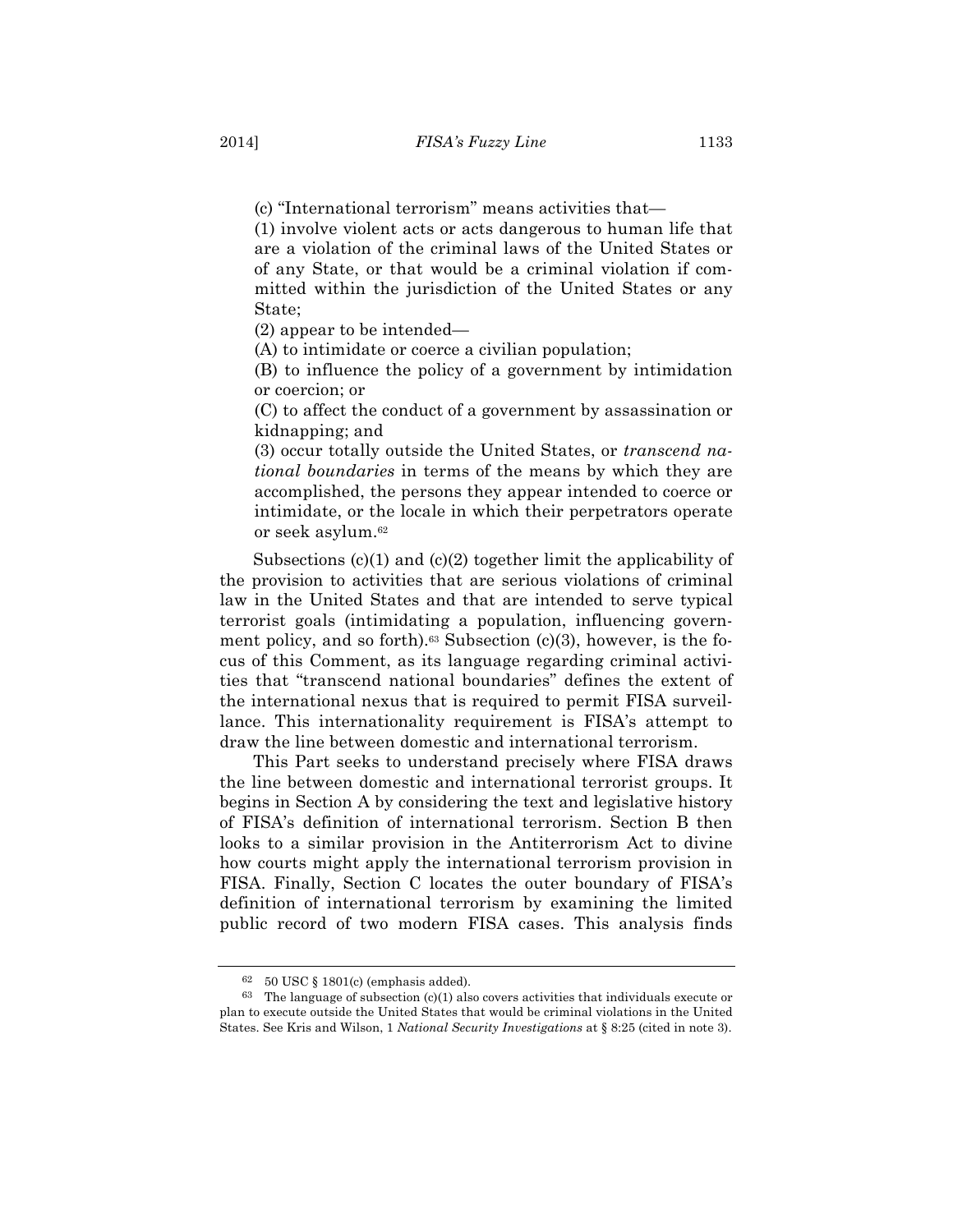minimal discernible international connections and therefore argues that FISA's definition of international terrorism has been stretched further into the domestic sphere than was originally intended by Congress.

### A. FISA's Definition of International Terrorism: Text and Legislative History

The text of FISA's international terrorism provision reveals very little about the line that Congress intended to draw between domestic and international terrorism. It is apparent that terrorist groups whose activities "occur totally outside the United States" are international terrorists.<sup>64</sup> It also seems clear that the phrase "transcend national boundaries" is supposed to demarcate the outer limits of all other international terrorist activities.65 But this phrase is not very intuitively meaningful.

Merriam-Webster defines "transcend" to mean, "to rise above or go beyond the limits of."66 So perhaps, following the plain language of the statute, a terrorist group is sufficiently international to qualify for FISA surveillance if anything it does that contributes to its unlawful activities crosses a US border. Even for 1978, though, this seems like an overinclusive interpretation. If a member of a white supremacist group in Alaska planned an attack on Alaskan soil by conferring with another member of the group in Washington State, it does not seem as though these individuals should be considered international terrorists simply because their communications passed through Canadian territory.67

In modern times, when international contacts are much more frequent, such an interpretation could lead to even more absurd results. Would a purely domestic anarchist group be engaged in international terrorism because a member visited a German citizen's blog to learn how to build a bomb? Such an incidental international link should not be sufficient to transform the entire nature of the activity. Thus, the plain language of the statute does not satisfactorily define where the legislature intended to draw the line between international and domestic terrorism.

<sup>64</sup> 50 USC § 1801(c)(3).

<sup>65</sup> 50 USC § 1801(c)(3).

<sup>66</sup> *Webster's Third New International Dictionary* 2426 (Merriam 1967).

<sup>67</sup> Indeed, FISA's legislative history indicates that similar facts would not support a finding of international terrorism. See text accompanying notes 79–83.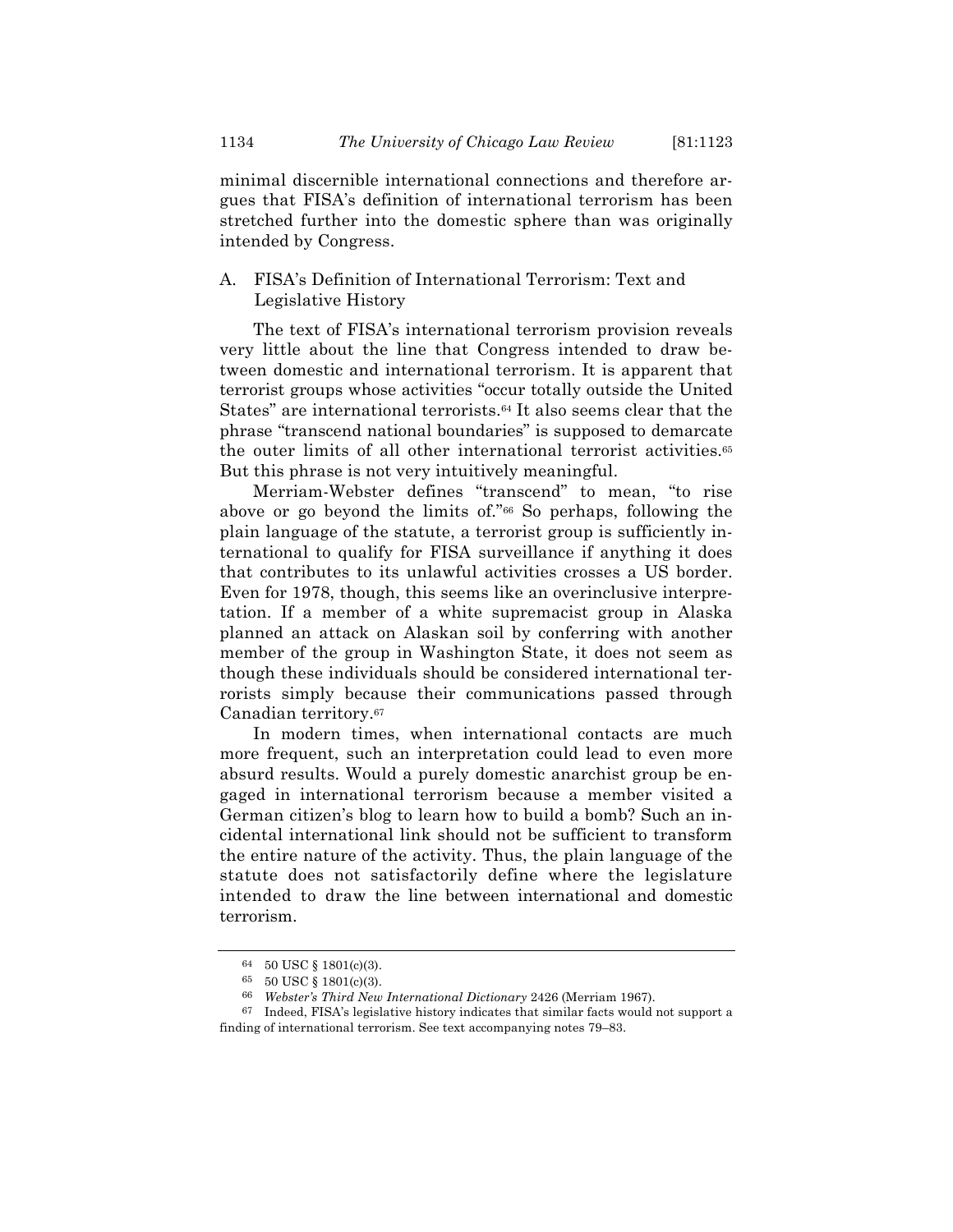#### 2014] *FISA's Fuzzy Line* 1135

FISA's legislative history is a bit more helpful in locating this line, although it leaves much to be desired. As an initial matter, Congress considered domestic and international terrorist groups to be mutually exclusive. The Senate report accompanying FISA states that "[t]he committee does not intend to authorize electronic surveillance under any circumstances for the class of groups included by the Supreme Court within the scope of the *Keith* decision requiring judicial warrants for alleged threats to security of a purely domestic nature."<sup>68</sup> The 1978 House report similarly notes that its definition of international terrorism "would not include groups engaged in terrorism of a purely domestic nature, which if surveillance is in order, should be subjected to surveillance under chapter 119 of title 18."69

Given these fairly clear statements of intent, a useful initial exercise in discerning the scope of the eventually adopted "transcend national boundaries" language is to analyze the linguistic iterations leading up to its adoption. The FISA legislature adopted this phrase from a similar but more expansive definition of international terrorism in President Jimmy Carter's Executive Order 12036,70 which was issued in part "to provide a foundation for the drafting of statutory charters" related to foreignintelligence activities.71 In early Senate hearings on FISA, John Shattuck, the director of the ACLU, and Jerry Berman, the executive director for the Center for Democracy and Technology, both suggested that the language from the Executive Order would more clearly distinguish international and domestic terrorist groups than existing language requiring only that terrorism be conducted "for or on behalf of a foreign power."72

<sup>68</sup> *Foreign Intelligence Surveillance Act of 1978*, S Rep No 95-701, 95th Cong, 2d Sess 18 (1978), reprinted in 1978 USCCAN 3973, 3987.

<sup>69</sup> HR Rep No 95-1283, Part I at 30 (cited in note 5).

<sup>70</sup> 3 CFR 134 (1978). The executive order was more expansive in terms of the activities it considered terrorist acts. See 3 CFR 134 (explicitly including violent destruction of property as a terrorist activity). However, the subsection establishing the international nexus is almost identical to the provision found in FISA. See 3 CFR 134.

<sup>71</sup> See Jimmy Carter, *United States Foreign Intelligence Activities: Statement on Executive Order 12036*, 14 Weekly Comp Pres Docs 214, 214 (1978). The executive order also sought to ensure that foreign-intelligence activities were conducted lawfully and were subject to effective oversight. See id.

<sup>72</sup> *Foreign Intelligence Surveillance Act of 1978, Hearings on S 1566 before the Subcommittee on Intelligence and the Rights of Americans of the Select Committee on Intelligence*, 95th Cong, 2d Sess 125–26 (1978). Shattuck urged that the definition of terrorism "be amended to make it clear, as the Executive Order does, that we are talking about international, or internationally based groups and not domestic groups." Id at 125. Berman expressed concern that the current language could permit surveillance of groups "like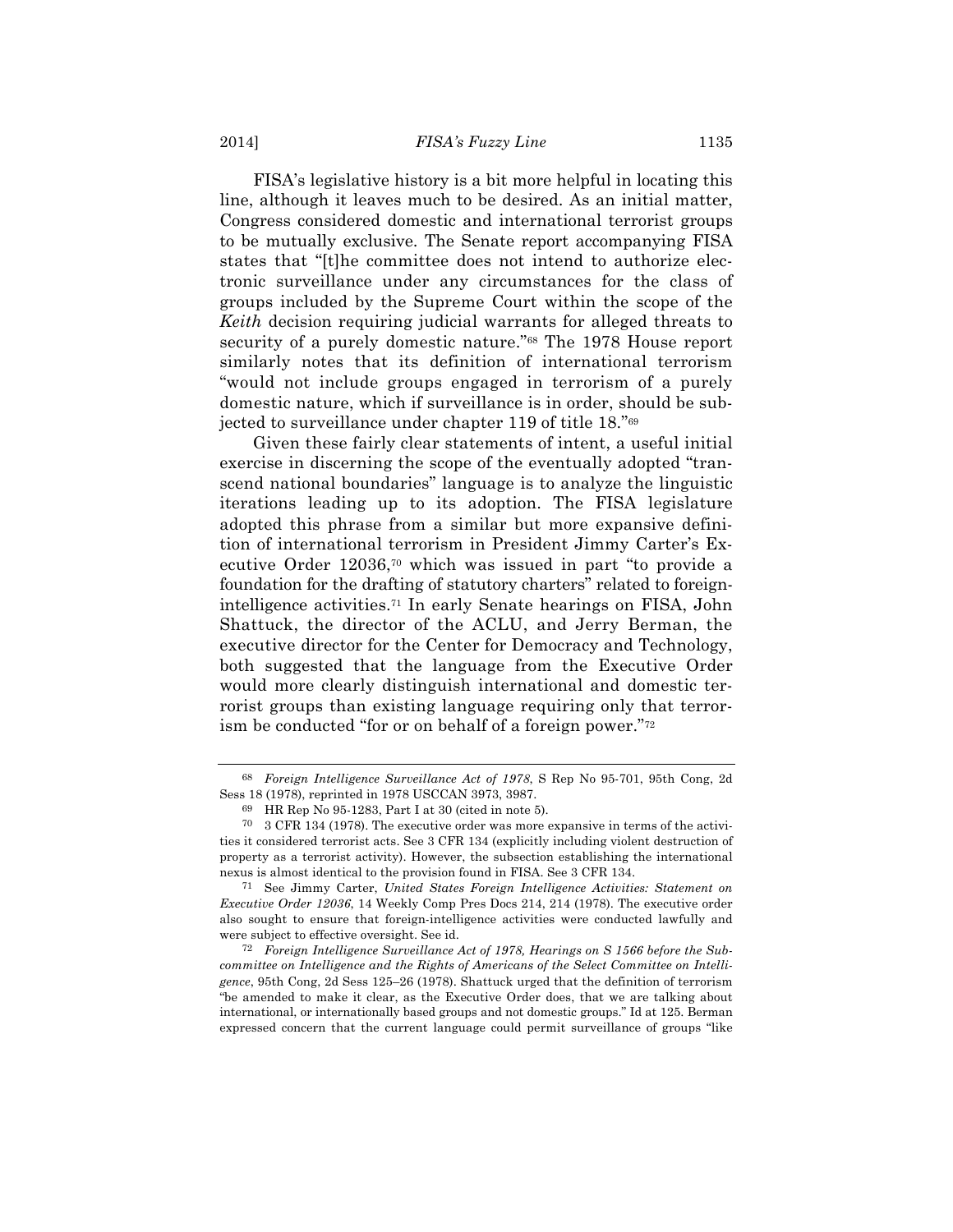Subsequent versions of the House bill adopted the language of the executive order almost wholesale,73 but not for the reasons that Shattuck and Berman articulated. Rather, the House viewed foreign-based terrorism as underinclusive, since terrorist groups often have no cognizable base and because it is possible for truly international groups to be based in the United States.74 The Senate persisted in its use of the "foreign-based terroris<sup>[t]"</sup> language in its version of the bill, though, apparently believing that this language required an international nexus that was more protective of purely domestic and even quasi-domestic terrorist groups.75 To resolve disagreement between the two houses on this and other provisions contained in the House amendments, managers from both houses issued a conference report that recommended (among other things) the adoption of the House's international terrorism language.76 Notably, the report seems to express a concern that this language could allow for the targeting of some domestic organizations.77 Thus, the path of this particular provision reveals not only a battle over the extent to which marginally international terrorist groups should be covered by FISA, but also some uncertainty and concern about the reach of the language that Congress eventually adopted.

The House report provides the most thorough explanation of the legislature's intended scope of the international terrorism definition generally and the internationality requirement specifically. In fact, given that courts faced with FISA challenges do not engage in public interpretations of this language,78 the House report may be the only authority that provides meaningful insight into this provision. The report frames its analysis by noting that activities that transcend national boundaries must

the Communist Party USA because they allegedly were acting for or on behalf of a foreign power in some abstract sense." Id at 126. He believed that the language from the executive order more clearly limited surveillance to international terrorist groups. See id.

<sup>73</sup> See HR Rep No 95-1283, Part I at 2 (cited in note 5).

<sup>74</sup> See id at 30.

<sup>75</sup> S Rep No 95-701 at 17–18 (cited in note 68) (stating that it did not intend the foreign-based terrorism provision to apply to "a domestic group with some foreign aspects to it").

<sup>76</sup> *Foreign Intelligence Surveillance Act of 1978 Conference Report*, HR Rep No 95- 1720, 95th Cong, 2d Sess 21 (1978), reprinted in 1978 USCCAN 4048, 4050.

<sup>77</sup> See id. As a condition of adopting the House's international terrorism language, the conferees recommended that such a group's activities be more closely tied to violations of criminal law "because domestic organizations may be included." Id.

<sup>78</sup> Because of several FISA procedures, district court judges do not publicly reveal their bases for finding that a FISA application meets the internationality requirement. For a discussion of these procedures, see Part II.C.1.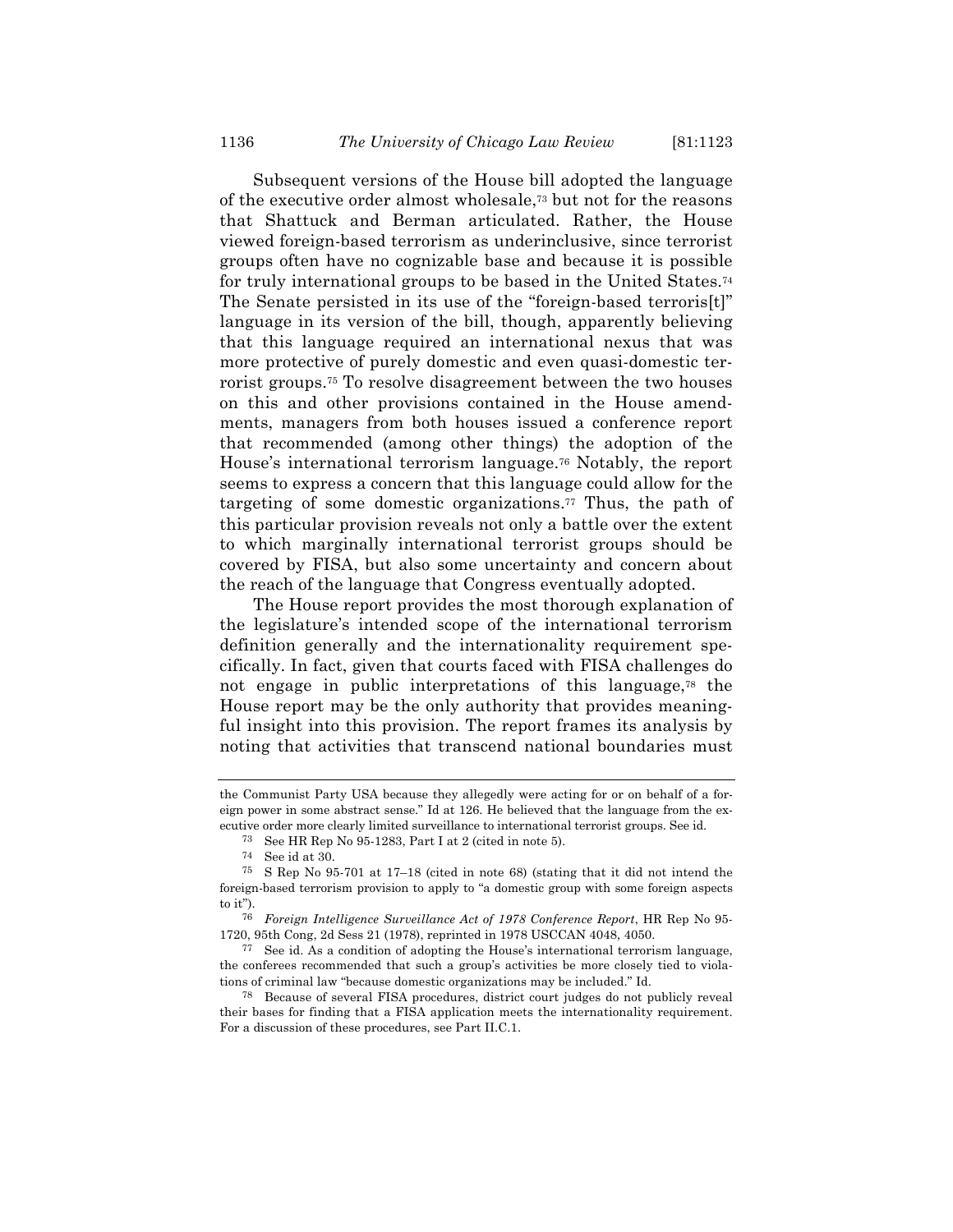have a "substantial international character."79 It then proceeds to list several activities of otherwise-domestic terrorist groups that would or would not meet this standard:

The fact that an airplane is hijacked while flying over Canada between Alaska and Chicago does not by itself make the activity international terrorism. A domestic terrorist group which explodes a bomb in the international arrivals area of a U.S. airport does not by this alone become engaged in international terrorism. However, if a domestic group kidnaps foreign officials in the United States or abroad to affect the conduct of that foreign government this would constitute international terrorism. If a domestic group travels abroad and places a bomb in a foreign airplane, this too would be international terrorism.80

This excerpt is not extraordinarily illuminating, but it does help establish some data points. First, the fact that a hijacking of a domestic flight over Canadian airspace does not transcend national boundaries indicates that the standard should not be satisfied by every activity that crosses a US border. At the other end of the spectrum, travelling to a foreign destination to engage in terrorist activities does meet the internationality requirement. The examples between these two extremes do not substantially narrow the focus, although it appears that targeting politically salient international interests within the United States creates a sufficient international nexus.

Beyond these examples, the House report further notes that a domestic terrorist group has a sufficient international nexus if it receives "direction or substantial support" from a foreign government or terrorist group.<sup>81</sup> This support must be "material, technical, training, or other substantive support" of the terrorist activities, rather than mere "moral or vocal support."82 Finally, and importantly, the report states that "[a]ctivities parallel to or consistent with the desires of a foreign power do not by themselves satisfy the requirement that the foreign power is directing the domestic group."83

<sup>79</sup> HR Rep No 95-1283, Part I at 46 (cited in note 5).

<sup>80</sup> Id.

<sup>81</sup> Id.

<sup>82</sup> Id. The report also states, rather unhelpfully, that "[d]irection means direction and does not mean suggestions." Id.

<sup>83</sup> HR Rep No 95-1283, Part I at 46 (cited in note 5).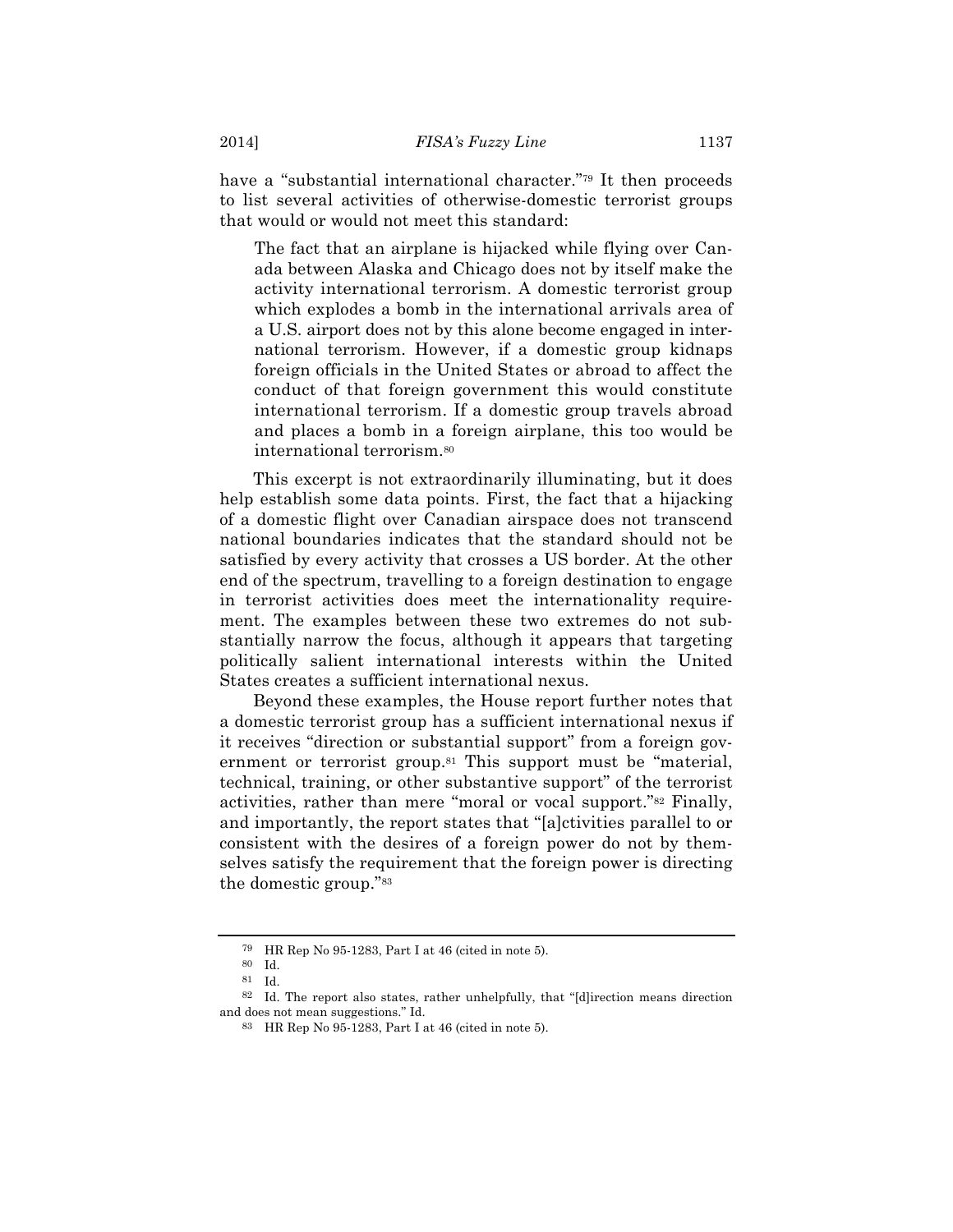Three general conclusions can be drawn from this report. First, it seems clear that the phrase "transcend national boundaries" was not intended to reach as far as its plain meaning permits. As was noted, the language could encompass any activities that go beyond US borders,84 but the House report seems to envision a more substantial international connection. Second, while the examples might be seen as establishing the outer boundaries of a necessary international nexus, the legislature left plenty of gray area in which the government can operate. Third, this loose demarcation of the necessary international nexus becomes more difficult to interpret with each passing year, as the Internet increasingly makes international connections a part of everyday life.

### B. The Antiterrorism Act of 1990 and International Terrorism

The legislative history is helpful in outlining the international nexus necessary for an otherwise domestic terrorist group to qualify for FISA surveillance, but case law is always the better place to look in order to fill in such amorphous standards.85 Due to the complete lack of FISA case law analyzing the sufficiency of a target's international connection,86 it is worthwhile to briefly discuss how courts have interpreted nearly identical language in a similar context. The Antiterrorism Act of 1990 allows US nationals to seek a civil remedy for injuries sustained as a result of international terrorism.87 The ATA essentially adopted FISA's definition of international terrorism,<sup>88</sup> so ATA cases may

<sup>84</sup> For a discussion of the potential breadth of the statutory language, see text accompanying notes 66–67.

<sup>85</sup> See Norman Singer and J.D. Shambie Singer, 2B *Sutherland Statutes and Statutory Construction* § 50:1 (West 7th ed 2007).

<sup>86</sup> For a discussion of the procedural features of FISA responsible for this lack of case law, see Part II.C.1.

<sup>87</sup> See 18 USC §§ 2331–38. This statute is most often used to pursue financial supporters of terrorism. See Jennifer A. Rosenfeld, *The Antiterrorism Act of 1990: Bringing International Terrorists to Justice the American Way*, 15 Suffolk Transnatl L J 726, 727– 28 (1992).

<sup>88</sup> Both statutes employ the same "transcend national boundaries" standard. However, the ATA also internationalizes terrorist activities occurring "primarily outside" the United States, while FISA internationalizes only terrorist activities occurring "totally outside" the United States. Compare 18 USC  $\S$  2331(1)(C), with 50 USC  $\S$  1801(c)(3). This semantic difference should not make the ATA's definition of international terrorism broader than FISA's, because terrorist activities that occur primarily outside the United States under the ATA will also very likely transcend national boundaries under FISA. The ATA also defines domestic terrorism in contradistinction to international terrorism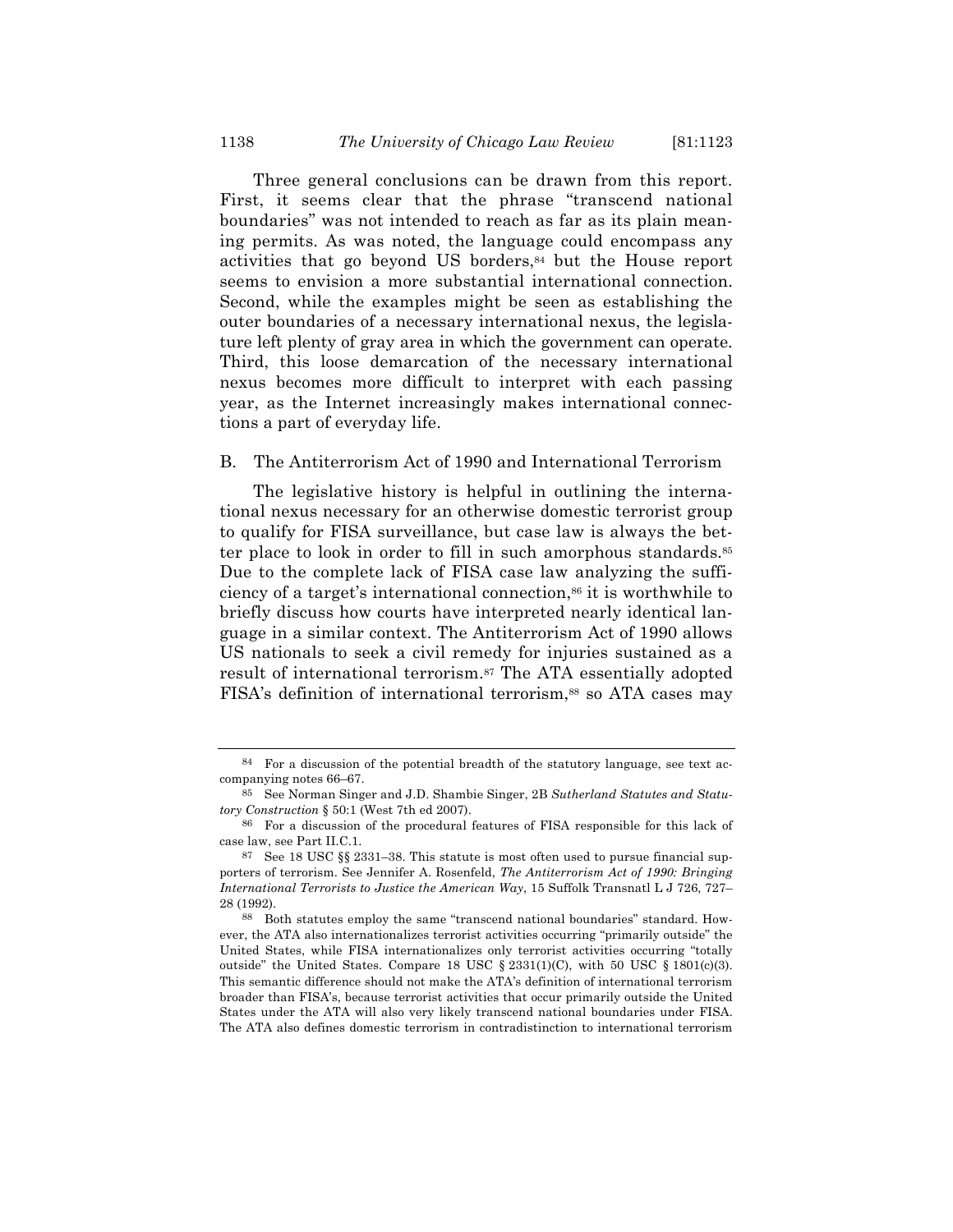provide some insight into how a court should interpret FISA's international terrorism provision. An important difference between the two contexts is that a court interpreting the validity of a FISA application needs only to find that the government had probable cause to believe that an international nexus existed.<sup>89</sup> Courts applying the ATA, by contrast, need to actually find the existence of this nexus.90 Thus, there should be a lower internationality threshold in the FISA context. Even so, ATA cases can demonstrate the types of activities for which the government will need to establish probable cause in the FISA context.

Most ATA case law focuses on issues other than the necessary international connection, $91$  but a couple of interesting insights can be gleaned from the cases. First, an international transfer of funds to a foreign terrorist organization appears to be sufficient to create an international nexus.<sup>92</sup> Second, at least one court applying this standard indicated that courts ought not to interpret it very liberally. In *Smith v Islamic Emirate of Afghanistan*,93 the estate of a 9/11 victim brought suit against the Islamic Emirate of Afghanistan, al-Qaeda, and Osama bin Laden, among others.<sup>94</sup> In considering whether these actors were international terrorists under the ATA, Judge Harold Baer noted that it was at least questionable that their actions in connection with 9/11 constituted international terrorism because many of the relevant activities occurred within the United States.95 While he concluded that the training and funding that the terrorists received abroad satisfied the international-nexus requirement, Baer expressed concern that "an expansive interpretation of 'international terrorism' might render 'domestic terrorism' superfluous."96 In other words, Baer's somewhat hesitant applica-

by confining it to activities that "occur primarily within the territorial jurisdiction of the United States." 18 USC § 2331(5)(C).

<sup>89</sup> See 50 USC § 1805(a)(2).

<sup>&</sup>lt;sup>90</sup> See 18 USC § 2333(a) (requiring that a plaintiff be injured "by reason of an act of international terrorism").

<sup>91</sup> See, for example, *Boim v Holy Land Foundation for Relief and Development*, 549 F3d 685, 688–90 (7th Cir 2008) (addressing whether the ATA imposes secondary liability).

<sup>92</sup> See *Wultz v Islamic Republic of Iran*, 755 F Supp 2d 1, 49 (DDC 2010) (holding that the plaintiffs pled facts showing that wiring money from the United States to China, allegedly to fund a terrorist organization, "transcended national boundaries"); *Boim v Quranic Literacy Institute*, 127 F Supp 2d 1002, 1012 n 7 (ND Ill 2001) (holding that providing funds to Hamas through Swiss financial intermediaries meets this standard).

<sup>93</sup> 262 F Supp 2d 217 (SDNY 2003).

<sup>94</sup> Id at 220.

<sup>95</sup> Id at 221.

<sup>96</sup> Id at 221–22.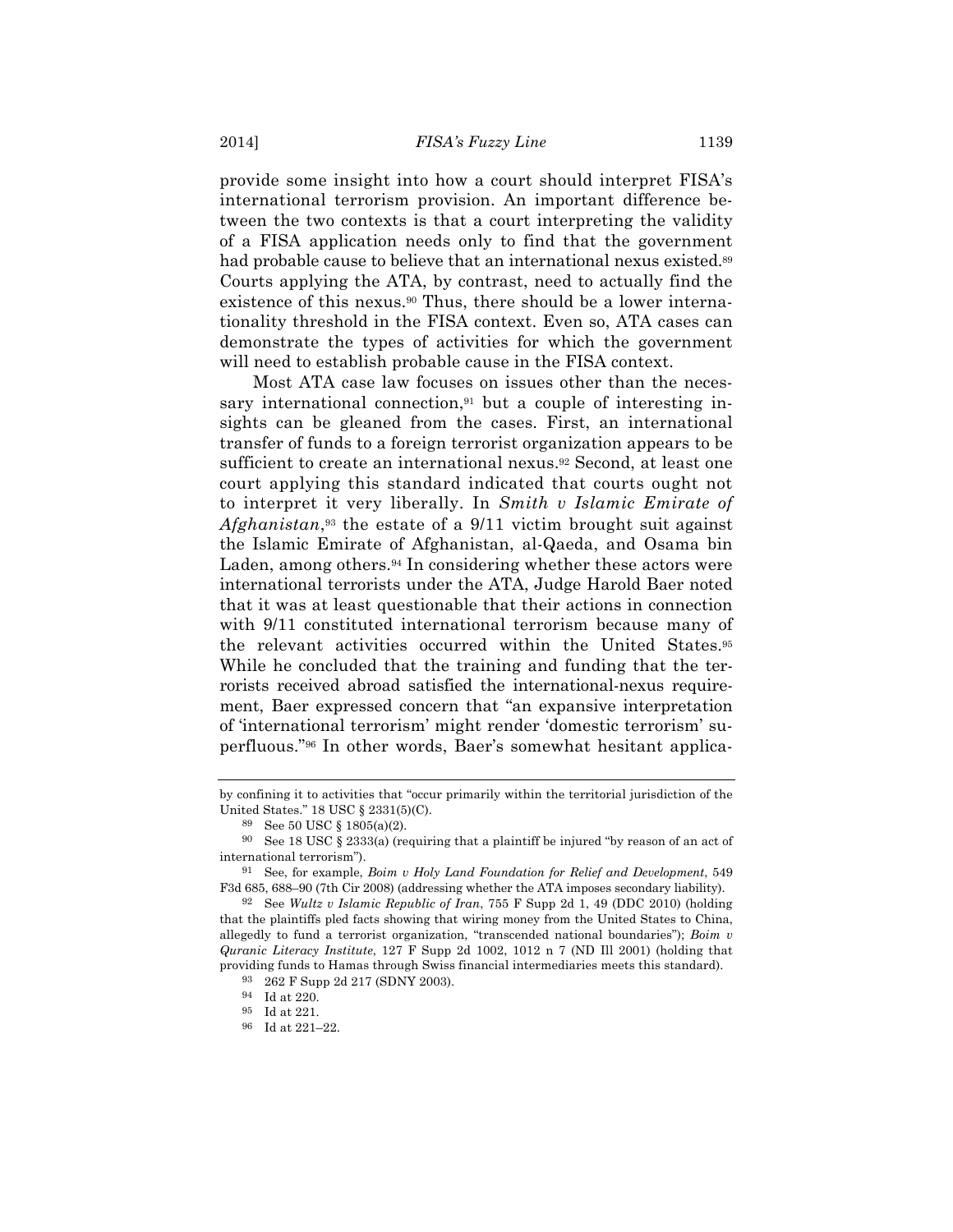tion of this standard was influenced by his concern that the ATA's definition of "domestic terrorism" could be rendered a nullity. Although FISA does not define "domestic terrorism," the legislative history's clear distinction between domestic and international terrorist groups similarly weighs in favor of a stricter internationality requirement.

C. Constructing the Internationality Requirement from FISA Cases

Three very basic points can be distilled from the preceding analysis: First, to obtain approval for FISA surveillance in the international terrorism context, the government could feasibly employ FISA's text to target groups with tangential international connections.97 Second, Congress's desire that international terrorist groups have a substantial international character should limit the reach of the statute's text.<sup>98</sup> Third, although FISA does not define domestic terrorism, Congress did not intend that FISA cover domestic terrorist activities.99 Thus, interpretations of FISA's internationality requirement should be limited by the extent to which they may cause international terrorism to overlap with the domain of domestic terrorism.100

However, the foregoing analysis does not reveal how the internationality requirement is actually applied in modern cases, nor does it reveal whether this application is consistent with FISA's text and legislative history. To answer these questions, this Section first points out the procedural aspects of FISA that make answering these questions so difficult. Then, it reconstructs the facts of two recent cases in order to argue that the government may be expanding the definition of international terrorism beyond its intended boundaries.

1. FISA's procedural deficiencies.

Unfortunately, the following cases cannot definitively prove whether FISA currently operates as the enacting Congress intended. Such knowledge is shielded from the public by several procedural requirements that kick in when the government decides to prosecute an alleged international terrorist using evi-

<sup>97</sup> See notes 62–66 and accompanying text.

<sup>98</sup> See notes 79–83 and accompanying text.

<sup>99</sup> See notes 4–5 and accompanying text.

<sup>100</sup> See notes 68–77 and accompanying text.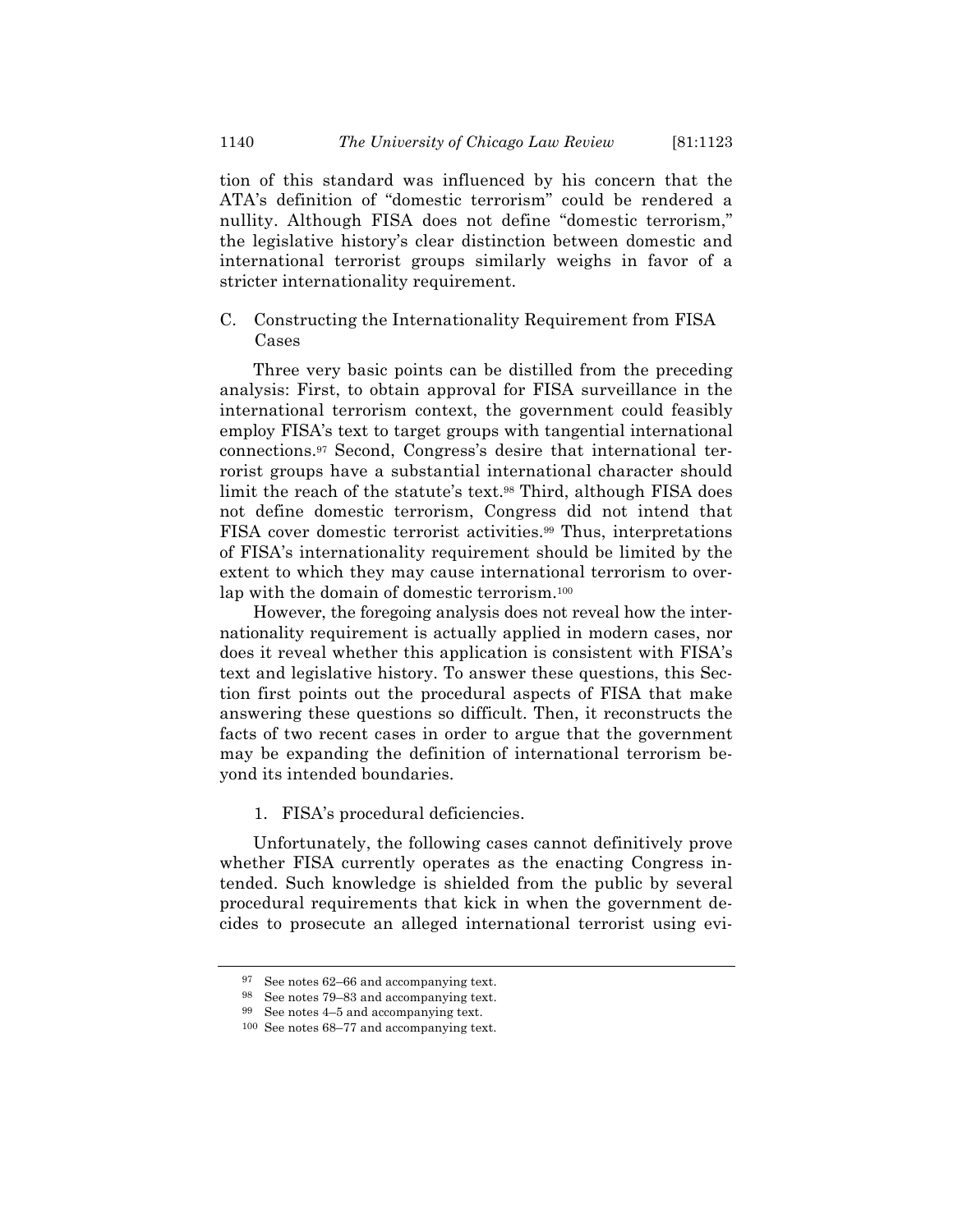dence derived from FISA surveillance. These procedures make it possible for the government to push FISA's targeting language past its limits and make discovery of such abuse especially difficult. This potential for abuse makes even an imperfect inquiry into the government's compliance all the more necessary.

First, the bases for the vast majority of FISA warrants are never reviewed after they receive FISC approval because of FISA's unique notice procedures. FISA requires the government to provide notice to a target of surveillance only when the government seeks to use information "obtained or derived from" FISA surveillance in an adversarial proceeding.101 The majority of FISA wiretaps never result in criminal prosecution and are therefore never reviewed by a district court.102 Once the government does decide to prosecute based on evidence derived from FISA surveillance, it invites scrutiny of its probable cause finding by a district court judge. However, if the government expansively interprets FISA's internationality requirement, it can avoid such oversight when it never uncovers a subsequent international connection—the cases most likely to receive the greatest ex post scrutiny—simply by exercising its prosecutorial discretion.

Second, even when the government does prosecute based on FISA-derived evidence, the barriers to discovery of FISA warrant applications make it difficult to ascertain the government's basis for initiating FISA surveillance. Once a defendant files a motion to disclose the FISA application, FISA permits the government to submit an affidavit from the attorney general stating that "disclosure or an adversary hearing would harm the national security of the United States."103 Needless to say, the government presents this affidavit in response to every motion to disclose or suppress.104 And once the government submits that affidavit, the district court judge can require disclosure only when "such disclosure is necessary to make an accurate determination of the legality of the surveillance."105 At the time of this

<sup>101</sup> 50 USC § 1806(c). See also Kris and Wilson, 2 *National Security Investigations and Prosecutions 2d* at §§ 29:4–29:5 (cited in note 3). Notice is likely not required when FISA evidence is used to obtain a Title III warrant. See id at § 29:4.

<sup>102</sup> The government does not release enough FISA data to absolutely confirm this claim, but it can be inferred from parallel Title III data.

<sup>103</sup> 50 USC § 1806(f).

<sup>104</sup> See *United States v Kashmiri*, 2010 WL 4705159, \*3 (ND Ill) (implying that such affidavits are always presented, by observing that "a court has never permitted defense counsel to review FISA materials").

<sup>105</sup> 50 USC § 1806(f).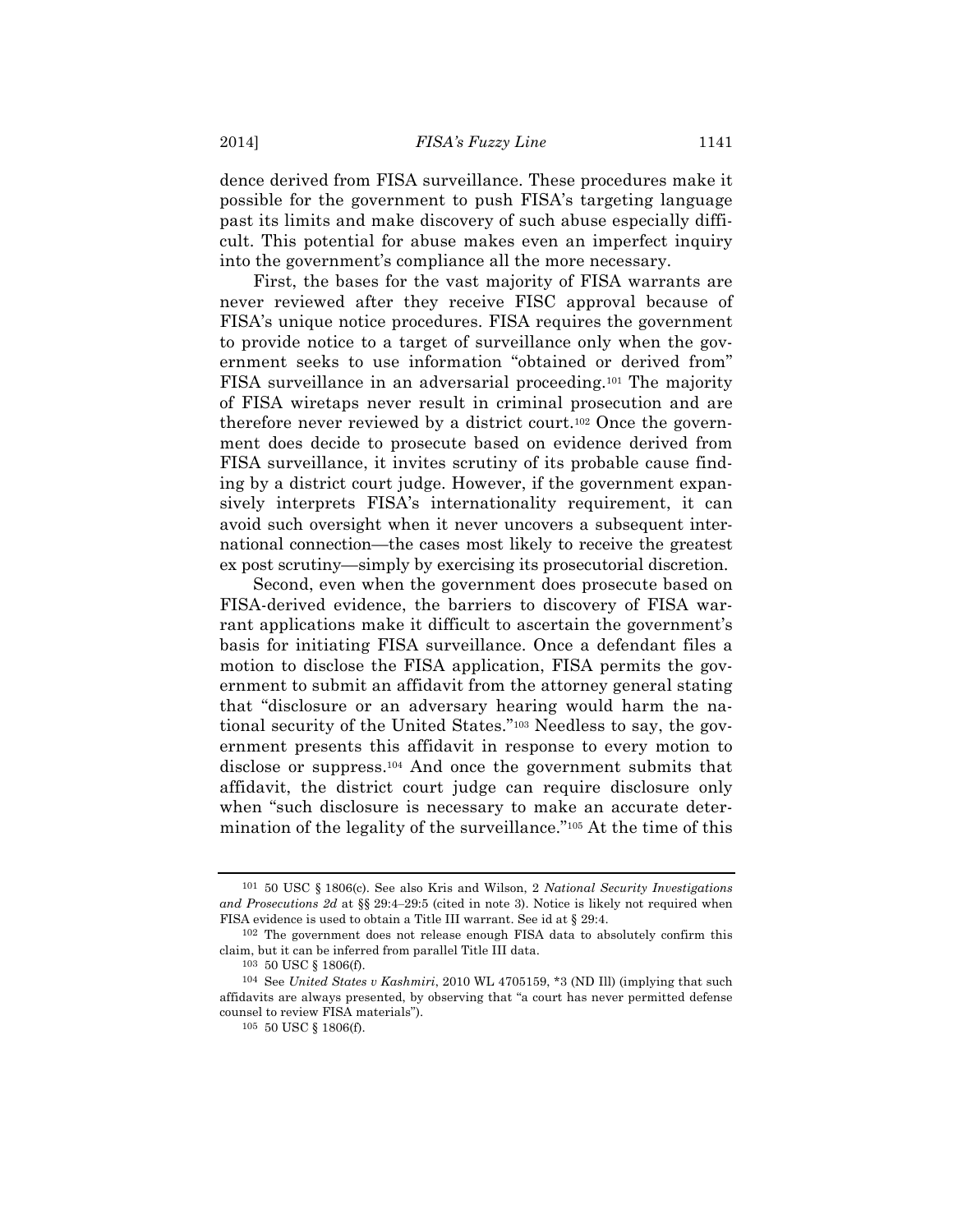writing, only one court has ever deemed it necessary to require disclosure of FISA application materials, and then only because the defendant's counsel had top secret security clearance.106 Moreover, that court was later reversed by the Seventh Circuit.107

One major problem with this practice is that the facts that constitute probable cause are never made public. This makes it very difficult for district court judges (and defendants) to evaluate whether the government has established a sufficient international connection. Furthermore, because the government almost never has to reveal FISA applications, it is difficult for the defendant to even argue that probable cause did not exist because he does not know when the surveillance started.108 While the district court judge does see the application, his or her estimation of probable cause could be affected by hindsight bias in cases in which sufficient international links are exposed as a result of the surveillance. This is especially likely to occur considering that only the government is given the opportunity to present arguments to the judge with the full set of facts.

Finally, the shortcomings of the adversarial process in FISA prosecutions also contribute to the lack of transparency and the potential for government abuse. A defendant who actually receives notice of FISA surveillance can challenge that surveillance in a suppression hearing, but it is a hopeless endeavor. Once the attorney general submits an affidavit, FISA requires a court to examine the FISA application and materials ex parte and in camera in order to determine its compliance with FISA's procedures.109 This procedure means that courts do not have to thoroughly justify their findings in orders or opinions. Nearly every court considering a defendant's motion to suppress FISAderived evidence uses almost-boilerplate language to conclude that FISA's requirements have been met.110 Indeed, there does

<sup>106</sup> See *United States v Daoud*, 2014 WL 321384, \*3 (ND Ill) (noting that it was the first court to require such disclosure).

<sup>107</sup> See generally *United States v Daoud*, 755 F3d 479 (7th Cir 2014), supplemented by *United States v Daoud*, 2014 WL 3734136 (7th Cir 2014) (redacted opinion).

<sup>108</sup> See *Kashmiri*, 2010 WL 4705159 at \*6 (acknowledging the "frustrating position" that the defendant is in due to a lack of information).

<sup>109</sup> See 50 USC § 1806(f).

<sup>110</sup> See, for example, *United States v Sherifi*, 793 F Supp 2d 751, 761 (ED NC 2011):

The court is satisfied that probable cause existed that the targets of surveillance or physical searches were foreign powers or agents of a foreign power, that this finding was not based solely on the basis of activities protected by the First Amendment, and that the facilities to be surveilled and property to be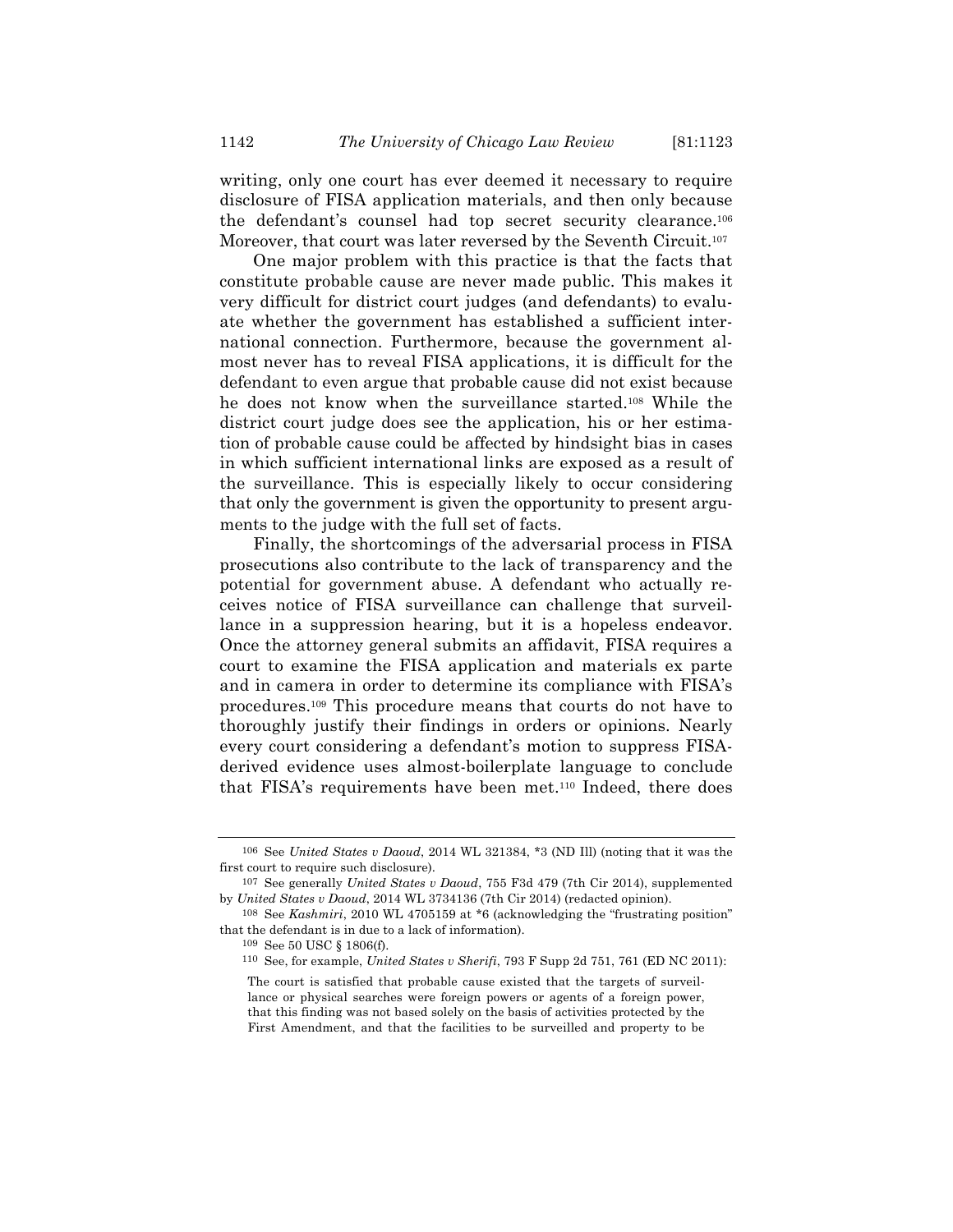not seem to be one published instance of a district court judge finding an insufficient international nexus after conducting in camera review.

The net effect of these procedural deficiencies has been to make ex post litigation an essentially toothless mode of FISA regulation. As a result, more responsibility is placed on the FISC to regulate FISA applications ex ante. However, from 2009–2012, the FISC received 6,305 FISA applications, rejected only 2, and modified only 98, or around 1.6 percent.111 While these statistics closely track warrant acceptance rates under Title III,112 in the Title III context the government at least faces the possibility that its warrant will be invalidated in a suppression hearing if it does not meet Title III's requirements.<sup>113</sup> The government does not have the same concern in the FISA context since there does not appear to be one instance of a judge granting a motion to suppress FISA-derived evidence. This lack of ex post enforcement makes the FISC's warrant-approval rates more troubling, especially given the government's demonstrated willingness to stretch ambiguous language in the name of national security when it faces little meaningful oversight.<sup>114</sup> Furthermore, since the bulk of FISA surveillance is never subject to any form of ex post regulation, there is a real concern that cases such as

113 Every year, prosecuting officials file reports to account for arrests, convictions, and trials derived from Title III wiretaps in years previous. A summary of these supplemental reports from 2003 to 2010 reveals that there were 241 motions to suppress evidence obtained from Title III wiretaps during that time. Of those, 150 were denied, 18 were granted, and 73 were pending as of December 31, 2012. See Administrative Office of the US Courts, *Table 8 Summary of Supplementary Reports for Intercepts Terminated in Calendar Years 2003 through 2010* (2012), online at http://www.uscourts.gov/uscourts/ Statistics/WiretapReports/2012/Table8.pdf (visited Aug 12, 2014).

114 See note 32. Compare Motion and Memorandum of Law in Support of Motion to Suppress Fruits of Electronic Surveillance Conducted Pursuant to the Foreign Intelligence Surveillance Act, *United States v Abdul-Latif*, Criminal Action No 11-228, \*1 (WD Wash filed May 25, 2012) ("Abdul-Latif Motion to Suppress"), with Government's Unclassified Memorandum in Opposition to Defendant's Motion to Suppress the Fruits of Electronic Surveillance Pursuant to the Foreign Intelligence Surveillance Act, *United States v Abdul-Latif*, Criminal Action No 11-228, \*32–33 (WD Wash filed July 27, 2012) ("Government Reply to Abdul-Latif Motion to Suppress").

searched were owned, used, possessed by, or were in transit to or from an agent of a foreign power.

<sup>111</sup> For the data used to calculate these statistics, see US Department of Justice, Office of Legislative Affairs, *FISA Annual Reports to Congress*, online at http://www.fas.org/irp/ agency/doj/fisa (visited Aug 12, 2014) (hosting reports with data from 2009 to 2012).

<sup>112</sup> See Administrative Office of the US Courts, *Table 7 Authorized Intercepts Granted Pursuant to 18 U.S.C. § 2519 as Reported in Wiretap Reports for Calendar Years 2002–2012* (2012), online at http://www.uscourts.gov/uscourts/Statistics/WiretapReports/ 2012/Table7.pdf (visited Aug 12, 2014).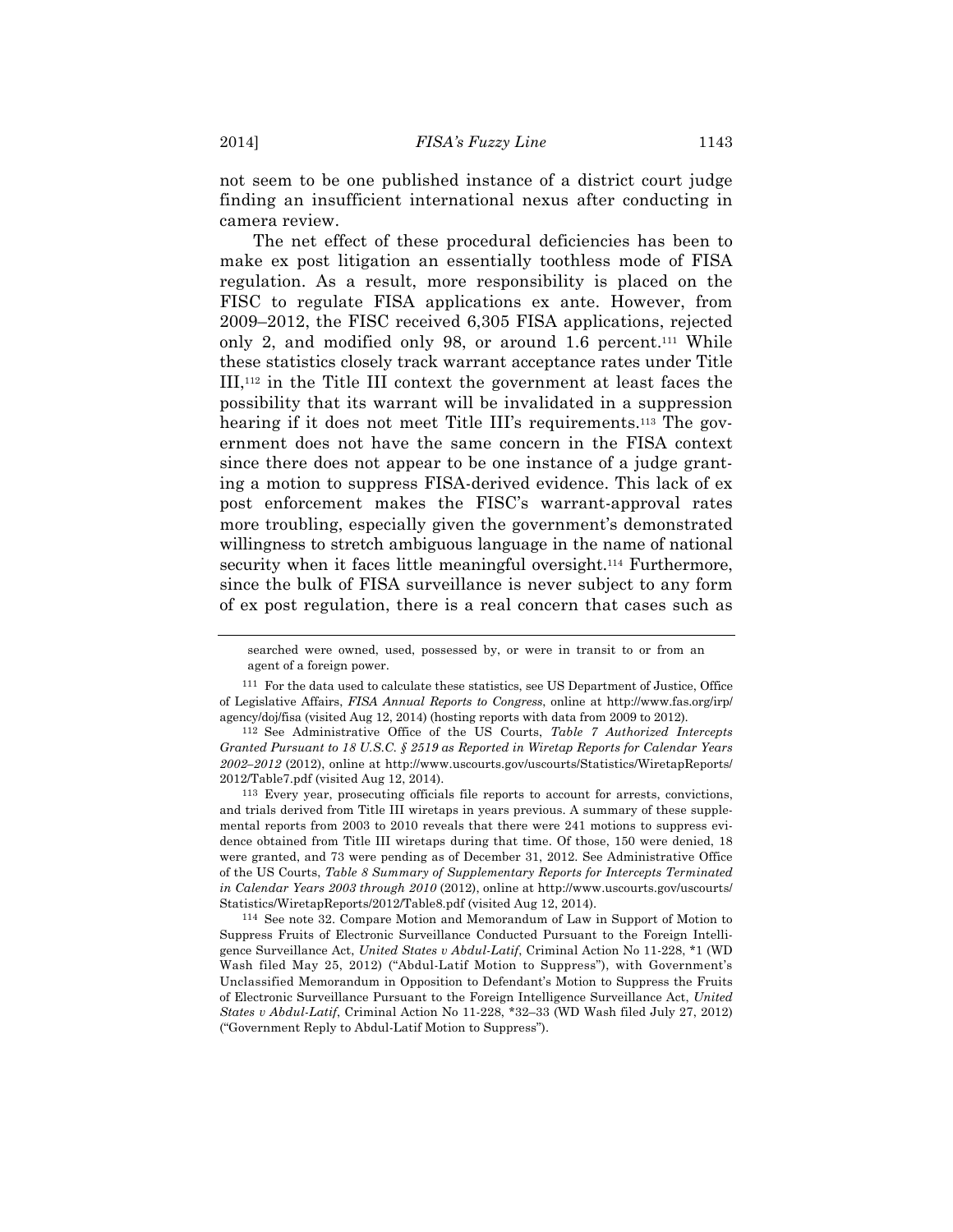the two discussed below represent just a sampling of government overreaching.

# 2. The modern international nexus: *Abdul-Latif v United States* and *United States v Duka*.

FISA's procedural deficiencies make it very difficult to determine how the FISC and other courts apply the "transcend national boundaries" standard in modern cases. However, based on the public facts, complaints, indictments, and motions filed in two recent cases, there is at least some evidence that the government adopts a greatly relaxed interpretation of the international-nexus requirement. Of course, it is always possible that facts known only to the government diminish the utility of these examples. But the informational asymmetries inherent in the FISA regime should encourage, rather than discourage, efforts to reconstruct the facts of these cases.

*Abdul-Latif v United States*115 involves a man named Abu Khalid Abdul-Latif (also known as Joseph Davis), who pleaded guilty in December 2012 to conspiracy to murder officers and agents of the United States and conspiracy to use weapons of mass destruction.116 Officers arrested Abdul-Latif on June 22, 2011, during a staged weapons buy.117 Three weeks of surveillance had revealed that he was conspiring with Walli Mujahidh (also known as Frederick Domingue Jr) and a friend-turned-FBI-informant to attack a military entrance processing station in Seattle using automatic weapons and hand grenades.118 Both of the conspirators were US citizens.119

The government stated that its investigation of Abdul-Latif began on June 3, 2011, when someone that Abdul-Latif contacted to join the conspiracy reported him to the FBI.120 While much of this investigation was based on conversations recorded by this informant, at some point prior to June 23, 2011, the FBI ob-

<sup>115</sup> No 11-228, slip op (WD Wash Aug 30, 2012).

<sup>116</sup> Plea Agreement, *United States v Abdul-Latif*, Criminal Action No 11-228, \*1 (WD Wash filed Dec 6, 2011). He was eventually sentenced to eighteen years in prison. See Judgment in a Criminal Case, *United States v Abdul-Latif*, Criminal Action No 11- 228, \*2 (WD Wash filed Mar 25, 2013).

<sup>117</sup> Amended Complaint for Violations, *United States v Abdul-Latif*, Criminal Action No 11-228, \*34–36 (WD Wash filed June 23, 2011) ("Abdul-Latif Amended Complaint").

<sup>118</sup> Id at \*4.

<sup>119</sup> Abdul-Latif Motion to Suppress at \*11 n 12 (cited in note 114).

<sup>120</sup> Abdul-Latif Amended Complaint at \*12 (cited in note 117).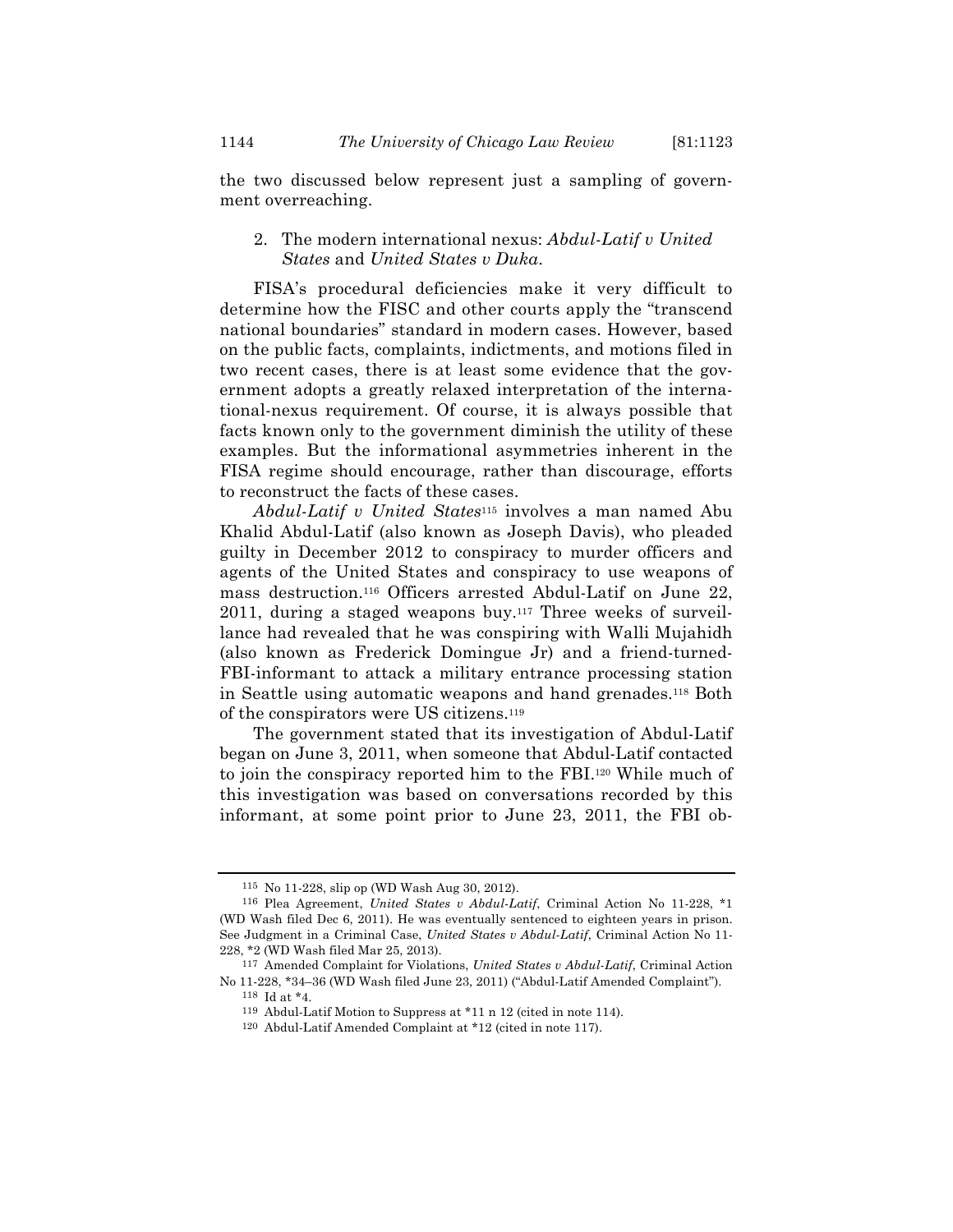tained a FISA warrant for physical and electronic surveillance of Abdul-Latif.121

Based on the publicly available information in the case, it is likely that the government targeted Abdul-Latif under FISA as an individual "knowingly engag[ing] in . . . international terrorism, or activities that are in preparation therefor[e]"<sup>122</sup> on behalf of an international terrorist group. However, looking at the case after the fact, the conspiracy does not seem to have any international link: US citizens who apparently never left the country, nor received outside training or funding, planned an attack on domestic soil.123 This certainly does not seem like the type of case for which FISA was intended. The relevant question, though, is not whether the government eventually established an international nexus, but whether there was probable cause to believe it existed at the time of the FISA application. Since it is unclear when the government submitted its FISA application, an examination of all possible international connections in the case can give at least some insight into the government's definition of conduct that transcends national boundaries.

The defendant's suppression motion and the government's reply (at least the unclassified portions) focus on Abdul-Latif's YouTube activity as a potential source of this international link.124 Abdul-Latif has a series of videos on his YouTube account in which he preaches about Islam and the need for unification among Muslims.125 In one video posted a little over a month before the government formally began its investigation, Abdul-Latif urged, "We must establish jihad. I don't care what anybody says about that. You can turn me into the FBI or whatever. We need to establish jihad with the tongue, with the heart, and with the hand."126 Additionally, Abdul-Latif communicated with other YouTube members on comment boards and commented on the

<sup>121</sup> The government charged Abdul-Latif on June 23, 2011 and provided him notice of FISA surveillance on October 13, 2011. See *Abdul-Latif*, No 11-228, slip op at 1–2.

<sup>122</sup> 50 USC § 1801(b)(2)(C).

<sup>123</sup> See generally Abdul-Latif Amended Complaint (cited in note 117).

<sup>124</sup> See Abdul-Latif Motion to Suppress at \*1 (cited in note 114); Government's Reply to Abdul-Latif Motion to Suppress at \*32–33 (cited in note 114).

<sup>125</sup> See generally, for example, akabdullatif, *The Need to Be Unified* (Jan 17, 2011), online at http://www.youtube.com/watch?v=AeK9qWfd2Nc&list=UU7x4LqjhcPXhiofWaoI41hA (visited Aug 12, 2014) (urging Muslims to unify internationally); akabdullatif, *Envy of the Kuffar* (May 1, 2011), online at http://www.youtube.com/watch?v=osTWFlZbtgw &list=UU7x4LqjhcPXhiofWaoI41hA (visited Aug 12, 2014) (imploring viewers to follow the example of the prophet Muhammad and avoid envy).

<sup>126</sup> See akabdullatif, *Envy of the Kuffar* at 7:20 (cited in note 125).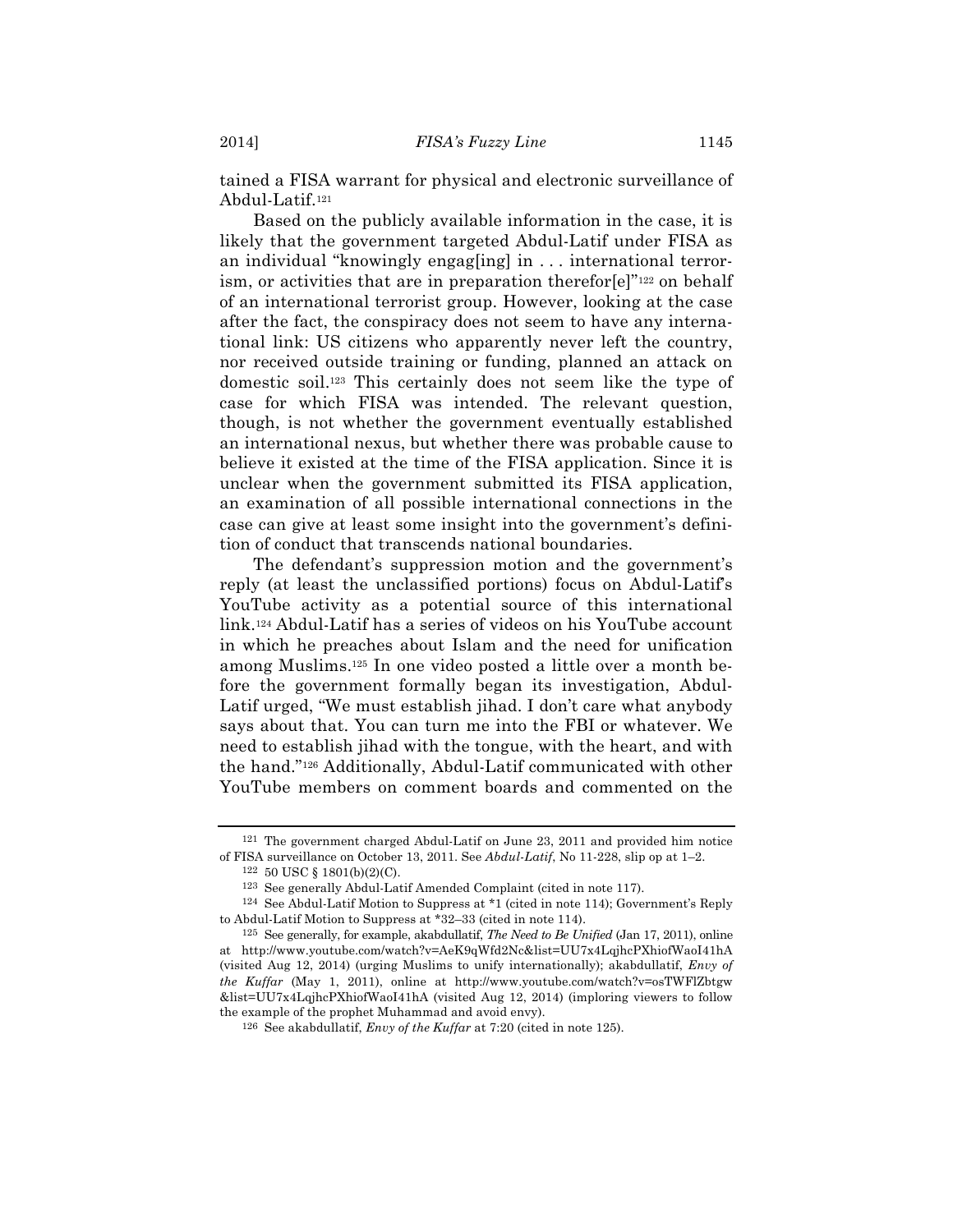videos of YouTube account holders from foreign countries.127 In its sentencing motion, the government pointed to one such comment board, in which Abdul-Latif wrote, "[M]ay Allah bless [Osama bin Laden] and all Muslims who . . . perform the jihad against the yahoodi – the american terrorist government."128

Putting to one side the First Amendment concerns associated with using this Internet activity as a basis for probable cause,  $129$ there is a strong argument that such activity lacks a "substantial international character"130 such that it transcends national boundaries under FISA. There is not a perfect 1978 analogue to anonymously proselytizing on YouTube comment boards, but this type of activity seems to create the sort of incidental international connections that Congress did not intend FISA to cover,<sup>131</sup> especially considering that Abdul-Latif may not have known that he was communicating with users from different countries. Perhaps it could be argued that his jihadist postings made him an accomplice of international terrorists who would be likely to act on his advice.132 However, it seems a stretch to say that his vague exhortations of jihad to a virtually nonexistent audience the videos had negligible viewing numbers before his arrest became public133—could make him a criminal accomplice to unspecified acts of terror.

Even if Abdul-Latif's YouTube activity could transcend national boundaries, it would take creative legal posturing to argue that it did so "in terms of the means by which [his con-

<sup>127</sup> See Abdul-Latif Motion to Suppress at \*1 (cited in note 114) (implying that Abdul-Latif commented on videos posted by foreigners by admitting that these comments were the "extent of his involvement in international affairs"). It is difficult to tell whether any of these accounts were associated with foreigners, but the defendant appears to concede as much in his motion to suppress.

<sup>128</sup> See Government's Sentencing Memorandum, *United States v Abdul-Latif*, Criminal Action No 11-228, \*19–20 (WD Wash filed Mar 19, 2013).

<sup>129</sup> FISA prohibits a finding that a US person is an agent of a foreign power "solely upon the basis of activities protected by the first amendment." 50 USC  $\S$  1805(a)(2)(A).

<sup>130</sup> HR Rep No 95-1283, Part I at 46 (cited in note 5).

<sup>131</sup> See notes 77–80 and accompanying text.

<sup>&</sup>lt;sup>132</sup> See 18 USC § 2332b(a)(2) (prohibiting attempts, conspiracies, and threats to engage in "[a]cts of terrorism transcending national boundaries").

<sup>133</sup> It appears that each of Abdul-Latif's videos had, with one exception, less than thirty total viewers each before his arrest. See generally, for example, akabdullatif, *Envy of the Kuffar* (cited in note 125). (The author derived the number of views over time by selecting the statistics button under the total views.) The exception is a video called *The True Hijab*, which does not call for jihad. See generally akabdullatif, *The True Hijab* (Mar 5, 2011), online at https://www.youtube.com/watch?v=UImnyhV8ujU&list =UU7x4LqjhcPXhiofWaoI41hA (visited Aug 12, 2014).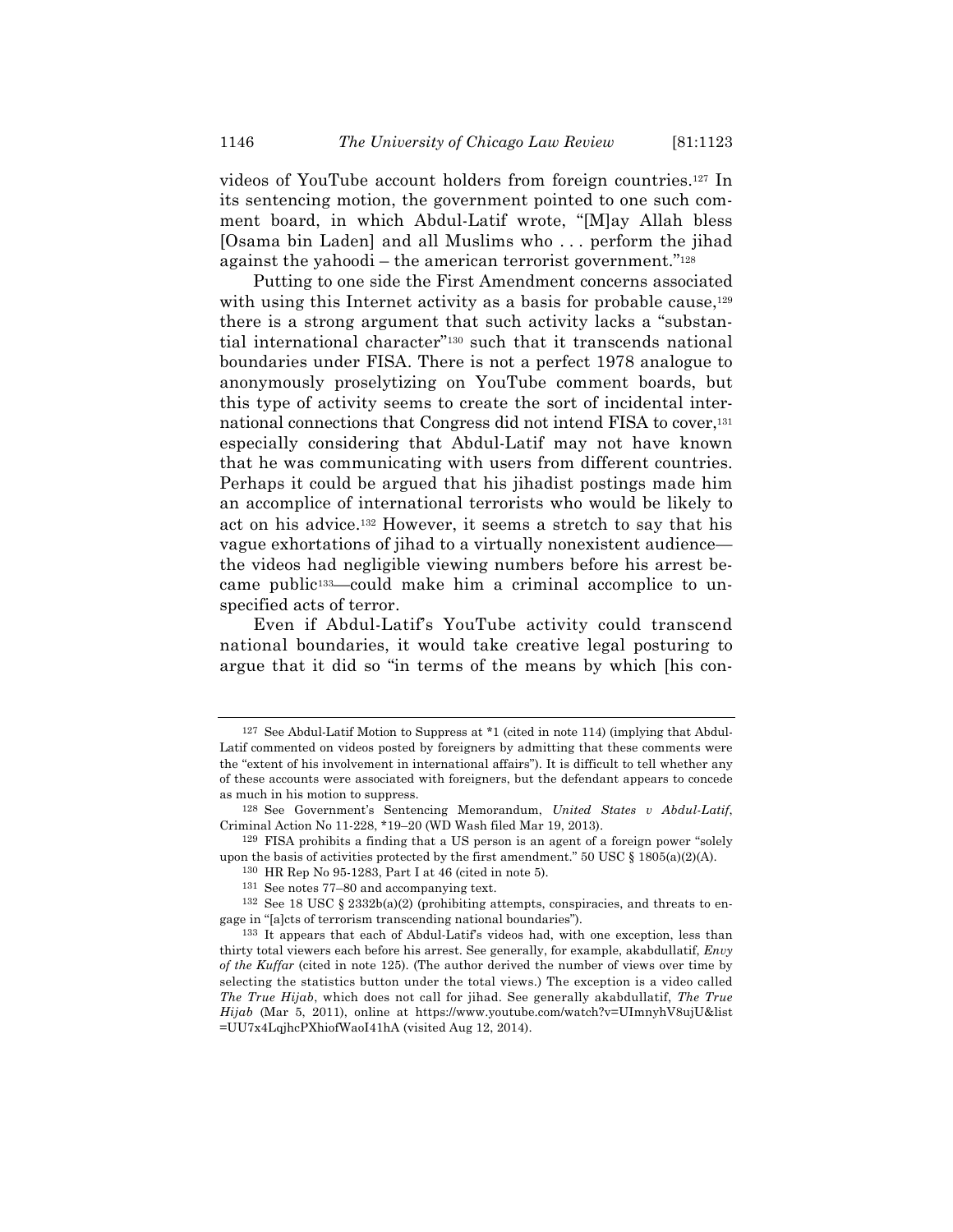spiracy was] accomplished."<sup>134</sup> There is no evidence that Abdul-Latif received "direction or substantial support"<sup>135</sup> for his conspiracy on YouTube. It would probably have to be argued that his YouTube activity provided him the moral support necessary to attempt his attack. But even if that is true, the legislative history specifically states that "moral or vocal support" is not enough to create the requisite international nexus.136

The only other publicly available information that could have helped establish an international nexus is that Abdul-Latif sought to attack a military installation.<sup>137</sup> This argument might have some force, especially since Abdul-Latif's intention was to impair the US military in its war against terrorism abroad.138 However, *Keith* likely forecloses any argument that targeting a domestic military base is sufficient to transform the activity into international terrorism. In *Keith*, a domestic terrorist group conspired to bomb a CIA building in Michigan.139 The bombing of a CIA facility could have greater international consequences than Abdul-Latif's planned attack on the military entrance processing station. Yet the *Keith* Court observed that the planned CIA bombing was unrelated to foreign affairs,<sup>140</sup> and Congress clearly stated that the type of domestic terrorist group in *Keith* is the kind that FISA was *not* intended to cover.141

Nor is Abdul-Latif's case the only one that evidences an expansive interpretation of FISA's internationality requirement. In *United States v Duka*,142 the government used FISA surveillance to foil a planned attack on a military base in New Jersey by a group of five men "inspired by" al-Qaeda.143 The investigation began in January 2006 when a Circuit City employee

<sup>134</sup> 50 USC § 1801(c)(3).

<sup>135</sup> HR Rep No 95-1283, Part I at 46 (cited in note 5).

<sup>136</sup> Id.

<sup>137</sup> See Abdul-Latif Amended Complaint at \*16 (cited in note 117). One of the weaknesses inherent in this type of FISA analysis is that there are other possible international connections that are not publicly available. For example, it is possible that Abdul-Latif's coconspirator or the government informant had the necessary international ties. Notably, though, there is no indication of any international activity by any members of the group.

<sup>138</sup> Id at \*37.

<sup>139</sup> *Keith*, 407 US at 299.

<sup>140</sup> Id at 321–22 (stating that "this case involves only the domestic aspects of national security").

<sup>141</sup> See S Rep No 95-701 at 18 (cited in note 68).

<sup>142</sup> 671 F3d 329 (3d Cir 2011).

<sup>143</sup> Superseding Indictment, *United States v Shnewer*, Criminal Action No 07-459, \*3 (D NJ filed Jan 15, 2008).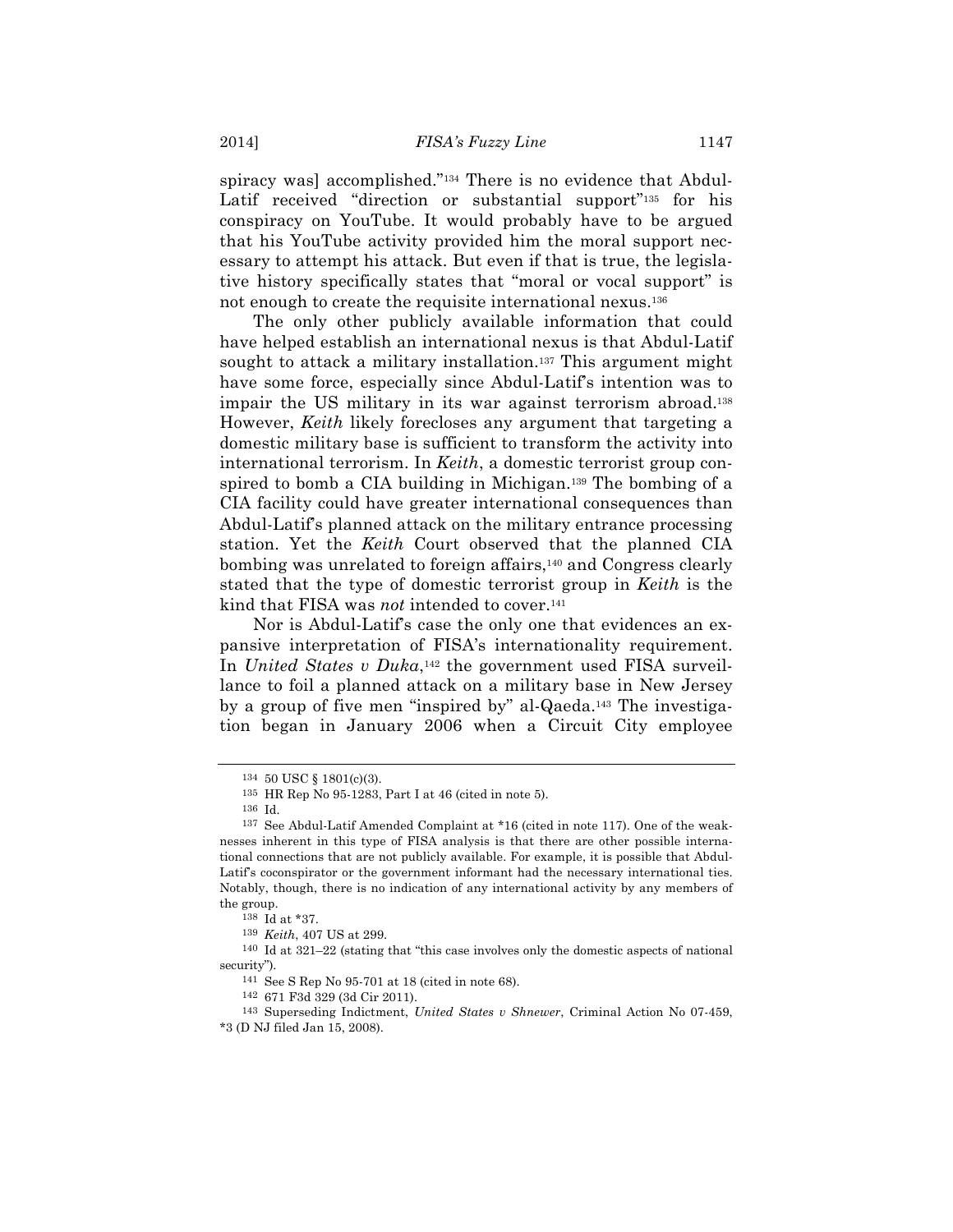showed police a video that had been dropped off for copying and that depicted the defendants at a firing range yelling "jihad in the [United] States."144 The investigation lasted eighteen months and ended when the FBI arrested all five defendants after they completed a controlled arms purchase from a cooperating witness.145 In the district court, the defendants filed motions to suppress the FISA-obtained evidence, arguing in part that the government did not have probable cause to believe that they were agents of a foreign power.146 The judge rejected these motions without explanation.<sup>147</sup>

This case has a few interesting factual parallels to *Abdul-Latif*: the *Duka* group had no ostensible connections to a foreign terrorist group, the plot involved a planned attack on a military installation, and one of the group members had viewed and shared al-Qaeda propaganda videos as well as videos of jihadist beheadings on his laptop.148 As discussed above, none of these factors militate in favor of finding that FISA's internationality requirement was satisfied.

Unlike *Abdul-Latif*, though, this case presents at least two other potential international connections. First, none of the defendants were born in the United States, and only two were US citizens.149 While this fact provides an intuitive international connection, it should not be sufficient to satisfy FISA's internationality requirement because nothing about the defendants' citizenship or countries of origin necessarily contributed to the "means by which"150 their conspiracy was accomplished. Indeed, it is difficult to imagine how an individual's citizenship or country of origin, on its own, could contribute to the means by which terrorist activities are carried out.

<sup>144</sup> *Duka*, 671 F3d at 333–34.

<sup>145</sup> Id at 335.

<sup>146</sup> See, for example, Memorandum of Law in Support of Defendant Serdar Tatar's Motion for Disclosure of Materials under the Foreign Intelligence Surveillance Act, for Suppression of Electronic Surveillance, and for a Declaration that the Foreign Intelligence Surveillance Act Is Unconstitutional, *United States v Tatar*, Criminal Action No  $07-459$ ,  $*8-11$  (D NJ filed June 19, 2008) ("Tatar Motion to Suppress") (arguing that FISA-derived evidence should be suppressed because the FISA applications could not demonstrate probable cause that Tatar or the codefendant was an agent of a foreign power at the time of the application).

<sup>147</sup> See Supplemental Opinion, *United States v Shnewer*, No 07-459, slip op at 7 (D NJ Aug 14, 2008).

<sup>148</sup> See *Duka*, 671 F3d at 334–35; Tatar Motion to Suppress at \*6–7.

<sup>149</sup> See *Duka*, 671 F3d at 333–35 (describing the national origins of the defendants, three of whom were in the United States illegally during the events in question).

<sup>150</sup> 50 USC § 1801(c)(3).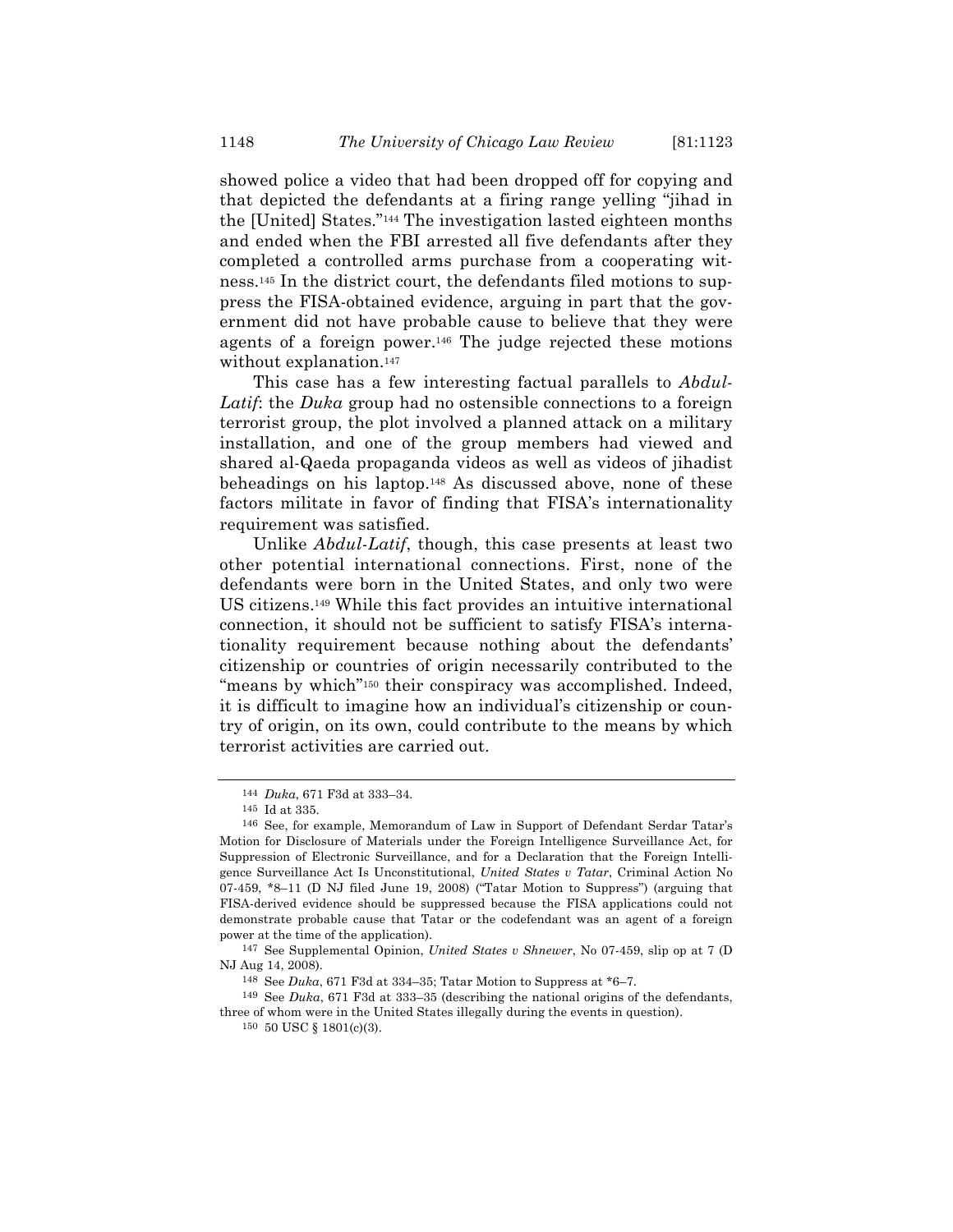#### 2014] *FISA's Fuzzy Line* 1149

The second potential international link in this case is more substantial. The government's search warrant affidavit alleged that, during two recorded conversations, one of the defendants "stated that they would need to receive a 'fatwa' before they could attack."151 It is possible that this statement, combined with the other known facts, sufficiently established probable cause of internationality because it seemed to indicate that the defendants were taking orders from someone involved in international terrorism. On the other hand, while this conversation might reveal some level of agency, there is insufficient information to determine whether the issuer of the fatwa had any international connection. Furthermore, it is entirely possible that the defendants were awaiting a public fatwa from a cleric with ties to international terrorism, but that the fatwa would in no way be directed at them. Under these circumstances, the defendants should not satisfy FISA's internationality requirement because they would merely be acting "parallel to or consistent with the desires of a foreign power."152 Thus, while the additional international factors present in this case make it more difficult to analyze than *Abdul-Latif*, there is a strong argument that none of the potential international connections were sufficiently substantial to satisfy FISA's internationality requirement.

These two cases, at least based on the publicly available information, indicate that the government may expansively interpret the necessary international nexus contra FISA's legislative history. Moreover, the cases provide some evidence that the government is willing to exploit tangential international connections achieved through modern technology to satisfy this standard. Such interpretations are troubling because they potentially open up a broad range of effectively domestic activities to FISA surveillance.

#### III. THE CONSTITUTIONAL LINE BETWEEN DOMESTIC AND

<sup>151</sup> Tatar Motion to Suppress at exhibit G at ¶ 31. The affidavit describes a "fatwa" as "a ruling on Islamic law issued by an Islamic scholar." Tatar Motion to Suppress at \*10.

<sup>152</sup> HR Rep No 95-1283, Part I at 46 (cited in note 5). Even if the fatwa comment provided adequate probable cause, it is unclear whether this statement occurred before or after the initiation of FISA surveillance. The relevant conversations were not recorded using a FISA wiretap, but they occurred in late September 2006—almost nine full months after the investigation started. See Tatar Motion to Suppress at exhibit G at ¶ 31. Only if the FBI initiated FISA surveillance after this conversation occurred could it be used to satisfy probable cause. Unfortunately, due to the unique discovery procedures discussed above, see text accompanying notes 52–56, the government did not reveal when the surveillance in this case began.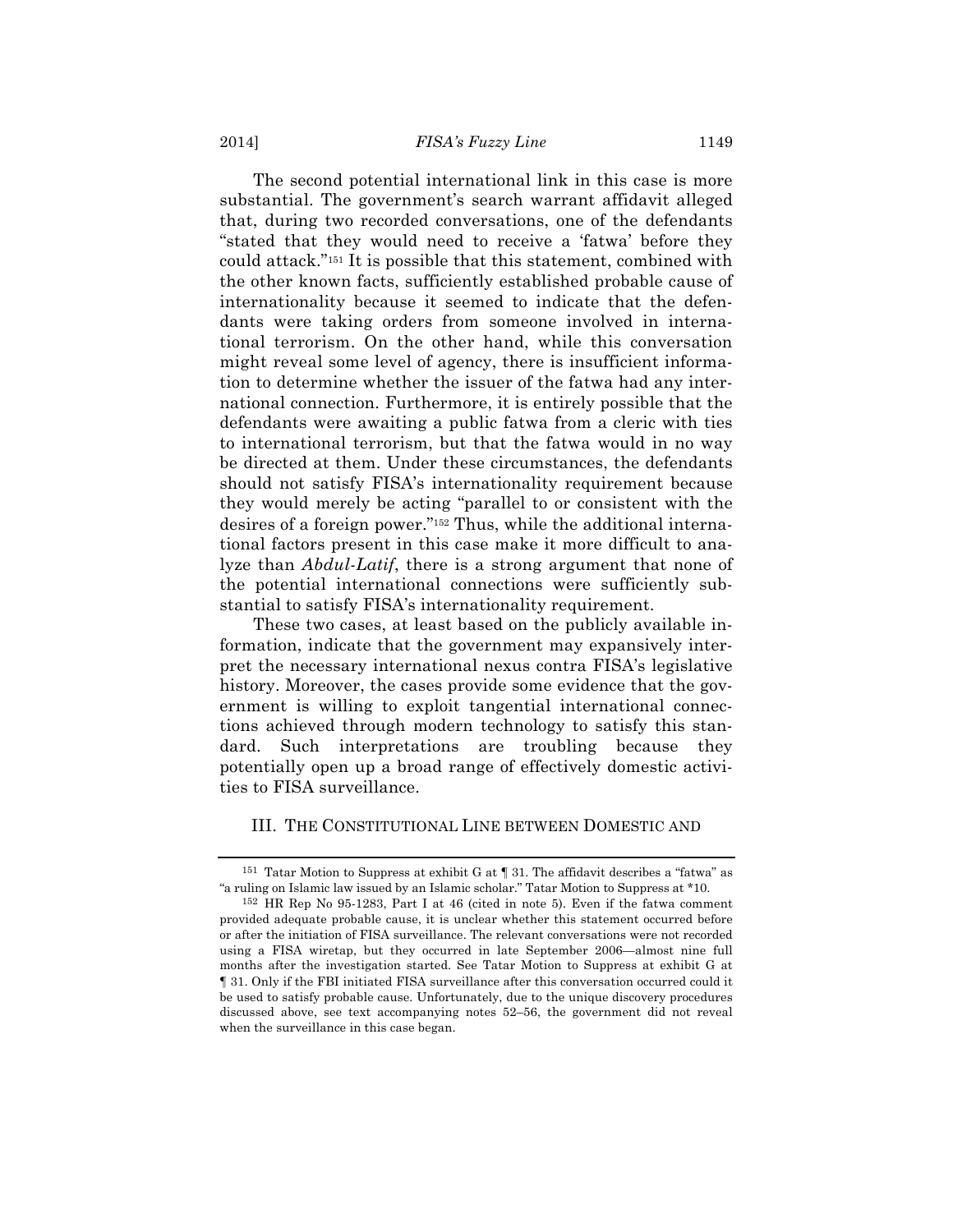### INTERNATIONAL TERRORISM

Part II demonstrated that FISA has drawn an imprecise line between international and domestic terrorism. The requirement that a group's activities transcend national boundaries, when combined with FISA's procedural secrecy and the proliferation of modern communication technologies, gives the government the ability and the incentive to push the definition of international terrorism beyond its intended boundaries. Additionally, two cases demonstrate that the government may have already crossed that line. Arguably, though, this boundary pushing is not problematic. It may seem anachronistic to contend that FISA is operating outside its intended boundaries when the world today is much more technologically advanced and globally integrated than the 1978 Congress could have envisioned. Such a broad interpretation of the internationality requirement still fits within the language's plain meaning and might be better seen as necessary statutory evolution than as a statutory violation. However, even if the targeting of quasi-domestic groups using an evolving interpretation of FISA's language is not a statutory violation, it is still possible that using FISA to investigate these groups violates the Fourth Amendment.

To answer whether such targeting violates the Fourth Amendment, Section A first explores why the Fourth Amendment demands different treatment of domestic and international terrorist groups. It argues that the government's foreign policy interests in the international terrorism context result in less Fourth Amendment protection for those groups. Section B demonstrates how FISA could be interpreted to cover groups that should properly be considered domestic under the Fourth Amendment. It then argues that two FISA procedures likely violate the Fourth Amendment when applied to domestic terrorist groups. Finally, Section C proposes a more limited interpretation of FISA's internationality requirement—one that is in line with the text and legislative history of the statute and that sorts terrorists based on the presence of the government's foreign policy interests.

# A. The Fourth Amendment's Treatment of Domestic and International Terrorism

Although the Supreme Court has not explicitly said that members of international and domestic terrorist groups should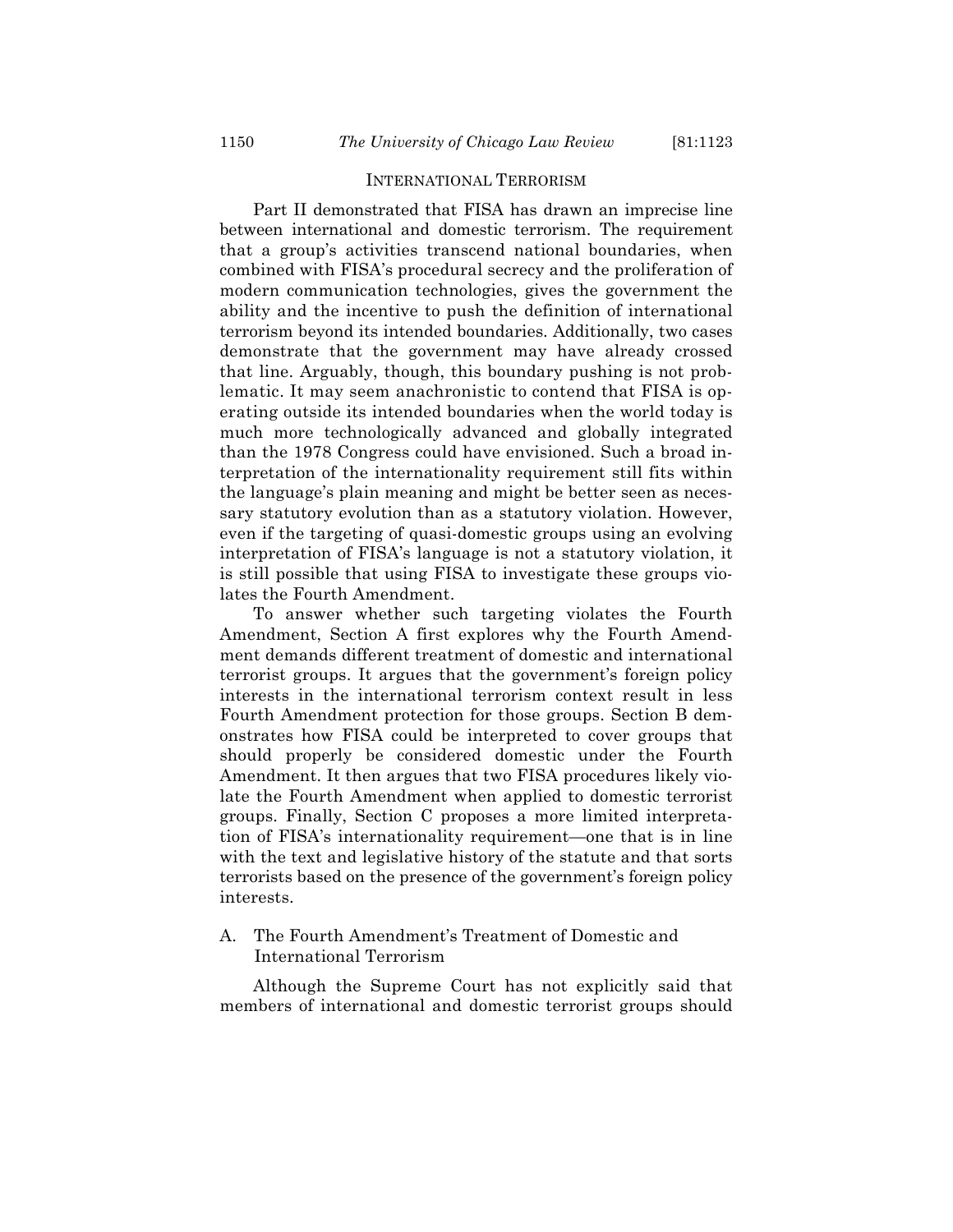receive differing levels of Fourth Amendment protection,153 there is strong implicit support for this proposition. The *Keith* Court, by limiting its decision to domestic organizations, implicitly acknowledged that the surveillance of international groups would trigger different considerations, even noting that warrantless surveillance "may be constitutional where foreign powers are involved."154 Moreover, Congress unequivocally stated that domestic terrorist groups should *not* be subject to FISA surveillance, implying that a different balancing of interests is at stake for the two groups.155

This distinction raises the question of why the two groups should be treated differently under the Fourth Amendment. Constitutional challenges to warrant procedures as applied to domestic or international terrorist groups invoke the reasonableness requirement of the Fourth Amendment, which calls for balancing the government's interests in utilizing the procedures against the individual's privacy interests.156 Under this balancing framework, the most compelling argument for different Fourth Amendment treatment of these groups is that the investigation of international terrorism involves greater government interests than the investigation of domestic terrorism.157

Both domestic and international terrorism clearly implicate the government's interest in national security, which the Supreme Court has repeatedly said is the most important government in-

<sup>153</sup> The *Keith* Court foresaw this issue, but expressly declined to address it. See *Keith*, 407 US at 309.

<sup>154</sup> Id at 321–22 & n 20.

<sup>155</sup> See S Rep No 95-701 at 18 (cited in note 68) ("The committee does not intend to authorize electronic surveillance under any circumstances for the class of groups included by the Supreme Court within the scope of the *Keith* decision requiring judicial warrants for alleged threats to security of a purely domestic nature.").

<sup>156</sup> See *Keith*, 407 US at 314–15 (balancing the government's interest in domestic security against the individual's interests in privacy and free expression); *United States v Duggan*, 743 F2d 59, 73 (2d Cir 1984) (considering FISA's procedures an adequate balancing of an "individual's Fourth Amendment rights against the nation's need to obtain foreign intelligence information").

<sup>157</sup> This Comment focuses on the government-interest side of the equation because the privacy, security, and expressive interests of noncitizen members of international terrorist groups residing in the United States likely do not deviate substantially from citizen members of domestic terrorist groups. See *Arizona v United States*, 132 S Ct 2492, 2514 (2012) (Scalia concurring in part and dissenting in part) ("The Constitution gives all those on our shores the protections of the Bill of Rights."); *United States v Verdugo-Urquidez*, 494 US 259, 278 (1990) (Kennedy concurring) (observing that the "full protections" of the Fourth Amendment would have applied to the search of a nonresident alien's home within the United States).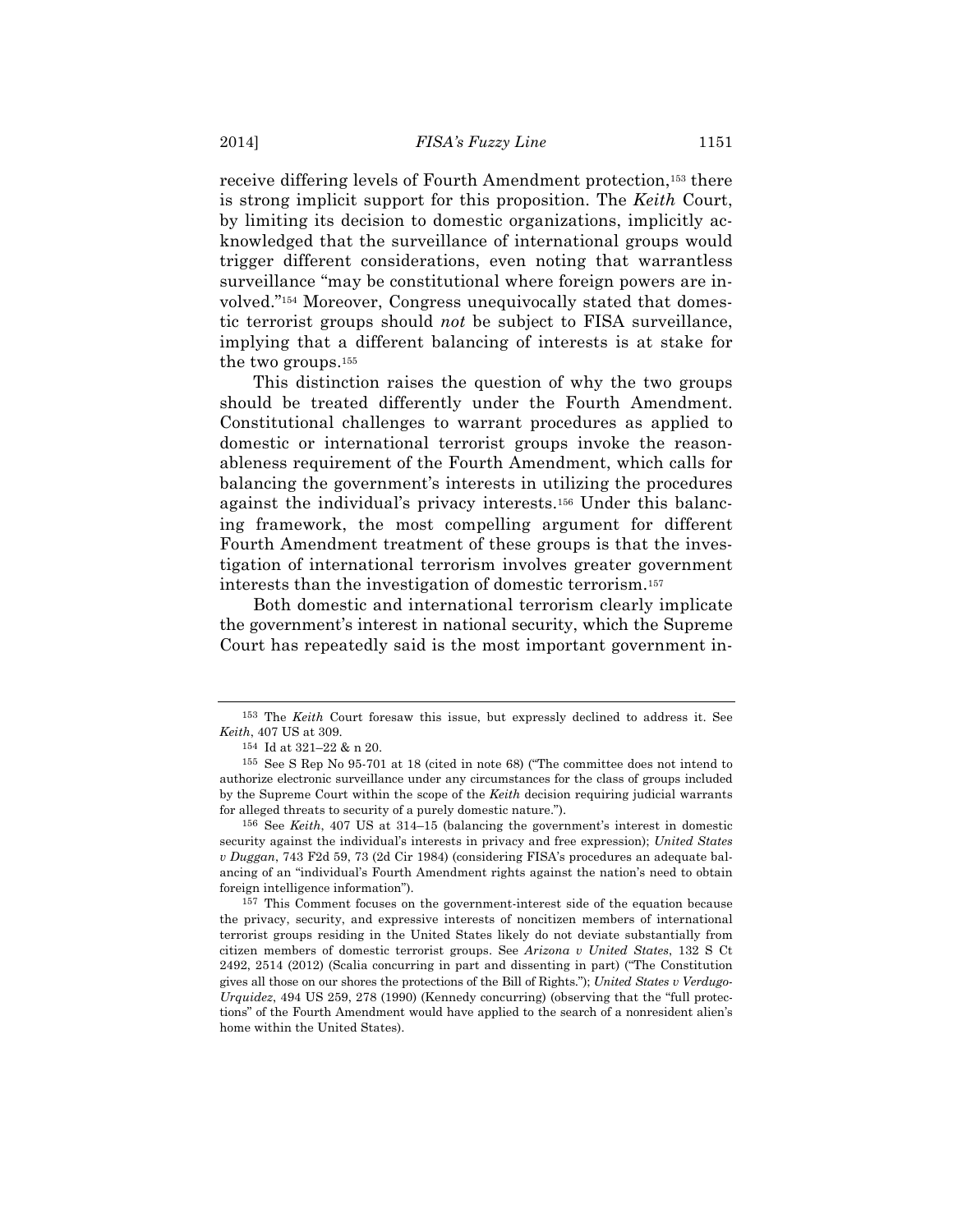terest.158 However, the investigation of international terrorism also triggers another important and related government interest: the protection and regulation of its foreign policy.159 Although the Court does not typically provide great detail on the makeup of the government's foreign policy or foreign affairs interests,160 at least two separate components can be distilled in the international terrorism context: (1) the government's interest in uniformly regulating its relations with other nations,<sup>161</sup> and (2) the government's international responsibility to control global terrorism within its own borders.162 Thus, to determine the extent to which international terrorist groups should be treated differently from domestic terrorist groups under the Fourth Amendment, it is necessary to understand the nature of these foreign policy interests and how they affect Fourth Amendment analysis.163

The federal government has a well-established power to uniformly regulate its affairs with foreign nations.164 Courts have invoked this interest in giving the president limited power to make agreements with foreign nations without the approval of Congress,165 and in requiring the invalidation of state laws that

164 See *American Insurance Association v Garamendi*, 539 US 396, 413 (2003), quoting *Banco Nacional de Cuba v Sabbatino*, 376 US 398, 427 n 25 (1964) (observing that the "'concern for uniformity in this country's dealings with foreign nations' . . . animated the Constitution's allocation of the foreign relations power to the National Government").

<sup>158</sup> See, for example, *Haig v Agee*, 453 US 280, 307 (1981), quoting *Aptheker v Secretary of State*, 378 US 500, 509 (1964) ("It is 'obvious and unarguable' that no governmental interest is more compelling than the security of the Nation.").

<sup>159</sup> See *Haig*, 453 US at 307 ("Protection of the foreign policy of the United States is a governmental interest of great importance.").

<sup>160</sup> See, for example, *Hines v Davidowitz*, 312 US 52, 62 (1941) (noting the supremacy of the national government in the "general field of foreign affairs").

<sup>161</sup> See *Arizona*, 132 S Ct at 2498 (noting, in the immigration context, the government's "inherent power as sovereign to control and conduct relations with foreign nations").

<sup>162</sup> See HR Rep No 95-1283, Part I at 45 (cited in note 5). See also *Duggan*, 743 F2d at 74 (finding that terrorist groups based in the United States but conducting activities abroad can have "a substantial effect on United States national security and foreign policy").

<sup>163</sup> International terrorism also arguably implicates the government's nationalsecurity interest to a greater extent than domestic terrorism. See S Rep 95-701 at 14–15 (cited in note 68) (arguing that international terrorist groups are more difficult to investigate). These differences are difficult to articulate and may be of marginal importance, but cases implicating foreign policy interests are also likely to be cases in which these increased national-security interests are present.

<sup>165</sup> See, for example, *United States v Pink*, 315 US 203, 223 (1942) (noting that the president has the power to make certain agreements, other than Article II treaties, without the Senate's advice and consent).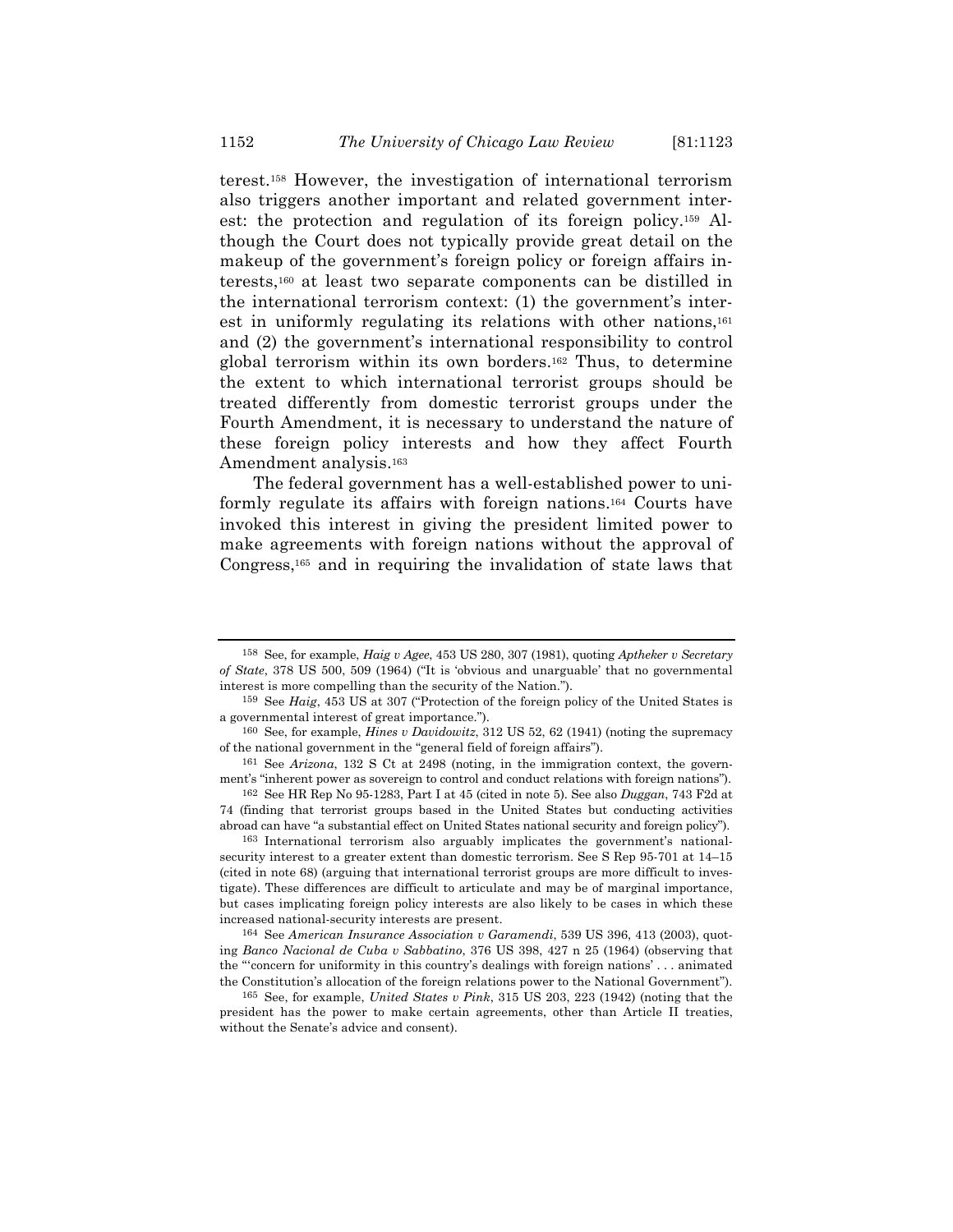unduly interfere with the nation's foreign policy.166 More generally, this interest seeks to prevent conduct that risks hampering future relations with other nations, such as when certain actions are likely to offend other nations or embarrass the United States.<sup>167</sup> In identifying conduct that implicates foreign policy interests, the Supreme Court has looked at whether the conduct has or is likely to spark diplomatic protest or complaint.<sup>168</sup> One need only observe the fallout from the Edward Snowden revelations to understand the far-reaching foreign policy effects of foreignrelations scandals.169

The surveillance of international terrorism can trigger the government's interest in regulating its foreign policy because so many international terrorist groups are intimately connected to political relations between the United States and foreign nations.170 These political connections have Fourth Amendment ramifications because an elevated level of secrecy unnecessary in the domestic terrorism context is required when the government performs counterintelligence on these pseudopolitical foreign actors.171 The government's interest in regulating its foreign policy can also be triggered when the target of a terrorist act ap-

169 See Deb Riechmann, *NSA Spying Threatens U.S. Foreign Policy Efforts*, Huff Post Politics (Huffington Post Oct 26, 2013), online at http://www.huffingtonpost.com/ 2013/10/26/nsa-spying-foreign-policy\_n\_4166076.html (visited Aug 12, 2014).

170 See Christopher M. Blanchard, *Lebanon: Background and U.S. Policy* \*1 (Congressional Research Service Feb 14, 2014), online at http://www.fas.org/sgp/crs/mideast/ R42816.pdf (visited Aug 12, 2014) (observing that Hezbollah—a US-designated "foreign terrorist organization"—formed a part of Lebanon's most recent governing coalition, having won almost 10 percent of parliamentary seats and two cabinet seats). Indeed, Hezbollah is often referred to as a "state within a state." See, for example, Josh Wood, *Hezbollah Rolls the Dice in Syria*, Aljazeera America (Sept 10, 2013), online at http://america.aljazeera.com/ articles/2013/9/10/hezbollah-rolls-thediceinsyria.html (visited Aug 12, 2014) (describing Hezbollah's direct involvement in Syria's civil war).

171 See *Haig*, 453 US at 307, quoting *Snepp v United States*, 444 US 507, 511–13 (1980) ("[T]he appearance of confidentiality [is] so essential to the effective operation of our foreign intelligence service."); *United States v Curtiss-Wright Export Corp*, 299 US 304, 320 (1936) ("Secrecy in respect of information gathered by [the president's confidential sources] may be highly necessary.").

<sup>166</sup> See, for example, *Zschernig v Miller*, 389 US 429, 432 (1968) (invalidating an Oregon statute as an impermissible state intrusion "into the field of foreign affairs which the Constitution entrusts to the President and the Congress"). This doctrine is called "foreign policy preemption." Michael D. Ramsey, *The Power of the States in Foreign Affairs: The Original Understanding of Foreign Policy Federalism*, 75 Notre Dame L Rev 341, 348–49 (1999).

<sup>167</sup> See *Zschernig*, 389 US at 434–35 (noting that a state statute's "great potential for disruption or embarrassment" contributes to its interference with the nation's foreign affairs).

<sup>168</sup> See, for example, id at 437 n 7 (noting that a state court case "prompted the Government of Bulgaria to register a complaint with the State Department").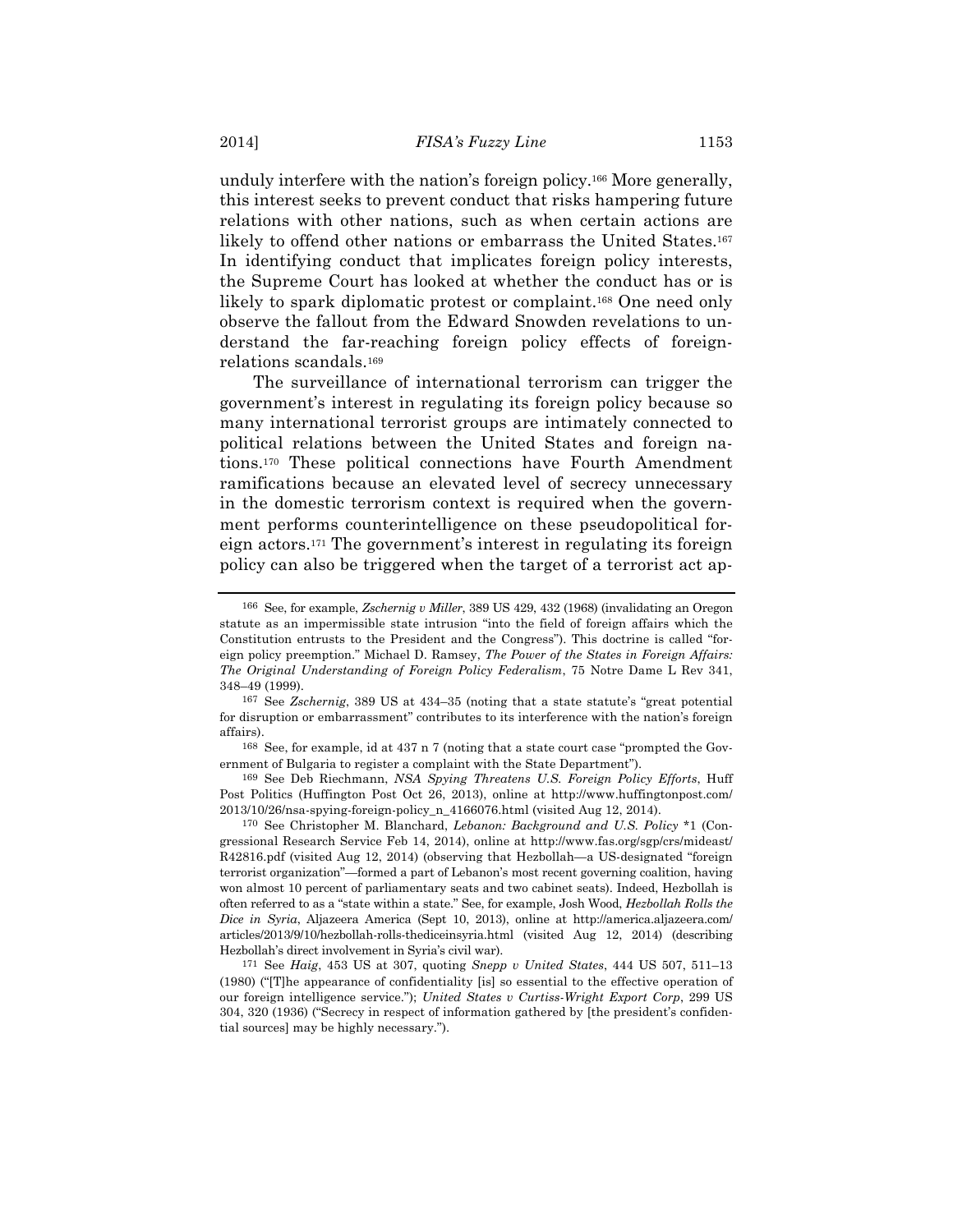pears to be an interest that, if attacked, would create diplomatic complications.172

The government's Fourth Amendment interests in the international terrorism context are also elevated by its need to root out terrorists within the United States who orchestrate violent acts in foreign countries. This interest is partially related to the first. Unlike in the domestic terrorism context, failure to squelch international terrorism within the United States strengthens those groups internationally, which can negatively affect the interests of foreign nations and their relationships with the United States. Moreover, in the spirit of comity, the government has a significant interest in eliminating these groups domestically in order to lend legitimacy to the US government's "demand[s] that other countries live up to this responsibility."173 Indeed, the United Nations Security Council has recognized this international responsibility by establishing that every nation has "the duty to refrain from . . . acquiescing in organized [terrorist] activities within its territory."174

Aside from the doctrinal effects that these foreign policy interests have on Fourth Amendment balancing, a court is, as a practical matter, much more likely to defer to government interests and practices when foreign policy issues are at stake. This deference manifests itself in several different areas of law,175 but it stems from the idea that the Constitution designates the president as the "sole organ of the nation in its external relations."176 In a recent First Amendment decision, for example, the Supreme Court acknowledged its "lack of competence" in the realms of national security and foreign relations and accorded deference to the government's conclusions about what activities

<sup>172</sup> See HR Rep No 95-1283, Part I at 46 (cited in note 5) (considering the kidnapping of a foreign official within the United States to be international terrorism).

<sup>173</sup> Id at 45.

<sup>174</sup> *Resolution 1373*, UN Security Council, 4385th mtg (Sept 28, 2001), UN Doc S/RES/1373 1.

<sup>175</sup> See Note, *Developments in the Law: Access to Courts*, 122 Harv L Rev 1151, 1196 (2009) (observing that, since 2003, courts have more frequently awarded the executive branch greater deference in the foreign-relations sphere by invoking the political question doctrine). See also Ramsey, 75 Notre Dame L Rev at 348–49 (cited in note 166); *In re Terrorist Bombings of US Embassies in East Africa*, 552 F3d 157, 170 n 7 (2d Cir 2008) (arguing that there is less need for the government to obtain a warrant before conducting a search on foreign soil partly because the "wide discretion afforded the executive branch in foreign affairs ought to be respected").

<sup>176</sup> *Curtiss-Wright*, 299 US at 319 (citation omitted). See also *Haig*, 453 US at 292 ("Matters intimately related to foreign policy and national security are rarely proper subjects for judicial intervention.").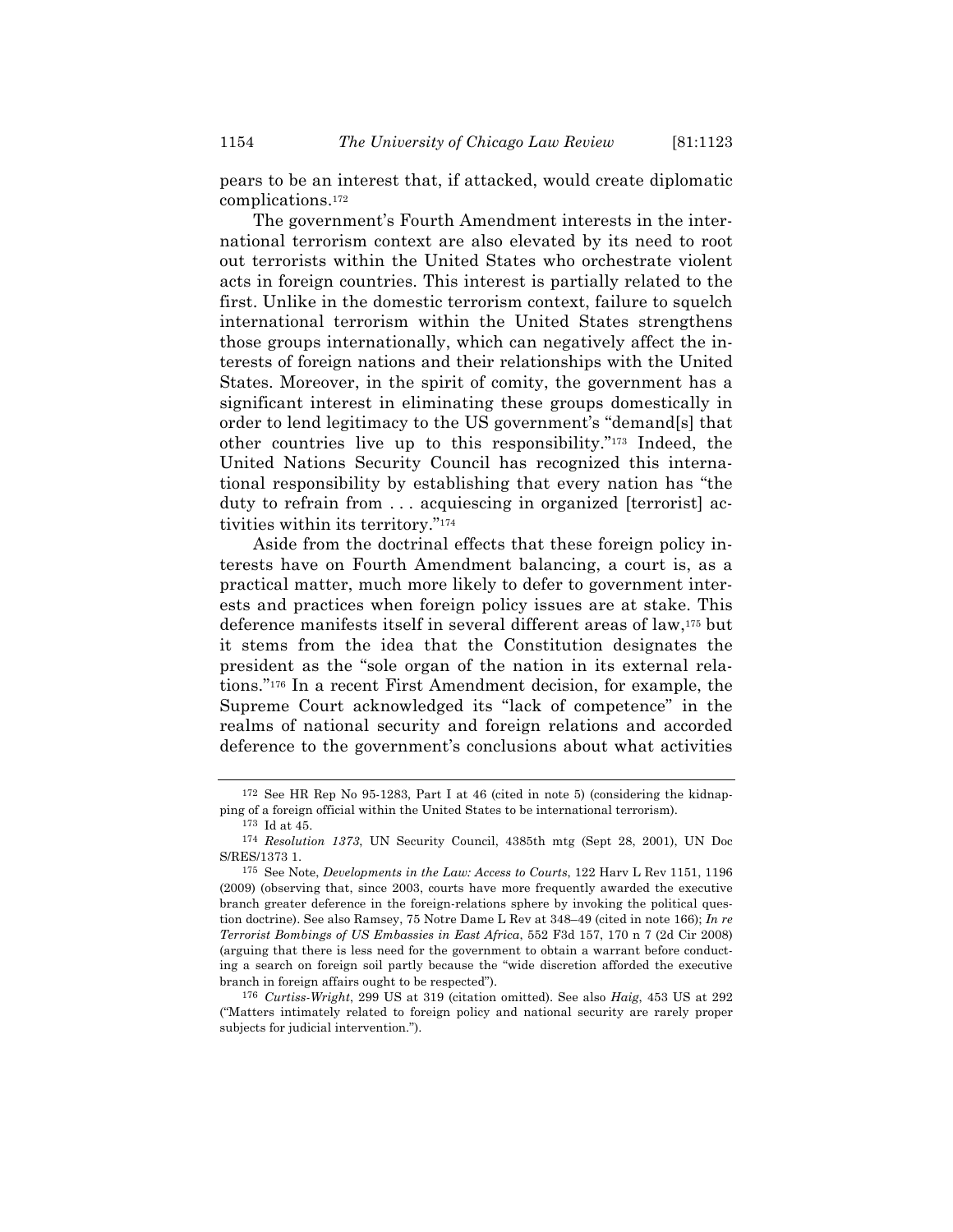would "further terrorist conduct and undermine United States foreign policy."177 Courts would likely accord similar deference to executive and legislative conclusions that special procedural tools are necessary in the Fourth Amendment context to protect the nation's foreign policy.178

# B. Constitutional Issues with FISA's Internationality Requirement

Because foreign policy interests constitutionally distinguish international and domestic terrorist groups, FISA's internationality requirement, which attempts to sort these groups for Fourth Amendment purposes, must identify cases in which these interests are present. However, some interpretations of the nebulous FISA standard allow for the targeting of terrorist groups that should be considered domestic for Fourth Amendment purposes because they do not trigger foreign policy interests. This, in turn, permits the employment of certain FISA procedures against domestic groups that may violate the Fourth Amendment.

*Abdul-Latif* demonstrates how an expansive interpretation of FISA's internationality requirement<sup>179</sup> can permit the targeting of groups that do not implicate the two foreign affairs interests described above. In this case, the government engaged in FISA surveillance even though neither the target of the attack (a domestic military entrance processing station) nor Abdul-Latif's international YouTube activity risked creating a diplomatic crisis. Moreover, there is no available evidence indicating that Abdul-Latif may have been a link in a global chain of terror such that the government's duty to control international terrorism was triggered. Therefore, even if Abdul-Latif's conspiracy qualified as international terrorism under FISA—as the court seemed to think—the conspiracy still did not implicate the foreign policy interests necessary to merit such a designation under the Fourth Amendment.

<sup>177</sup> *Holder v Humanitarian Law Project*, 561 US 1, 34–35 (2010) (citation omitted).

<sup>178</sup> Arguably, courts have already exhibited this deference by unanimously considering FISA's warrant procedures reasonable under the Fourth Amendment with less than rigorous analyses. See, for example, *United States v Johnson*, 952 F2d 565, 573 (1st Cir 1991); *United States v Pelton*, 835 F2d 1067, 1075 (4th Cir 1987); *United States v Cavanagh*, 807 F2d 787, 789–91 (9th Cir 1987); *Duggan*, 743 F2d at 73.

<sup>179</sup> For a discussion of how the government might employ such an expansive interpretation, see Part II.C.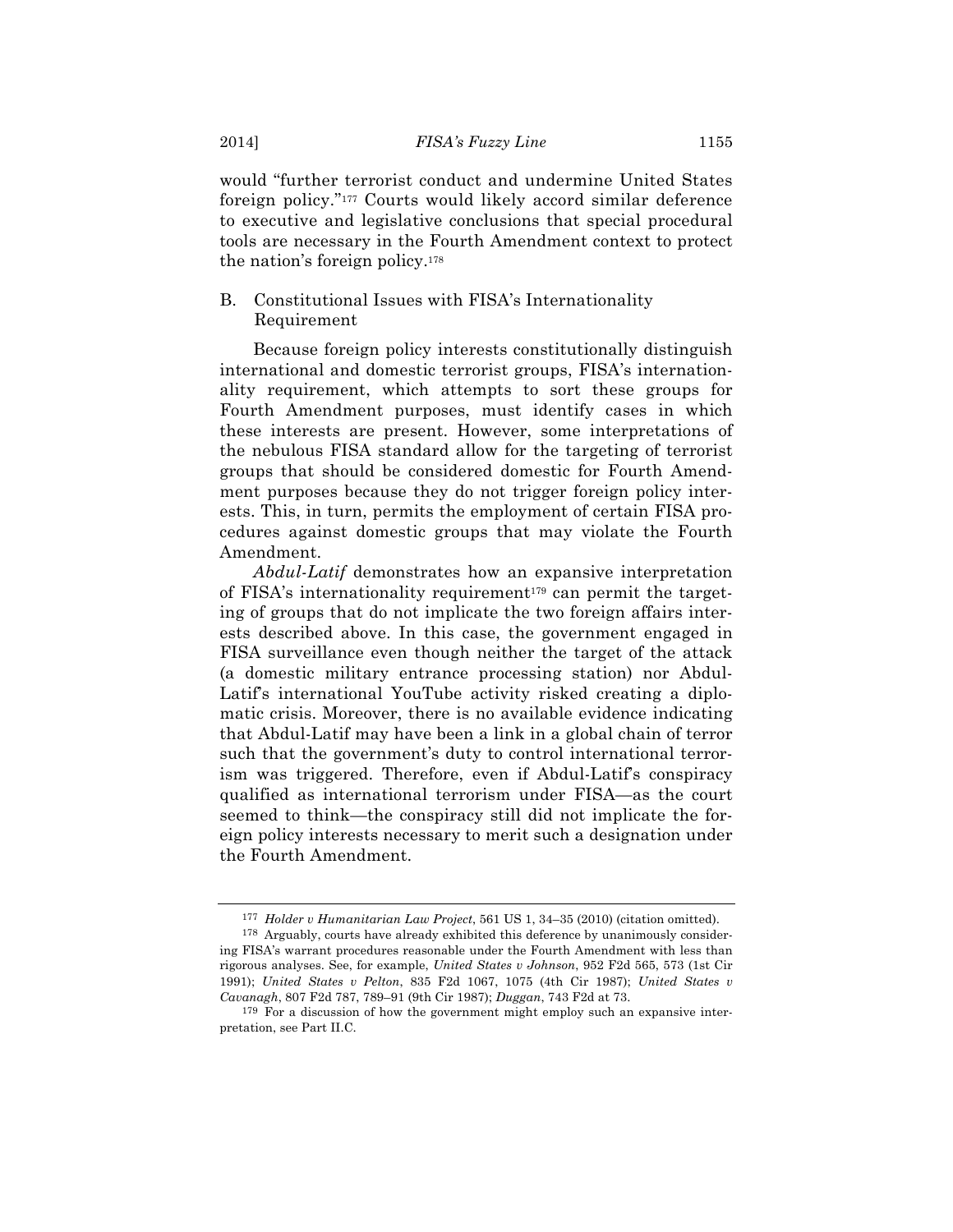Even assuming that such expansive interpretations of FISA's internationality requirement are rare, more limited interpretations that clearly satisfy FISA's language may similarly fail to trigger foreign policy concerns. To illustrate, a US citizen purchasing weapons from a friend in Mexico for use in a terrorist attack in the United States almost certainly qualifies as international terrorism under FISA. Such activity "transcend[s] national boundaries in terms of the means by which [the terrorist acts] are accomplished"180 because the guns used to perpetrate the attack have a substantial international character. However, it is not readily apparent that such activity would cause a foreign affairs crisis or that it would trigger a domestic duty to control international terrorism. Thus, this activity should be seen as domestic terrorism for Fourth Amendment purposes.

The overinclusive nature of FISA's internationality requirement raises the important question whether FISA's procedures would violate the Fourth Amendment when applied to terrorist groups that should be considered domestic because they do not trigger the government's foreign policy interests. On one view, FISA's procedures are reasonable even when applied to domestic terrorist groups. As mentioned above, the *Keith* Court noted that in the domestic terrorism context, warrants for electronic surveillance need not be identical to Title III warrants.181 Rather, the warrants could utilize a less stringent standard of probable cause, have looser time and reporting requirements, and be sought at a specially designated court.182 FISA's procedures appear to roughly track these recommendations, as was noted by the FISCR in a rare published case upholding the constitutionality of FISA warrant procedures in the foreignintelligence context.183 Therefore, FISA proponents would argue, FISA warrants are reasonable under the Fourth Amendment regardless of whether domestic or international terrorist groups are targeted.

Although FISA's procedures generally track the recommendations made in *Keith*, there are at least two FISA procedures

<sup>180</sup> 50 USC § 1801(c)(3).

<sup>181</sup> *Keith*, 407 US at 322.

<sup>182</sup> See id at 323.

<sup>183</sup> See *In re Sealed Case*, 310 F3d 717, 737–42 (FISA Ct Rev 2002) (comparing FISA procedures to Title III procedures and noting that the differences track *Keith*'s recommendations).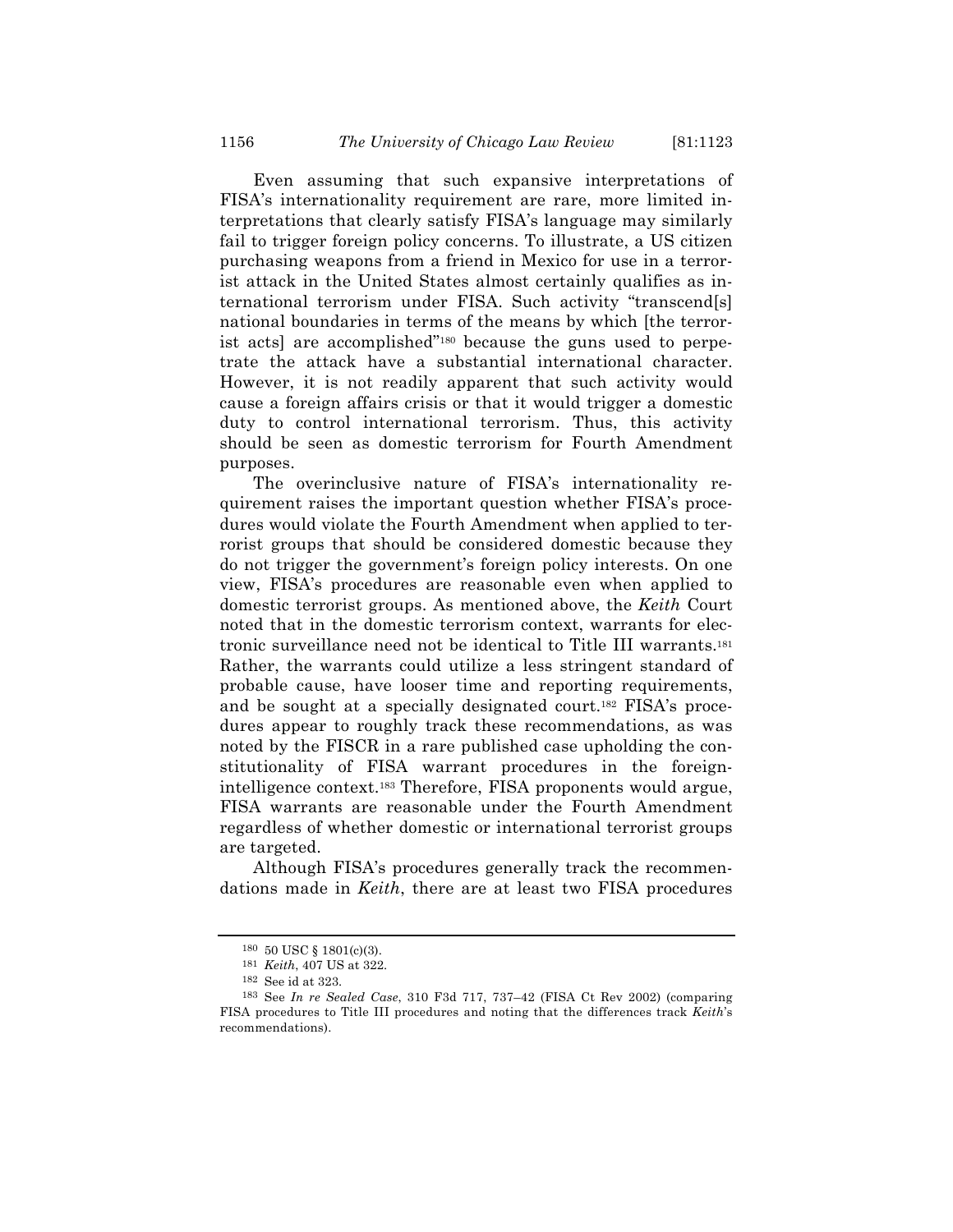that seem inappropriate when applied in the domestic terrorism context, and which may render a FISA warrant unreasonable when applied to domestic groups. The most problematic of these is FISA's notice requirement. FISA does not require notice to the surveillance target unless the government intends to use the surveillance in a criminal proceeding,<sup>184</sup> and the Supreme Court has found such a lack of default notice to be a constitutionally significant factor in determining the reasonableness of a warrant.185 The FISCR justified FISA's notice procedure in the foreignintelligence context by pointing to the conclusion in the FISA Senate report that "[t]he need to preserve secrecy for sensitive counterintelligence sources and methods justifies elimination of the notice requirement."186 However, the Senate report from which the FISCR quotes concluded that FISA's stark departure from the standard notice requirement was reasonable only in the context of *foreign* counterintelligence investigations.187 While the investigation of truly international terrorism might rise to the level of foreign counterintelligence due to the pseudopolitical nature of many foreign terrorist organizations, the same cannot be said of domestic terrorism investigations. Investigations of domestic terrorism simply do not require the same level of secrecy because there is no risk of injuring the foreign policy of the United States. As the *Keith* Court suggested, investigations of domestic groups might justify a looser notice requirement than Title III in sensitive cases or in cases involving long-term surveillance,188 but there is no apparent justification for a no-notice default rule when FISA is applied to domestic terrorists.

FISA's minimization procedures also raise constitutional concerns when applied to domestic terrorists. The Supreme Court has forbidden warrant schemes that give an officer the ability to seize "any and all conversations" from a targeted device or facility.189 In an effort to prevent such broad information acquisition, FISA requires that the government adopt minimization procedures—"specific procedures" that limit the amount of information that the government can acquire, retain, and dis-

<sup>184</sup> See 50 USC § 1806(c)–(d).

<sup>185</sup> See *Berger v New York*, 388 US 41, 60 (1967) (finding that the lack of a notice requirement without a showing of exigency contributes to the unconstitutionality of a warrant scheme).

<sup>186</sup> *Sealed Case*, 310 F3d at 741, quoting S Rep 95-701 at 11–12 (cited in note 68).

<sup>187</sup> See S Rep 95-701 at 11–12 (cited in note 68).

<sup>188</sup> See *Keith*, 407 US at 323.

<sup>189</sup> *Berger*, 388 US at 59.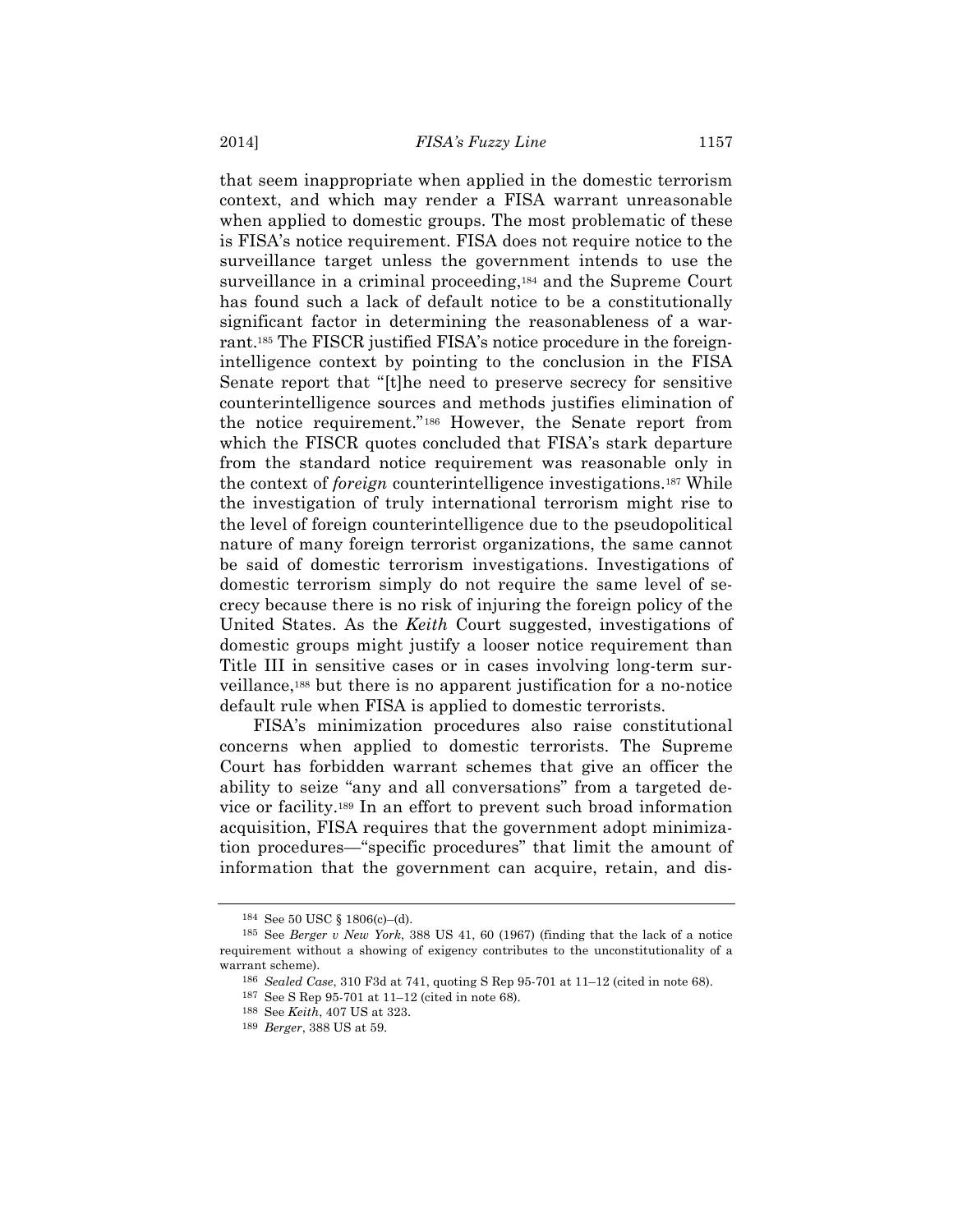seminate.190 Although any suggested minimization procedures are subject to approval or modification by the FISC, the government has adopted standard procedures that, in practice, permit the initial acquisition of all information from a monitored device or facility.191 Title III, on the other hand, requires procedures that minimize the irrelevant information acquired in the first place.192 FISA does require further minimization of information that is retained and disseminated, but these additional safeguards likely do not provide a meaningful filter to the acquisition process because the standards of retention are extremely low.193 Moreover, data acquisition can continue indiscriminately for weeks before further minimization procedures are applied.194

The FISCR defended these loose minimization procedures in the foreign-intelligence context by arguing that intercepted communications are likely to be in foreign languages or in code and that plots with foreign actors are inherently more complex.195 Presumably, a greater volume of information and greater leeway for determining the relevancy of information is necessary under these circumstances. However, these justifications do not apply to nearly the same extent in the domestic terrorism context. Rather, in a case of domestic terrorism, FISA would permit an officer to sift through (and possibly retain) weeks of private conversations of any person using the monitored device, all without a justification reasonably related to the circumstances of the surveillance. Such broad acquisition powers, in the absence of a practical justification, may well push an otherwise reasonable warrant closer to the type of general warrant that the Supreme Court has forbidden.196

<sup>190</sup> 50 USC § 1801(h)(1).

<sup>191</sup> See *Sealed Case*, 310 F3d at 740 ("[I]n practice, FISA surveillance devices are normally left on continuously.").

<sup>&</sup>lt;sup>192</sup> See 18 USC § 2518(5) (requiring that surveillance "be conducted in such a way as to minimize the interception of communications not otherwise subject to interception under this chapter").

<sup>193</sup> See *In re All Matters Submitted to the Foreign Intelligence Surveillance Court*, 218 F Supp 2d 611, 617–18 (FISA Ct 2002) (observing that minimization is required only at the retention stage if information *could not* be foreign intelligence). This standard could encompass vast amounts of information, especially given Congress's statement that the government need not minimize "bits and pieces" of information that are not individually relevant to foreign intelligence, but which may become so over time when combined with other information. HR Rep No 95-1283 at 57–58 (cited in note 5).

<sup>194</sup> See *All Matters Submitted to FISC*, 218 F Supp 2d at 617.

<sup>195</sup> See *Sealed Case*, 310 F3d at 741.

<sup>196</sup> See *Berger*, 388 US at 58–60.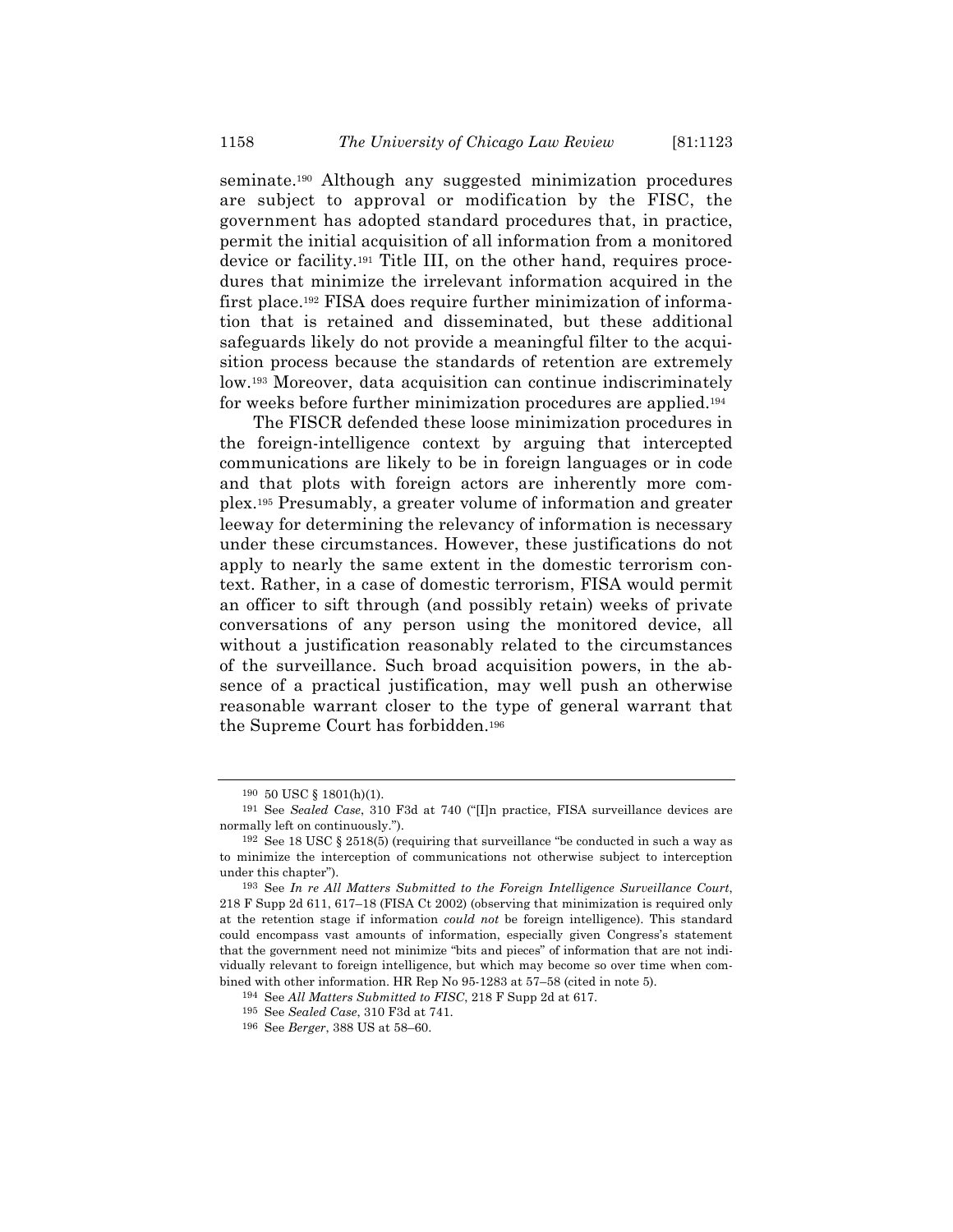# C. An Alternative Interpretation of FISA's Internationality Requirement

Due to the strong possibility that certain interpretations of FISA's nebulous internationality requirement pose serious constitutional questions, a more tailored interpretation of the language is needed in order to precisely identify the foreign policy interests that distinguish international terrorism.197 To that end, this Comment proposes that FISA's international terrorism provision should be satisfied only if an individual engages in terrorist activities198 and there is probable cause to believe that either of the following internationality conditions are met: (1) the terrorist activities are intended to impair significant interests of a foreign power in the United States or abroad, or (2) the terrorist activities are achieved through a knowing provision or receipt of material support to or from a foreign organization or a foreign power. If this test is not satisfied, the government must meet the more rigorous warrant requirements of Title III in order to perform electronic surveillance on the individual or group in question (assuming that the individual or group does not qualify as any other "foreign power" or "agent of a foreign power" under FISA).

This interpretation of FISA's internationality requirement has several advantages. First, it provides a refined method of sorting between international and domestic terrorism that is more aligned with FISA's legislative history and better attuned to the foreign policy interests that underlie the constitutional distinction between the groups. The proposed test covers the typical case of international terrorism: an al-Qaeda agent operating in the United States would always be considered an international terrorist because he is knowingly providing material support to a foreign organization. The material-support requirement would embody the definition of "material support or resources" in 18 USC  $\S$  2339A(b)(1), which defines the minimum level of involvement in terrorist activities necessary to warrant

<sup>197</sup> Courts often employ the canon of constitutional avoidance to advance alternative plausible interpretations of ambiguous statutory text when one interpretation poses constitutional concerns. See, for example, *Edward J. DeBartolo Corp v Florida Gulf Coast Building & Construction Trades Council*, 485 US 568, 575 (1988) ("[W]here an otherwise acceptable construction of a statute would raise serious constitutional problems, the Court will construe the statute to avoid such problems unless such construction is plainly contrary to the intent of Congress.").

<sup>198</sup> FISA's terrorist-activity requirements would remain intact under this interpretation. See 50 USC § 1801(c)(1)–(2).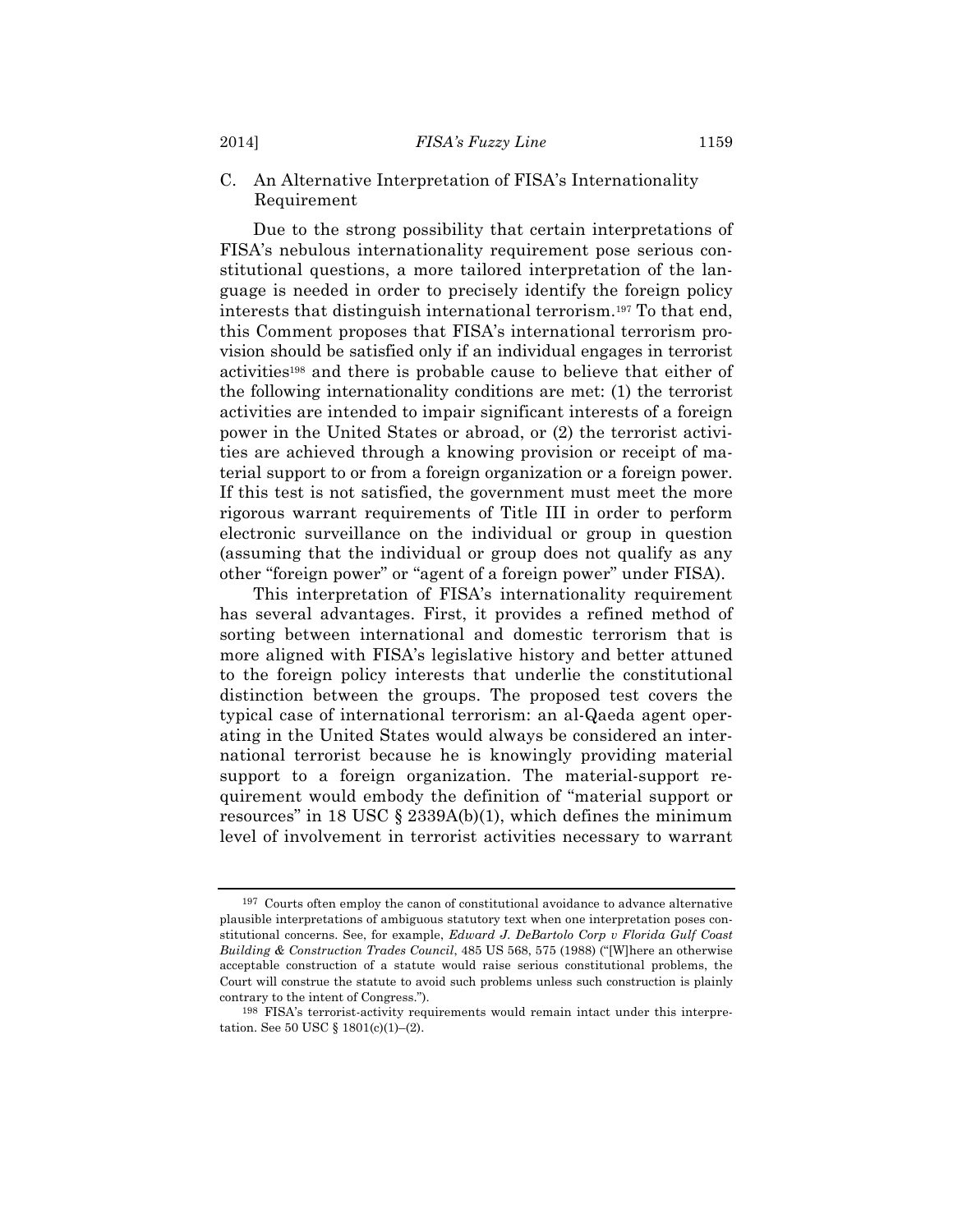criminal prosecution. The statute defines "material support or resources" as:

[A]ny property, tangible or intangible, or service, including currency or monetary instruments or financial securities, financial services, lodging, training, expert advice or assistance, safehouses, false documentation or identification, communications equipment, facilities, weapons, lethal substances, explosives, personnel (1 or more individuals who may be or include oneself), and transportation, except medicine or religious materials.199

This standard better ensures that international terrorists have the "substantial international character" that FISA's enacting legislature desired.200 Indeed, Congress intended that the support necessary to satisfy FISA's internationality requirement be "material, technical, training, or other substantive support," rather than "moral or vocal support," closely approximating the spirit of the current material-support statute.<sup>201</sup>

On the other hand, purely domestic groups would never be engaged in international terrorism under this test unless they intend to impair significant foreign interests or knowingly provide or receive material support to or from a foreign organization or a foreign power. Defining what constitutes a "significant interest" of a foreign power will be one of the greatest challenges in implementing this test. However, as the test's purpose is to identify situations in which the government's foreign policy interests are triggered, "significant interests of a foreign power" should cover targets of terrorism that would cause diplomatic crises, such as attacks by domestic groups on foreign soil or attacks within the United States that are tantamount to acts of war (embassy attacks, assassinations of foreign dignitaries, and so forth).202 It likely should not cover acts of terror by domestic groups within the United States that happen to victimize a disproportionate number of foreigners (such as an attack on a popular

<sup>&</sup>lt;sup>199</sup> 18 USC  $\S 2339A(b)(1)$ . The statute further defines "training" as "instruction or teaching designed to impart a specific skill, as opposed to general knowledge," and "expert advice or assistance" as "advice or assistance derived from scientific, technical or other specialized knowledge." 18 USC § 2339A(b)(2)–(3).

<sup>200</sup> HR Rep No 95-1283, Part I at 46 (cited in note 5).

<sup>201</sup> Compare id, with 18 USC § 2339A(b)(1).

<sup>202</sup> This is in line with the examples of international terrorism listed in the FISA House report. See text accompanying note 80.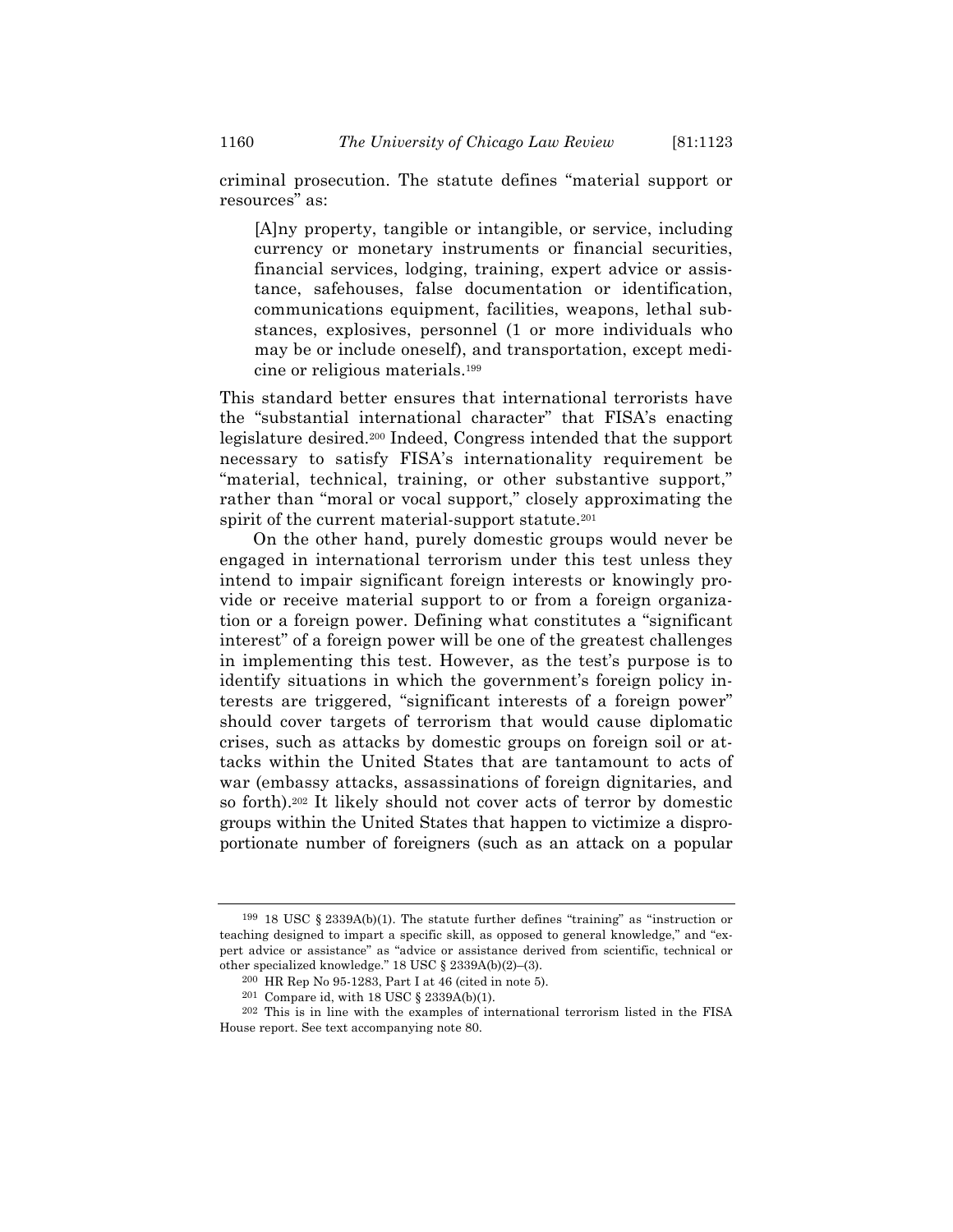domestic tourist attraction).203 Although there will clearly be a line-drawing problem,204 a high threshold should be set in order to prevent the sort of expansionary interpretation that is possible under the current FISA regime.

Most importantly, this test more accurately categorizes groups that straddle the line between domestic and international terrorism, such as groups that act parallel to, but without direction from, an international terrorist group. It does so by greatly reducing the chance that tangential international connections will transform otherwise-domestic activity into international terrorism. For example, under the proposed test, Abdul-Latif would not be considered an international terrorist and his surveillance would have been subject to the more rigorous Title III procedures. The military entrance processing station that he planned to attack in Seattle would not constitute a significant foreign interest. Moreover, his international connections on YouTube would not satisfy the material-support standard because he neither provided nor was provided with anything approaching material support as defined in 18 USC § 2339A(b)(1), such as training or expert advice.<sup>205</sup> This is a sensible result because, as discussed above,<sup>206</sup> it is difficult to see how Abdul-Latif's conspiracy triggered any of the government's foreign affairs interests.

These borderline groups are further protected by the foreignorganization requirement. To take the example mentioned above, purchasing weapons from a friend in Mexico likely does not implicate foreign policy interests, unless that friend is part of a foreign organization, because such a purchase does not directly strengthen international terrorist networks. Moreover, there is no need for greater secrecy in such a case because the seller is

<sup>203</sup> Again, Congress took a similar view on the boundaries of international terrorism. See HR Rep No 95-1283, Part I at 46 (cited in note 5) (considering the targeting of the international terminal of an airport to be insufficiently international to qualify as international terrorism).

<sup>204</sup> Determining what foreign interests in the United States constitute "significant foreign interests" probably is not a significant problem in practice because there are not many instances of domestic terrorist groups targeting foreign interests in the United States.

<sup>205</sup> Arguably, Abdul-Latif provided "personnel" to al-Qaeda by furthering their cause in the United States. The term "personnel" is undefined in § 2339A, but courts that have considered the issue have required at least "some form of coordination, joint action, or understanding." *United States v Abu-Jihaad*, 600 F Supp 2d 362, 400 (D Conn 2009). See also *United States v Lindh*, 212 F Supp 2d 541, 573 (ED Va 2002) (more strictly defining "personnel" as those who "function as employees or quasi-employees").

<sup>206</sup> See text accompanying notes 137–40.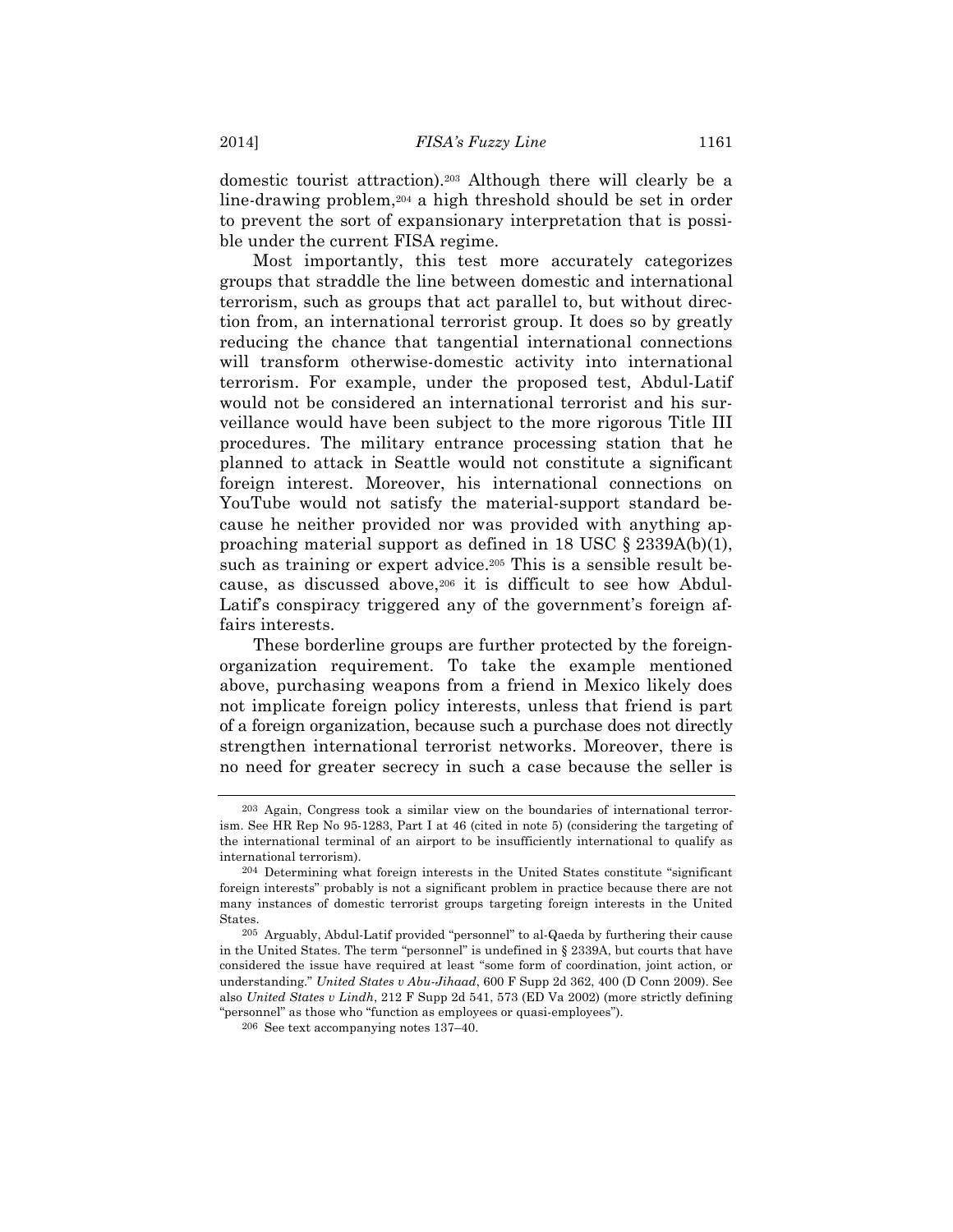unlikely to be intimately connected to the politics of a foreign nation. Rather, to trigger these interests, there should be a significant link to a foreign organization that at least resembles the types of foreign terrorist organizations designated by the secretary of state.207 Additionally, to show that a group is a *foreign* organization, it would be necessary not to point to a base in a specific country, but rather to show that the group does not operate solely in the United States.

The foreign-organization requirement would also have prevented the actions of the group in *Duka* from falling into the category of international terrorism. The most serious potential international link in that case was the admission of one group member that the group would need to receive a fatwa before it could attack.208 Arguably, this conversation evidences sufficient agency such that the *Duka* group was providing "personnel" under the material-support statute.209 However, there is no evidence that the fatwa referenced in the conversation would have been issued by an individual affiliated with a foreign organization. Thus, even if the conversation constitutes material support, it does not meet the requirement that such support be provided to, or received from, a foreign organization or foreign power.

Another advantage of the proposed test is that it achieves greater precision in the sorting of terrorist groups while remaining consistent with FISA's language, limiting it only to the extent necessary to prevent the targeting of groups that do not implicate foreign affairs interests. For instance, both FISA's text and the proposed standard agree that members of purely domestic groups who seek asylum in a foreign nation are international terrorists. FISA explicitly recognizes this situation,210 and under the proposed test, such a group would qualify as international because asylum qualifies as material support from a foreign power.211 This makes sense because a domestic terrorist who seeks asylum in a foreign nation certainly risks causing a foreign-relations

<sup>207</sup> See 8 USC § 1189(a)(1).

<sup>208</sup> See note 151 and accompanying text.

<sup>209</sup> See *Abu-Jihaad*, 600 F Supp 2d at 400 (requiring "some form of coordination, joint action, or understanding" to satisfy the statutory definition of "personnel").

<sup>&</sup>lt;sup>210</sup> See 50 USC  $\S$  1801(c)(3) (including in its definition of "international terrorism" activities that "transcend national boundaries in terms of . . . the locale in which their perpetrators operate or seek asylum").

<sup>&</sup>lt;sup>211</sup> See 50 USC § 1801(a)(1) (defining a foreign government as a foreign power); 18 USC § 2339A (defining "lodging" as a form of material support).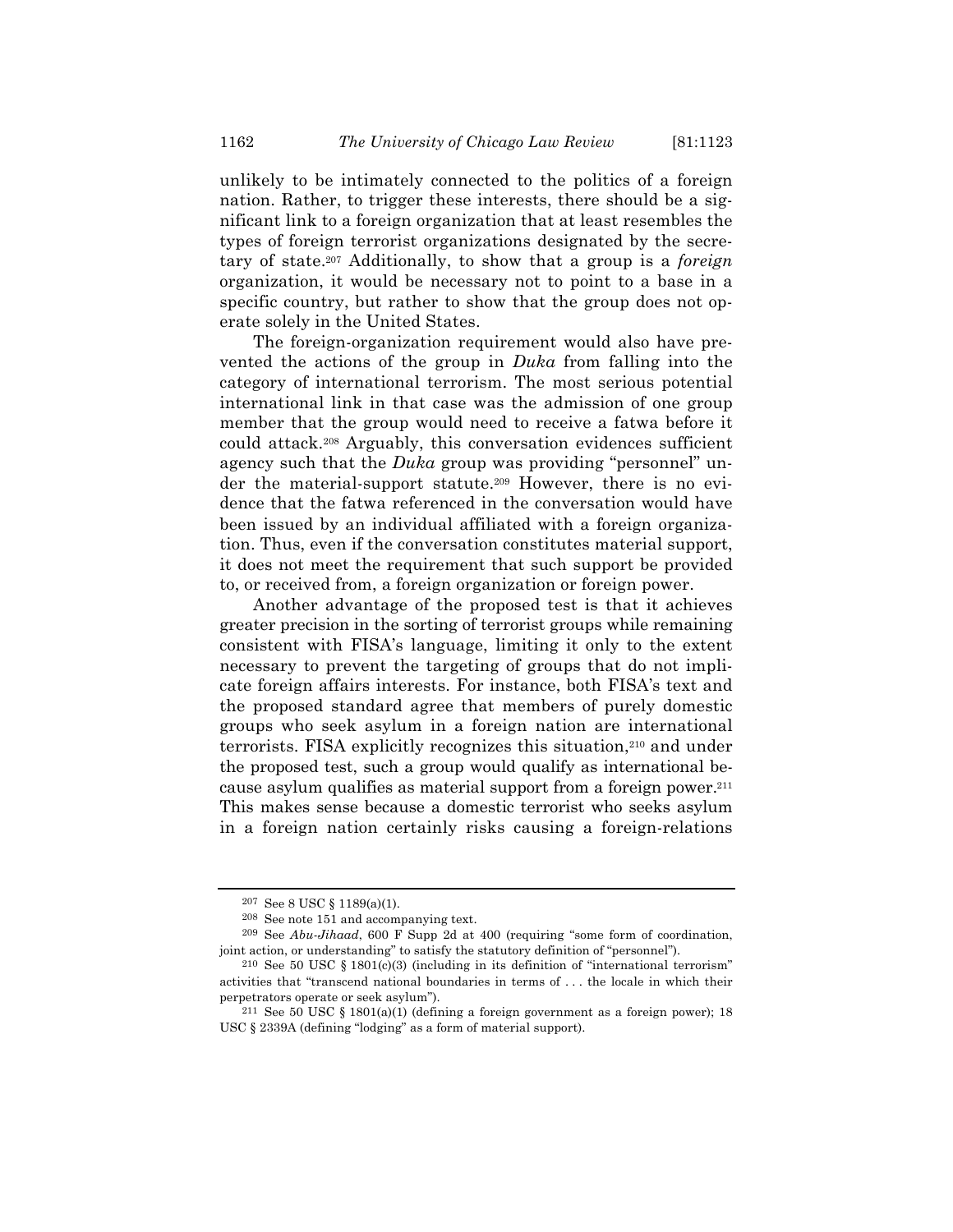crisis.212 Additionally, the material-support and "significantforeign-interest" requirements mirror FISA's language that international terrorist activities must "transcend national boundaries" either through the "means by which they are accomplished" or with respect to the "persons they appear intended to coerce or intimidate."213 While the test does limit the viable interpretations of FISA's internationality provision, the foregoing discussion has demonstrated that it does so only in order to avoid potential constitutional violations by more precisely identifying cases in which the government's foreign policy interests are at stake.

Finally, this test would potentially increase the efficacy of ex post judicial oversight of surveillance targeting by allowing for easy analogy to the existing definition of "material support or resources" and its accompanying case law. Instead of analyzing whether the target's activities transcended national boundaries—a hopelessly nebulous standard with no helpful analogue elsewhere in the law—judges could look to existing materialsupport case law to make more-informed decisions about whether the government satisfied probable cause.<sup>214</sup> Moreover, the ability of defendants to access these comparative materials would provide some much-needed balancing to the skewed FISA adversarial process.

#### **CONCLUSION**

FISA's definition of international terrorism permits the government to draw a fuzzy line between international and domestic

<sup>212</sup> For example, Russia's grant of asylum to Snowden, whose actions arguably did not even rise to the level of domestic terrorism, provides support for this proposition. See Paul Sonne and Adam Entous, *Snowden Asylum Hits U.S.-Russia Relations: U.S. Blasts Move as Leaker Leaves Moscow Airport*, Wall St J (Aug 1, 2013), online at http://online.wsj.com/news/articles/SB10001424127887323681904578641610474568782 (visited Aug 12, 2014).

<sup>213</sup> 50 USC § 1801(c)(3).

<sup>214</sup> The Supreme Court and several other courts have analyzed the material-support statute. See, for example, *Humanitarian Law Project*, 561 US at 15–26 (concluding that training members of a foreign terrorist organization on how to use international law to peacefully resolve disputes constitutes "training" and "expert advice or assistance" under 18 USC § 2339A); *United States v Farhane*, 634 F3d 127, 134–38 (2d Cir 2011) (holding that proposing to provide martial arts training to members of al-Qaeda qualified as a conspiracy to provide "training" under 18 USC § 2339A); *United States v Kassir*, 2009 WL 2913651, \*7–8 (SDNY) (holding that training young men for jihad when one conspirator had stayed at an al-Qaeda safe house, and running a website that facilitated the distribution of terrorist training materials constituted a provision of "training" and "expert advice or assistance" to al-Qaeda under 18 USC § 2339A).